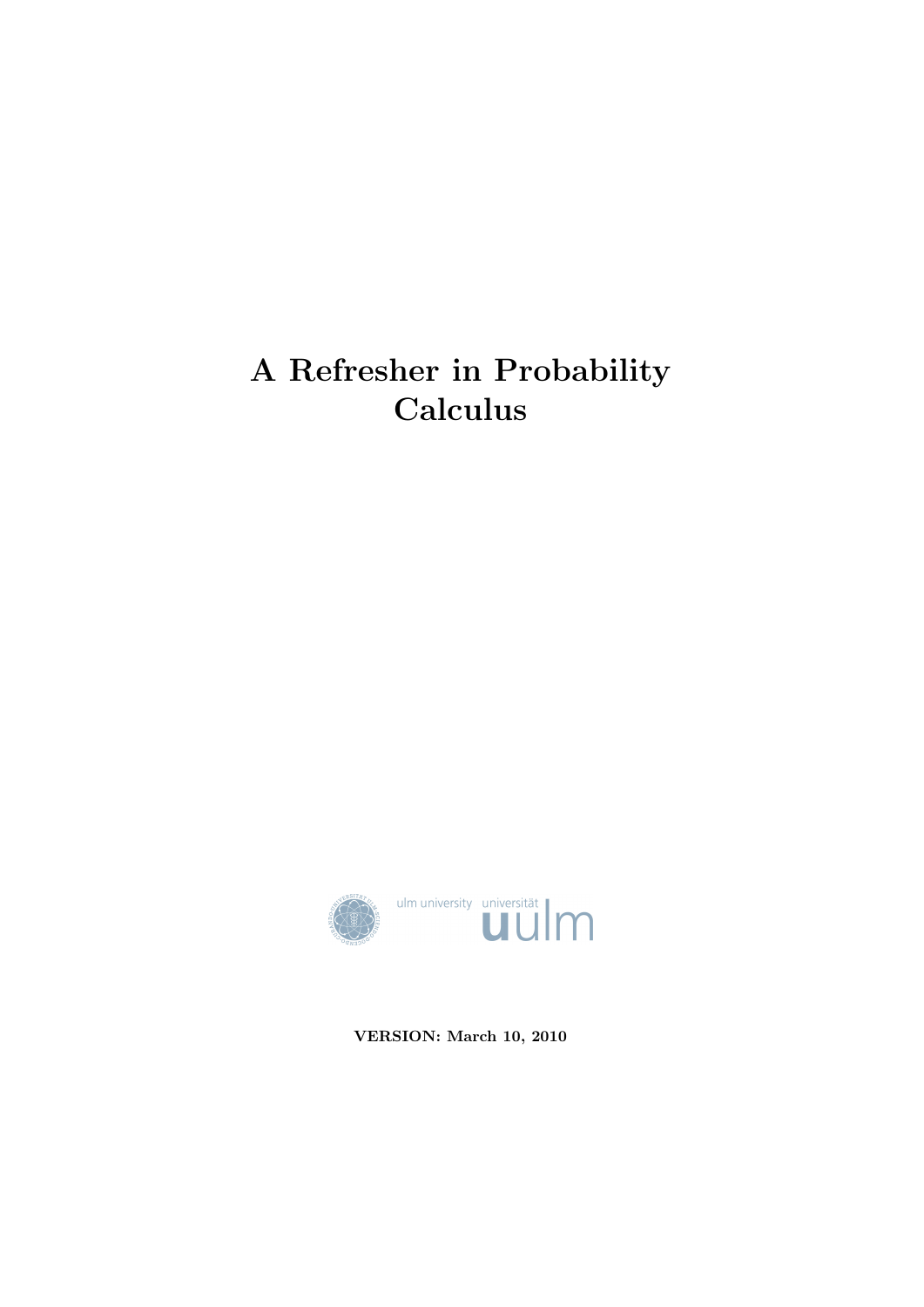# **Contents**

| $\mathbf{1}$   |                                    | Facts form Probability and Measure Theory                                                 | 3  |  |
|----------------|------------------------------------|-------------------------------------------------------------------------------------------|----|--|
|                | 1.1                                |                                                                                           | 3  |  |
|                | 1.2                                |                                                                                           | 6  |  |
|                | 1.3                                |                                                                                           | 9  |  |
|                | 1.4                                | Equivalent Measures and Radon-Nikodým Derivatives                                         | 14 |  |
|                | $1.5\,$                            |                                                                                           | 15 |  |
|                | $1.6\,$                            |                                                                                           | 21 |  |
| $\overline{2}$ |                                    | <b>Basic Probability Background</b>                                                       | 25 |  |
|                | 2.1                                | Fundamentals                                                                              | 25 |  |
|                | 2.2                                | Convolution and Characteristic Functions $\hfill\ldots\ldots\ldots\ldots\ldots\ldots$     | 28 |  |
|                | 2.3                                | The Central Limit Theorem $\ldots$ , $\ldots$ , $\ldots$ , $\ldots$ , $\ldots$ , $\ldots$ | 31 |  |
| 3              | <b>Statistics Background</b><br>35 |                                                                                           |    |  |
|                | 3.1                                |                                                                                           | 35 |  |
|                | 3.2                                |                                                                                           | 36 |  |
|                |                                    |                                                                                           | 36 |  |
|                |                                    | 3.2.2                                                                                     | 36 |  |
|                | 3.3                                |                                                                                           | 37 |  |
|                |                                    | The Method of Moments experiences in the set of the Method of Moments<br>3.3.1            | 37 |  |
|                |                                    | Method of Maximum Likelihood<br>3.3.2                                                     | 38 |  |
|                | 3.4                                | Construction of Maximum Likelihood Estimators                                             | 40 |  |
|                | 3.5                                | Large Sample Theory for Maximum Likelihood Estimates                                      | 41 |  |
|                | 3.6                                | Confidence Intervals for Maximum Likelihood Estimates                                     | 42 |  |
|                | 3.7                                | Efficiency and the Cramer-Rao Lower Bound                                                 | 43 |  |
|                | 3.8                                | 44                                                                                        |    |  |
|                | 3.9                                | Distributions Derived from the Normal Distribution $\ldots \ldots$                        | 44 |  |
|                |                                    | 3.9.1                                                                                     | 44 |  |
|                |                                    | Sample Mean and Sample Variance<br>3.9.2                                                  | 46 |  |
|                |                                    |                                                                                           |    |  |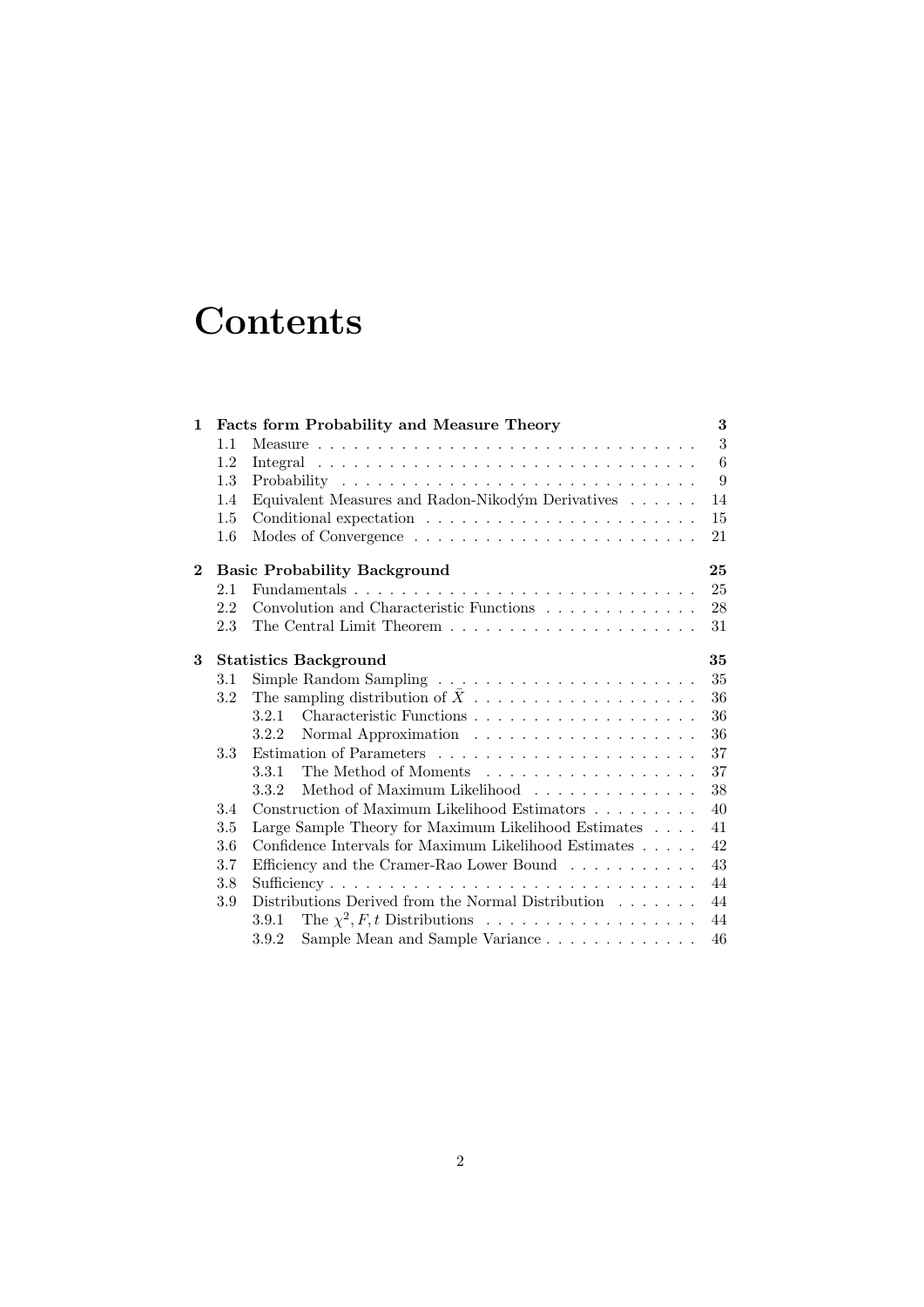## Chapter 1

# Facts form Probability and Measure Theory

We will assume that most readers will be familiar with such things from an elementary course in probability and statistics; for a clear introduction see, e.g. [GW86], or the first few chapters of [GS01]; [Ros97], [Res01], [Dur99], [Ros00] are also useful.

## 1.1 Measure

The language of modelling financial markets involves that of probability, which in turn involves that of measure theory. This originated with Henri Lebesgue (1875-1941), in his thesis, 'Intégrale, longueur, aire' [Leb02]. We begin with defining a measure on  $\mathbb{R}$  generalising the intuitive notion of length.

The length  $\mu(I)$  of an interval  $I = (a, b), [a, b], [a, b]$  or  $(a, b]$  should be  $b - a$ :  $\mu(I) = b - a$ . The length of the disjoint union  $I = \sum_{r=1}^{b} I_r$  of intervals  $I_r$  should be the sum of their lengths:

$$
\mu \left\{\n \begin{array}{c}\n \stackrel{p}{r} & \downarrow \\
 I_r & = \mu(I_r)\n \end{array}\n \right.\n \quad \text{(finite additivity)}.
$$

Consider now an infinite sequence  $I_1, I_2, \ldots (ad\ nifinitum)$  of disjoint intervals. Letting *n* tend to  $\infty$  suggests that length should again be additive over disjoint intervals:  $\overline{\phantom{a}}$ 

$$
\mu \quad \begin{array}{c} \uparrow \infty \\ \mu \quad I_r \quad = \quad \mu(I_r) \quad \text{(countable additivity)}.\end{array}
$$

For I an interval, A a subset of length  $\mu(A)$ , the length of the complement  $I \setminus A := I \cap A^c$  of A in I should be

$$
\mu(I \setminus A) = \mu(I) - \mu(A) \qquad \text{(complementation)}.
$$

If  $A \subseteq B$  and B has length  $\mu(B) = 0$ , then A should have length 0 also:

$$
A \subseteq B
$$
 and  $\mu(B) = 0 \Rightarrow \mu(A) = 0$  (completeness).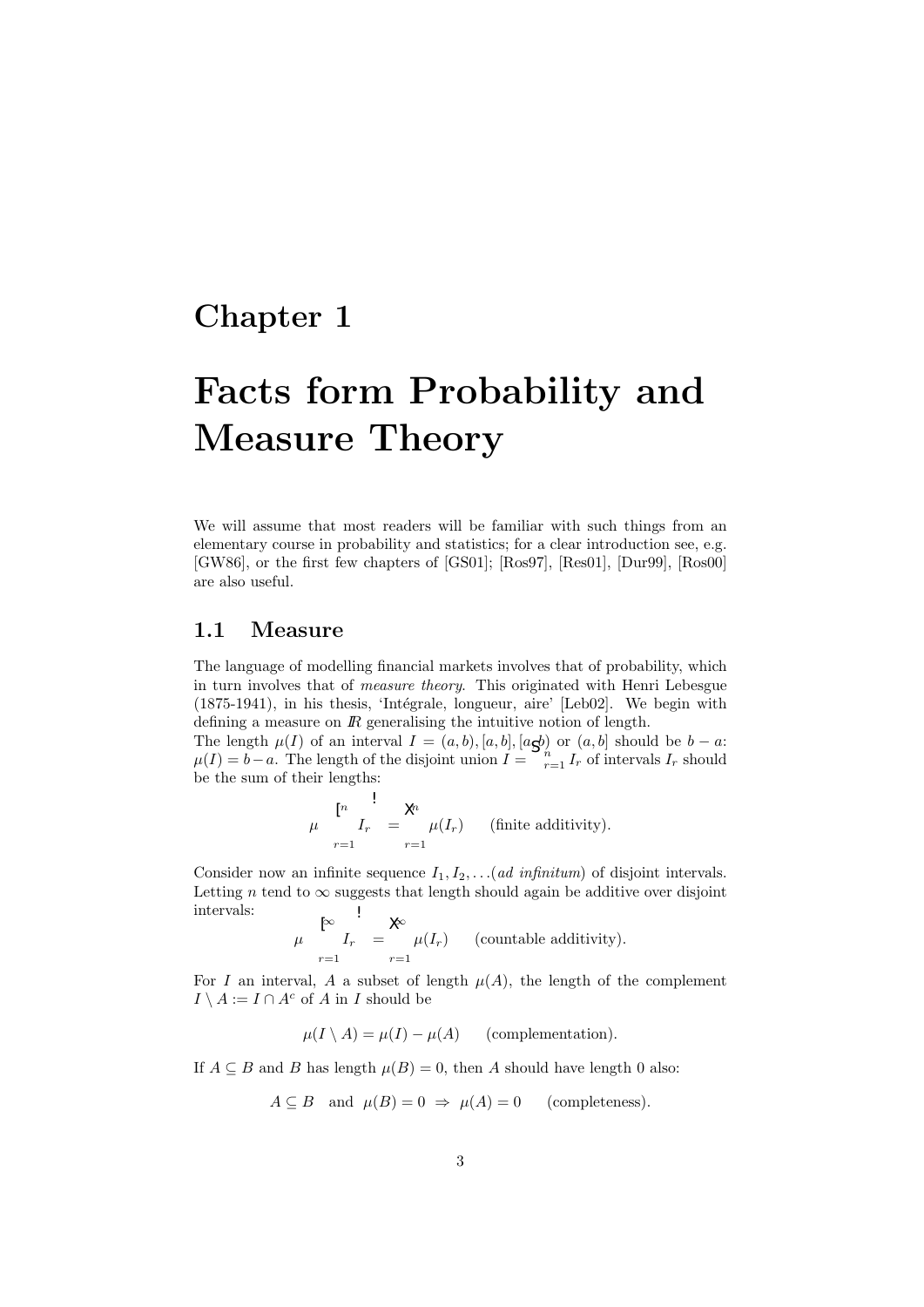The term 'countable' here requires comment. We must distinguish first between finite and infinite sets; then countable sets (like  $\mathbb{N} = \{1, 2, 3, \ldots\}$ ) are the 'smallest', or 'simplest', infinite sets, as distinct from uncountable sets such as  $\mathbb{R} = (-\infty, \infty).$ 

Let F be the smallest class of sets  $A \subset \mathbb{R}$  containing the intervals, closed under countable disjoint unions and complements, and complete (containing all subsets of sets of length 0 as sets of length 0). The above suggests – what Lebesgue showed – that length can be sensibly defined on the sets  $\mathcal F$  on the line, but on no others. There are others – but they are hard to construct (in technical language: the axiom of choice, or some variant of it such as Zorn's lemma, is needed to demonstrate the existence of non-measurable sets – but all such proofs are highly non-constructive). So: some but not all subsets of the line have a length. These are called the Lebesgue-measurable sets, and form the class  $\mathcal F$  described above; length, defined on  $\mathcal F$ , is called *Lebesque measure*  $\mu$  (on the real line,  $\mathbb{R}$ ). Turning now to the general case, we make the above rigorous. Let  $Ω$  be a set.

**Definition 1.1.1.** A collection  $\mathcal{A}_0$  of subsets of  $\Omega$  is called an algebra on  $\Omega$  if:

(i)  $\Omega \in \mathcal{A}_0$ , (ii)  $A \in \mathcal{A}_0 \Rightarrow A^c = \Omega \setminus A \in \mathcal{A}_0$ , (iii)  $A, B \in \mathcal{A}_0 \Rightarrow A \cup B \in \mathcal{A}_0$ .

Using this definition and induction, we can show that an algebra on  $\Omega$  is a family of subsets of  $\Omega$  closed under finitely many set operations.

Definition 1.1.2. An algebra A of subsets of  $\Omega$  is called a  $\sigma$ -algebra on  $\Omega$  if for any sequence  $A_n \in \mathcal{A}, (n \in \mathbb{N})$ , we have

$$
\bigcap_{n=1}^{\infty} A_n \in \mathcal{A}.
$$

Such a pair  $(\Omega, \mathcal{A})$  is called a measurable space.

Thus a  $\sigma$ -algebra on  $\Omega$  is a family of subsets of  $\Omega$  closed under any countable collection of set operations.

The main examples of  $\sigma$ -algebras are  $\sigma$ -algebras generated by a class C of subsets of  $\Omega$ , i.e.  $\sigma(\mathcal{C})$  is the smallest  $\sigma$ -algebra on  $\Omega$  containing  $\mathcal{C}$ .

The Borel  $\sigma$ -algebra  $\mathcal{B} = \mathcal{B}(I\!\!R)$  is the  $\sigma$ -algebra of subsets of  $I\!\!R$  generated by the open intervals (equivalently, by half-lines such as  $(-\infty, x]$  as x varies in  $\mathbb{R}$ . As our aim is to define measures on collection of sets we now turn to set functions.

**Definition 1.1.3.** Let  $\Omega$  be a set,  $\mathcal{A}_0$  an algebra on  $\Omega$  and  $\mu_0$  a non-negative set function  $\mu_0 : A_0 \to [0, \infty]$  such that  $\mu_0(\emptyset) = 0$ .  $\mu_0$  is called:

(i) additive, if  $A, B \in \mathcal{A}_0, A \cap B = \emptyset \Rightarrow \mu_0(A \cup B) = \mu_0(A) + \mu_0(B)$ ,

(ii) countably additive, if whenever  $(A_n)_{n\in\mathbb{N}}$  is a sequence of disjoint sets in  $\mathcal{A}_0$  with  $A_n \in \mathcal{A}_0$  then

$$
\mu_0 \sum_{n=0}^{\lceil \infty \rceil} A_n = \sum_{n=1}^{\lceil \infty \rceil} \mu_0(A_n).
$$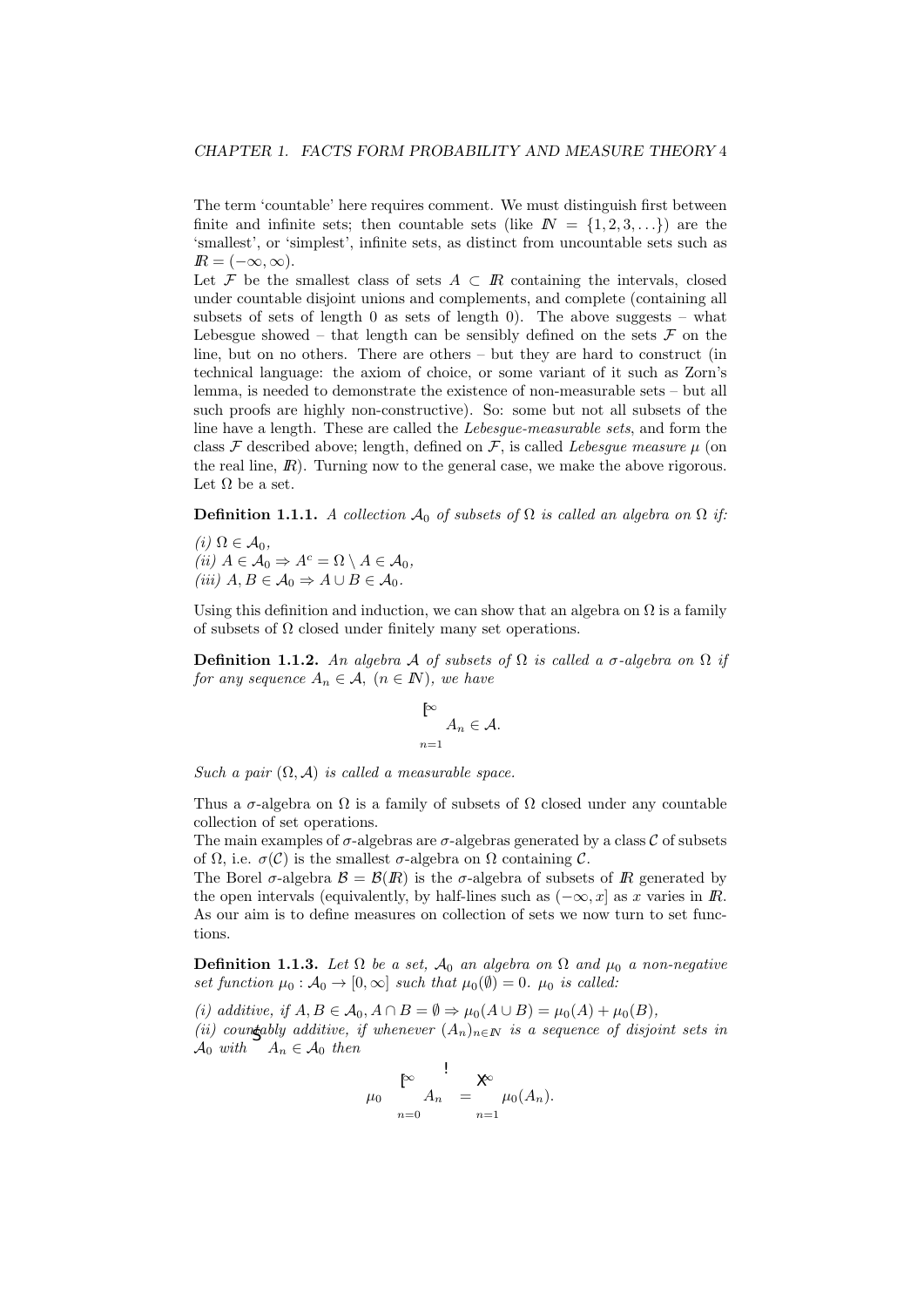**Definition 1.1.4.** Let  $(\Omega, \mathcal{A})$  be a measurable space. A countably additive map

$$
\mu: \mathcal{A} \to [0, \infty]
$$

is called a measure on  $(\Omega, \mathcal{A})$ . The triple  $(\Omega, \mathcal{A}, \mu)$  is called a measure space.

Recall that our motivating example was to define a measure on  $\mathbb{R}$  consistent with our geometrical knowledge of length of an interval. That means we have a suitable definition of measure on a family of subsets of  $\mathbb{R}$  and want to extend it to the generated  $\sigma$ -algebra. The measure-theoretic tool to do so is the Carathéodory extension theorem, for which the following lemma is an inevitable prerequisite.

**Lemma 1.1.1.** Let  $\Omega$  be a set. Let  $\mathcal I$  be a  $\pi$ -system on  $\Omega$ , that is, a family of subsets of  $\Omega$  closed under finite intersections:  $I_1, I_2 \in \mathcal{I} \Rightarrow I_1 \cap I_2 \in \mathcal{I}$ . Let  $\mathcal{A} = \sigma(\mathcal{I})$  and suppose that  $\mu_1$  and  $\mu_2$  are finite measures on  $(\Omega, \mathcal{A})$  (i.e.  $\mu_1(\Omega) = \mu_2(\Omega) < \infty$  and  $\mu_1 = \mu_2$  on *I*. Then

$$
\mu_1=\mu_2\quad on\quad \mathcal{A}.
$$

**Theorem 1.1.1** (Carathéodory Extension Theorem). Let  $\Omega$  be a set,  $\mathcal{A}_0$  an algebra on  $\Omega$  and  $\mathcal{A} = \sigma(\mathcal{A}_0)$ . If  $\mu_0$  is a countably additive set function on  $\mathcal{A}_0$ , then there exists a measure  $\mu$  on  $(\Omega, \mathcal{A})$  such that

 $\mu = \mu_0$  on  $\mathcal{A}_0$ .

If  $\mu_0$  is finite, then the extension is unique.

For proofs of the above and further discussion, we refer the reader to Chapter 1 and Appendix 1 of [Wil91] and the appendix in [Dur96].

Returning to the motivating example  $\Omega = \mathbb{R}$ , we say that  $A \subset \mathbb{R}$  belongs to the collection of sets  $\mathcal{A}_0$  if A can be written as

$$
A = (a_1, b_1] \cup \ldots \cup (a_r, b_r],
$$

where  $r \in \mathbb{N}$ ,  $-\infty \le a_1 < b_1 \le \ldots \le a_r < b_r \le \infty$ . It can be shown that  $\mathcal{A}_0$  is an algebra and  $\sigma(\mathcal{A}_0) = \mathcal{B}$ . For A as above define

$$
\mu_0(A) = \frac{\mathsf{X}}{k-1}(b_k - a_k).
$$

 $\mu_0$  is well-defined and countably additive on  $\mathcal{A}_0$ . As intervals belong to  $\mathcal{A}_0$  our geometric intuition of length is preserved. Now by Carath´eodory's extension theorem there exists a measure  $\mu$  on  $(\Omega, \mathcal{B})$  extending  $\mu_0$  on  $(\Omega, \mathcal{A}_0)$ . This  $\mu$  is called Lebesgue measure.

With the same approach we can generalise:

(i) the area of rectangles  $R = (a_1, b_1) \times (a_2, b_2)$  – with or without any of its perimeter included – given by  $\mu(R) = (b_1 - a_1) \times (b_2 - a_2)$  to Lebesgue measure on Borel sets in  $\mathbb{R}^2$ ;

(ii) the volume of cuboids  $C = (a_1, b_1) \times (a_2, b_2) \times (a_3, b_3)$  given by

$$
\mu(C) = (b_1 - a_1) \cdot (b_2 - a_2) \cdot (b_3 - a_3)
$$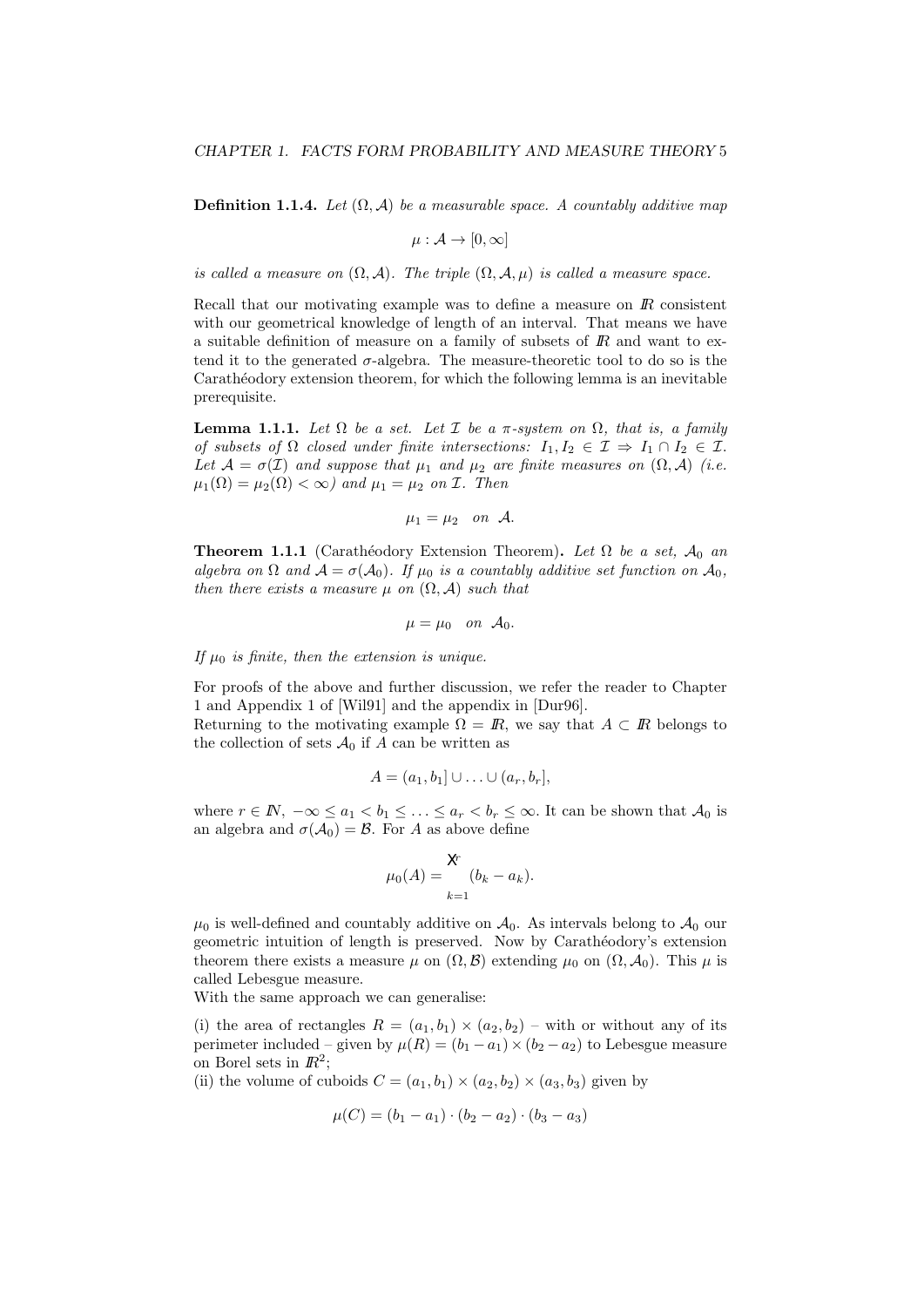to Lebesgue measure on Borel sets in  $\mathbb{R}^3$ ;

(iii) and similarly in k-dimensional Euclidean space  $\mathbb{R}^k$ . We start with the formula for a k-dimensional box,

$$
\mu \begin{array}{c} \lambda^k \\ \mu \\ \vdots \\ \lambda^{k-1} \end{array} \begin{array}{c} \lambda^k \\ \vdots \\ \lambda^{k-1} \end{array} \begin{array}{c} \lambda^k \\ \vdots \\ \lambda^{k-1} \end{array} \begin{array}{c} \lambda^k \\ \vdots \\ \lambda^{k-1} \end{array} \begin{array}{c} \lambda^{k-1} \\ \vdots \\ \lambda^{k-1} \end{array}
$$

and obtain Lebesgue measure  $\mu$ , defined on  $\mathcal{B}$ , in  $\mathbb{R}^k$ .

We are mostly concerned with a special class of measures:

**Definition 1.1.5.** A measure IP on a measurable space  $(\Omega, \mathcal{A})$  is called a probability measure if

 $I\!\!P(\Omega) = 1.$ 

The triple  $(\Omega, \mathcal{A}, \mathbb{P})$  is called a probability space.

Observe that the above lemma and Carath´eodory's extension theorem guarantee uniqueness if we construct a probability measure using the above procedure. For example the unit cube  $[0,1]^k$  in  $\mathbb{R}^k$  has (Lebesgue) measure 1. Using  $\Omega = [0,1]^k$ as the underlying set in the above construction we find a unique probability (which equals length/area/volume if  $k = 1/2/3$ ).

If a property holds everywhere except on a set of measure zero, we say it holds almost everywhere (a.e.). If it holds everywhere except on a set of probability zero, we say it holds *almost surely* (a.s.) (or, with probability one).

Roughly speaking, one uses addition in countable (or finite) situations, integration in uncountable ones. As the key measure-theoretic axiom of countable additivity above concerns addition, countably infinite situations (such as we meet in discrete time) fit well with measure theory. By contrast, uncountable situations (such as we meet in continuous time) do not – or at least, are considerably harder to handle. This is why the discrete-time setting is easier than, and precedes, the continuous-time setting. Our strategy is to do as much as possible to introduce the key ideas – economic, financial and mathematical – in discrete time (which, because we work with a finite time-horizon, the expiry time  $T$ , is actually a finite situation), before treating the harder case of continuous time.

## 1.2 Integral

Let  $(\Omega, \mathcal{A})$  be a measurable space. We want to define integration for a suitable class of real-valued functions.

**Definition 1.2.1.** Let  $f : \Omega \to \mathbb{R}$ . For  $A \subset \mathbb{R}$  define  $f^{-1}(A) = \{ \omega \in \Omega :$  $f(\omega) \in A$ . f is called (A-) measurable if

$$
f^{-1}(B) \in \mathcal{A} \text{ for all } B \in \mathcal{B}.
$$

Let u be a measure on  $(\Omega, \mathcal{A})$ . Our aim now is to define, for suitable measurable functions, the (Lebesgue) integral with respect to  $\mu$ . We will denote this integral by

$$
\mu(f) = \int_{\Omega} f d\mu = \int_{\Omega} f(\omega) \mu(d\omega).
$$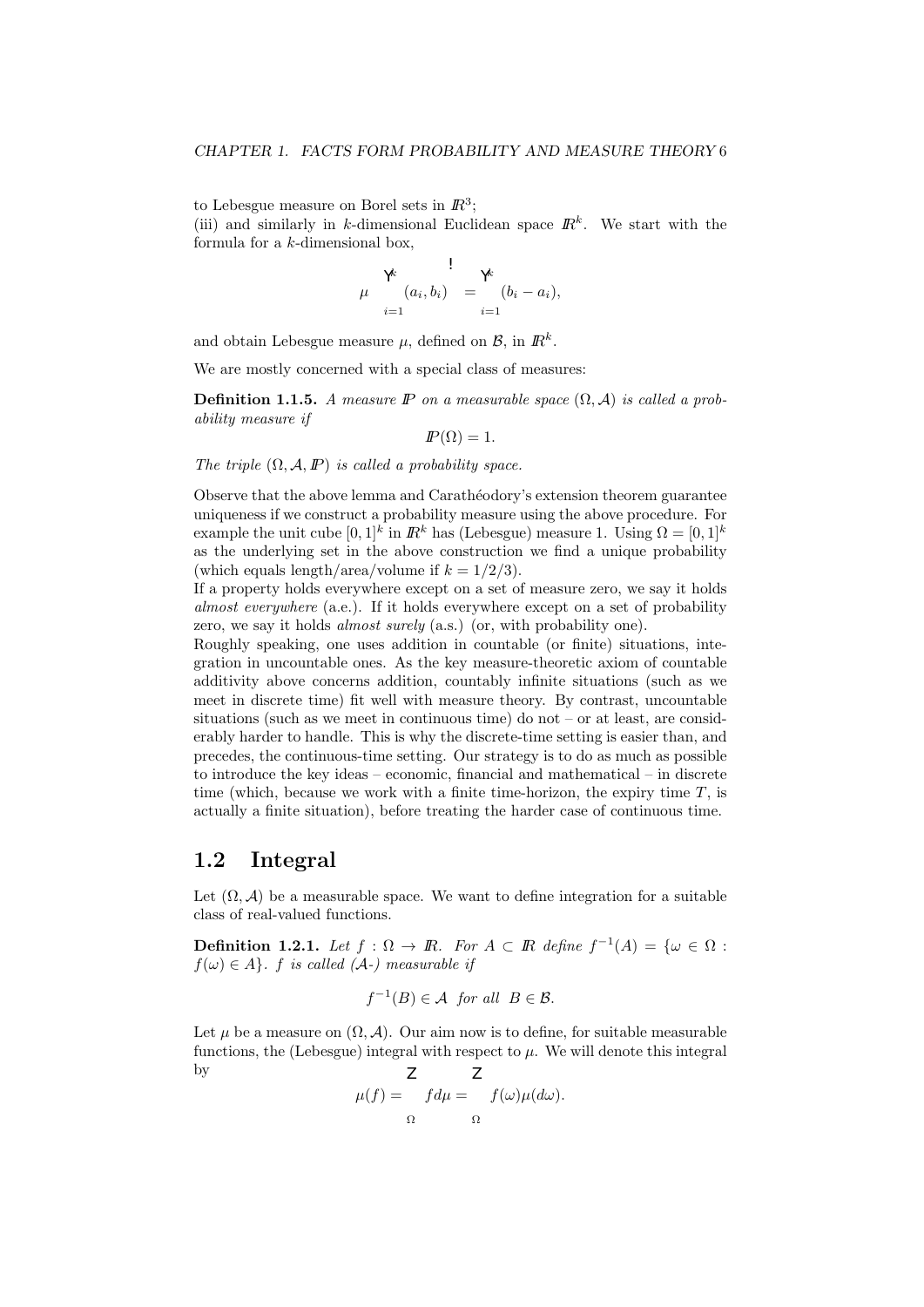We start with the simplest functions. If  $A \in \mathcal{A}$  the indicator function  $\mathbf{1}_A(\omega)$  is defined by

$$
\mathbf{1}_A(\omega) = \begin{array}{cc} 1, & \text{if } \omega \in A \\ 0, & \text{if } \omega \notin A. \end{array}
$$

Then define  $\mu(\mathbf{1}_A) = \mu(A)$ .

The next step extends the definition to simple functions. A function  $f$  is called simple if it is a finite linear combination of indicators:  $f = \int_{i=1}^{n} c_i \mathbf{1}_{A_i}$  for constants  $c_i$  and indicator functions  $\mathbf{1}_{A_i}$  of measurable sets  $A_i$ . One then extends the definition of the integral from indicator functions to simple functions by linearity:  $\overline{1}$ 

$$
\mu \quad \begin{array}{c} \mathsf{X}^i \quad \ \ \, \mathsf{X}^i \quad \ \ \, \mathsf{X}^i \quad \ \ \, \mathsf{X}^i \quad \ \ \, \mathsf{X}^i \quad \ \ \, \mathsf{X}^i \quad \ \ \, \mathsf{X}^i \quad \ \ \, \mathsf{X}^i \quad \ \ \, \mathsf{X}^i \quad \ \ \, \mathsf{X}^i \quad \ \ \, \mathsf{X}^i \quad \ \ \, \mathsf{X}^i \quad \ \ \, \mathsf{X}^i \quad \ \ \, \mathsf{X}^i \quad \ \ \, \mathsf{X}^i \quad \ \ \, \mathsf{X}^i \quad \ \ \, \mathsf{X}^i \quad \ \ \, \mathsf{X}^i \quad \ \ \, \mathsf{X}^i \quad \ \ \, \mathsf{X}^i \quad \ \ \, \mathsf{X}^i \quad \ \ \, \mathsf{X}^i \quad \ \ \, \mathsf{X}^i \quad \ \ \, \mathsf{X}^i \quad \ \ \, \mathsf{X}^i \quad \ \ \, \mathsf{X}^i \quad \ \ \, \mathsf{X}^i \quad \ \ \, \mathsf{X}^i \quad \ \ \, \mathsf{X}^i \quad \ \ \, \mathsf{X}^i \quad \ \ \, \mathsf{X}^i \quad \ \ \, \mathsf{X}^i \quad \ \ \, \mathsf{X}^i \quad \ \ \, \mathsf{X}^i \quad \ \ \, \mathsf{X}^i \quad \ \ \, \mathsf{X}^i \quad \ \ \, \mathsf{X}^i \quad \ \ \, \mathsf{X}^i \quad \ \ \, \mathsf{X}^i \quad \ \ \, \mathsf{X}^i \quad \ \ \, \mathsf{X}^i \quad \ \ \, \mathsf{X}^i \quad \ \ \, \mathsf{X}^i \quad \ \ \, \mathsf{X}^i \quad \ \ \, \mathsf{X}^i \quad \ \ \, \mathsf{X}^i \quad \ \ \, \mathsf{X}^i \quad \ \
$$

for constants  $c_i$  and indicators of measurable sets  $A_i$ . If  $f$  is a non-negative measurable function, we define

$$
\mu(f) := \sup \{ \mu(f_0) : f_0 \text{ simple}, f_0 \le f \}.
$$

The key result in integration theory, which we must use here to guarantee that the integral for non-negative measurable functions is well-defined is:

**Theorem 1.2.1** (Monotone Convergence Theorem). If  $(f_n)$  is a sequence of non-negative measurable functions such that  $f_n$  is strictly monotonic increasing to a function f (which is then also measurable), then  $\mu(f_n) \to \mu(f) \leq \infty$ .

We quote that we can construct each non-negative measurable  $f$  as the increasing limit of a sequence of simple functions  $f_n$ :

$$
f_n(\omega) \uparrow f(\omega)
$$
 for all  $\omega \in \Omega$   $(n \to \infty)$ ,  $f_n$  simple.

Using the monotone convergence theorem we can thus obtain the integral of  $f$ as

$$
\mu(f) := \lim_{n \to \infty} \mu(f_n).
$$

Since  $f_n$  increases in n, so does  $\mu(f_n)$  (the integral is order-preserving), so either  $\mu(f_n)$  increases to a finite limit, or diverges to  $\infty$ . In the first case, we say f is (Lebesgue-) integrable with (Lebesgue-) integral  $\mu(f) = \lim \mu(f_n)$ .

Finally if  $f$  is a measurable function that may change sign, we split it into its positive and negative parts,  $f_{\pm}$ :

$$
f_{+}(\omega) := \max(f(\omega), 0), \quad f_{-}(\omega) := -\min(f(\omega), 0),
$$
  
\n $f(\omega) = f_{+}(\omega) - f_{-}(\omega), \quad |f(\omega)| = f_{+}(\omega) + f_{-}(\omega).$ 

If both  $f_+$  and  $f_-$  are integrable, we say that f is too, and define

$$
\mu(f) := \mu(f_+) - \mu(f_-).
$$

Thus, in particular,  $|f|$  is also integrable, and

$$
\mu(|f|) = \mu(f_+) + \mu(f_-).
$$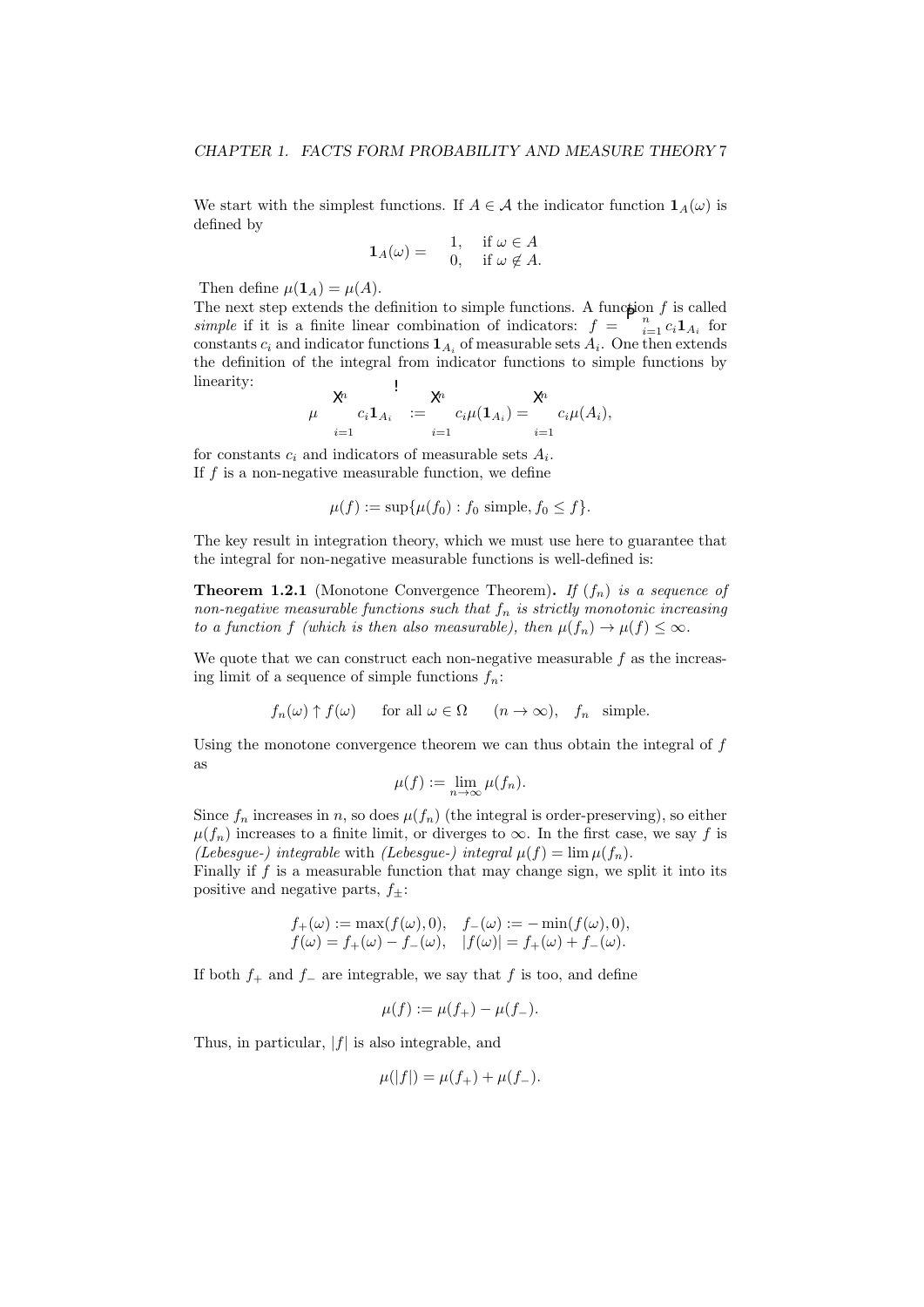The Lebesgue integral thus defined is, by construction, an absolute integral: f is integrable iff  $|f|$  is integrable. Thus, for instance, the well-known formula

$$
\frac{\partial^2 \sin x}{x} dx = \frac{\pi}{2}
$$

 $\lim_{n \to \infty} \frac{\log n}{n}$  meaning for Lebesgue integrals, since  $\lim_{n \to \infty} \frac{\log n}{n}$  $|\sin x|$  $\frac{\ln x}{x}dx$  diverges to  $+\infty$  like  $\int_{1}^{\infty} \frac{1}{x} dx$ . It has to be replaced by the limit relation

$$
\frac{X}{x} \frac{\sin x}{x} dx \to \frac{\pi}{2} \quad (X \to \infty).
$$

The class of (Lebesgue-) integrable functions f on  $\Omega$  is written  $\mathcal{L}(\Omega)$  or (for reasons explained below)  $\mathcal{L}^1(\Omega)$  – abbreviated to  $\mathcal{L}^1$  or  $\mathcal{L}$ .

For  $p \geq 1$ , the  $\mathcal{L}^p$  space  $\mathcal{L}^p(\Omega)$  on  $\Omega$  is the space of measurable functions f with  $\mathcal{L}^p$ -norm  $1<sub>1</sub>$ 

$$
||f||_p := \frac{Q}{\Omega} \quad |f|^p \, d\mu A < \infty.
$$

The case  $p = 2$  gives  $\mathcal{L}^2$ , which is particular important as it is a *Hilbert space* (Appendix A).

Turning now to the special case  $\Omega = \mathbb{R}^k$  we recall the well-known Riemann integral. Mathematics undergraduates are taught the Riemann integral (G.B. Riemann (1826–1866)) as their first rigorous treatment of integration theory – essentially this is just a rigorisation of the school integral. It is much easier to set up than the Lebesgue integral, but much harder to manipulate. For finite intervals  $[a, b]$ , we quote:

(i) for any function f Riemann-integrable on  $[a, b]$ , it is Lebesgue-integrable to the same value (but many more functions are Lebesgue integrable);

(ii) f is Riemann-integrable on  $[a, b]$  iff it is continuous a.e. on  $[a, b]$ . Thus the question, 'Which functions are Riemann-integrable?' cannot be answered without the language of measure theory  $-$  which gives one the technically superior Lebesgue integral anyway.

Suppose that  $F(x)$  is a non-decreasing function on  $\mathbb{R}$ :

$$
F(x) \le F(y) \quad \text{if} \quad x \le y.
$$

Such functions can have at most countably many discontinuities, which are at worst jumps. We may without loss redefine  $F$  at jumps so as to be rightcontinuous. We now generalise the starting points above:

- Measure. We take  $\mu((a, b]) := F(b) F(a)$ .
- Integral. We have  $\mu(1_{(a,b]}) = \mu((a,b]) = F(b) F(a)$ .

We may now follow through the successive extension procedures used above. We obtain:

• Lebesgue-Stielties measure  $\mu_F$ .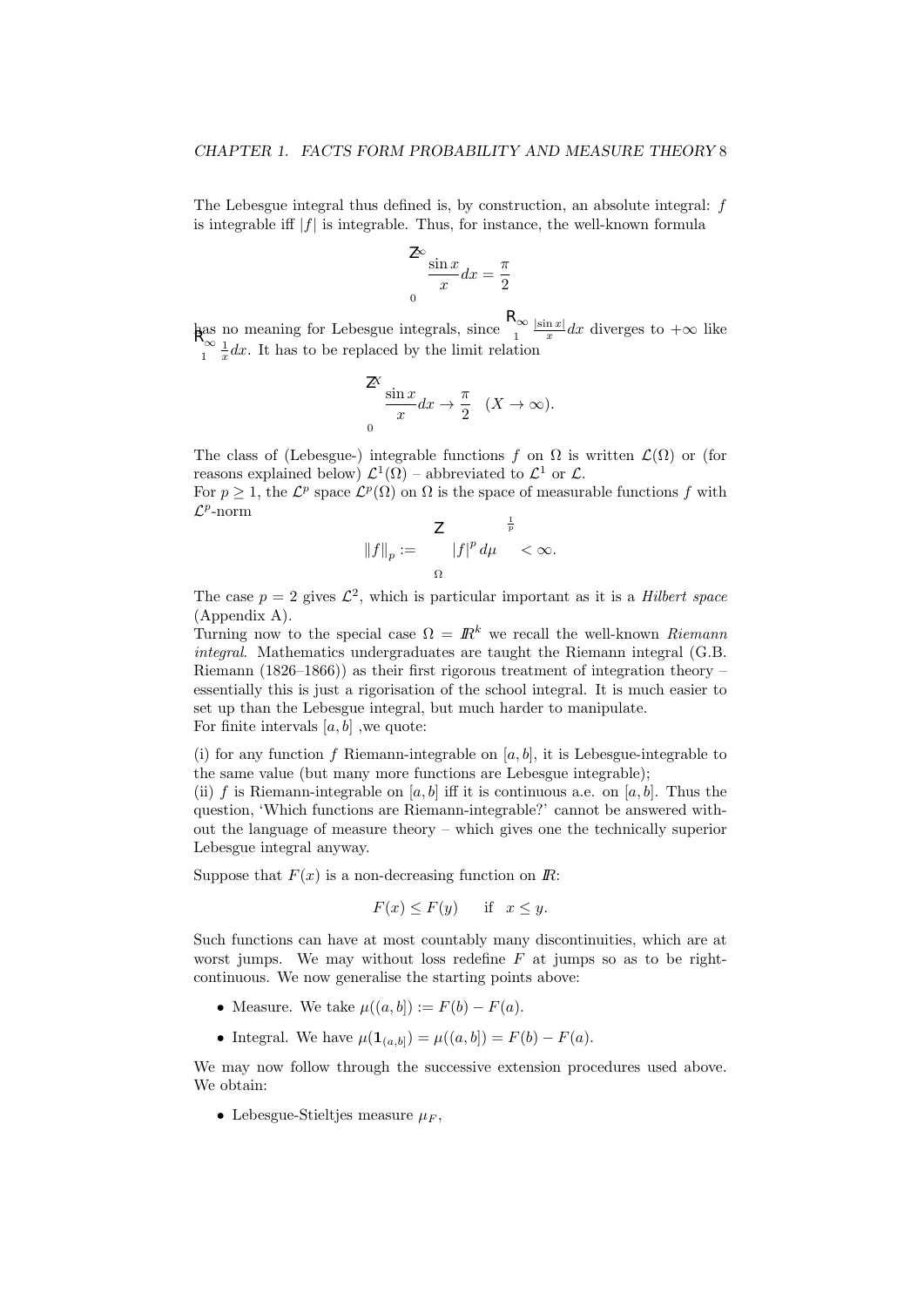• Lebesgue-Stieltjes integral  $\mu_F(f) = \int f d\mu_F$ , or even  $\int f dF$ .

The approach generalises to higher dimensions; we omit further details.

If instead of being monotone non-decreasing,  $F$  is the difference of two such functions,  $F = F_1 - F_2$ , we can define the integrals  $\int dF_1$ ,  $\int dF_2$  as above, and then define

$$
\angle \qquad \qquad \angle \qquad \angle \qquad \angle
$$
  
\n
$$
fdF = \qquad fd(F_1 - F_2) := \qquad fdF_1 - \qquad fdF_2.
$$

If  $[a, b]$  is a finite interval and F is defined on  $[a, b]$ , a finite collection of points,  $x_0, x_1, \ldots, x_n$  with  $a = x_0 < x_1 < \cdots < x_n = b$ , is called a partition of [a, b], P say. The sum  $\begin{bmatrix} n \\ i=1 \end{bmatrix} |F(x_i) - F(x_{i-1})|$  is called the variation of F over the partition. The least upper bound of this over all partitions  $P$  is called the variation of F over the interval [a, b],  $V_a^b(F)$ :

$$
V_a^b(F) := \sup_{\mathcal{P}} \left| F(x_i) - F(x_{i-1}) \right|.
$$

This may be  $+\infty$ ; but if  $V_a^b(F) < \infty$ , F is said to be of *bounded variation* on [a, b],  $F \in BV_a^b$ . If F is of bounded variation on all finite intervals, F is said to be locally of bounded variation,  $F \in BV_{\text{loc}}$ ; if F is of bounded variation on the real line  $\mathbb{R}, F$  is of bounded variation,  $\widetilde{F} \in BV$ .

We quote that the following two properties are equivalent:

(i)  $F$  is locally of bounded variation,

(ii) F can be written as the difference  $F = F_1 - F_2$  of two monotone functions.

So the above procedure defines the integral  $\int f dF$  when the integrator F is of bounded variation.

Remark 1.2.1. (i) When we pass from discrete to continuous time, we will need to handle both 'smooth' paths and paths that vary by jumps – of bounded  $variation - and 'rough' ones - of unbounded variation but bounded quadratic$ variation;

(ii) The Lebesgue-Stieltjes integral  $\int g(x)dF(x)$  is needed to express the expectation  $\mathbb{E}q(X)$ , where X is random variable with distribution function F and g a suitable function.

## 1.3 Probability

As we remarked in the introduction of this chapter, the mathematical theory of probability can be traced to 1654, to correspondence between Pascal (1623– 1662) and Fermat (1601–1665). However, the theory remained both incomplete and non-rigorous until the 20th century. It turns out that the Lebesgue theory of measure and integral sketched above is exactly the machinery needed to construct a rigorous theory of probability adequate for modelling reality (option pricing, etc.) for us. This was realised by Kolmogorov (1903-1987), whose classic book of 1933, Grundbegriffe der Wahrscheinlichkeitsrechnung (Foundations of Probability Theory), [Kol33], inaugurated the modern era in probability.

Recall from your first course on probability that, to describe a random experiment mathematically, we begin with the *sample space*  $\Omega$ , the set of all possible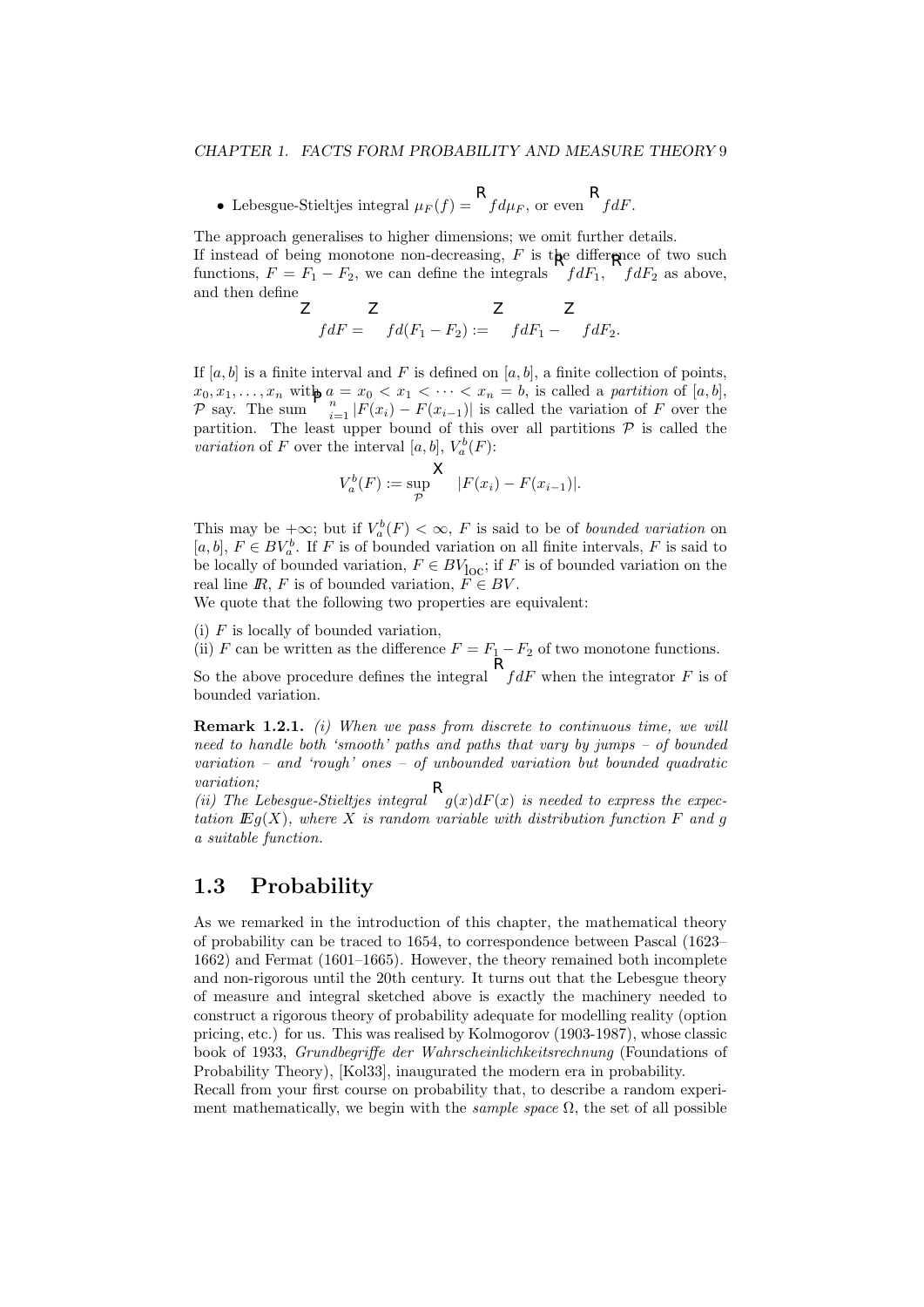outcomes. Each point  $ω$  of  $Ω$ , or *sample point*, represents a possible – random – outcome of performing the random experiment. For a set  $A \subseteq \Omega$  of points  $\omega$ we want to know the probability  $I\!\!P(A)$  (or  $\Pr(A)$ ,  $\Pr(A)$ ). We clearly want

- (i)  $I\!\!P(\emptyset) = 0, I\!\!P(\Omega) = 1,$
- (ii)  $I\!\!P(A) \geq 0$  for all A,
- (iii) If  $A_1, A_2, \ldots, A_n$  are disjoint,  $IP(\bigcup_{i=1}^n A_i) = \bigcap_{i=1}^n P(A_i)$  (finite additivity), which, as above we will strengthen to
- (iii)\* If  $A_1, A_2 \ldots$  (*ad inf.*) are disjoint,

$$
I\!\!P \bigg|_{i=1}^{\infty} A_i = \bigotimes_{i=1}^{\infty} I\!\!P(A_i) \qquad \text{(countable additivity)}.
$$

(iv) If  $B \subseteq A$  and  $I\!\!P(A) = 0$ , then  $I\!\!P(B) = 0$  (completeness).

Then by (i) and (iii) (with  $A = A_1, \Omega \setminus A = A_2$ ),

$$
I\!\!P(A^c) = I\!\!P(\Omega \setminus A) = 1 - I\!\!P(A).
$$

So the class F of subsets of  $\Omega$  whose probabilities  $\mathbb{P}(A)$  are defined (call such A events) should be closed under countable, disjoint unions and complements, and contain the empty set  $\emptyset$  and the whole space  $\Omega$ . Therefore F should be a  $\sigma$ algebra and  $\mathbb P$  should be defined on  $\mathcal F$  according to Definition 2.1.5. Repeating this:

**Definition 1.3.1.** A probability space, or Kolmogorov triple, is a triple  $(\Omega, \mathcal{F}, \mathbb{P})$ satisfying Kolmogorov axioms  $(i), (ii), (iii)^*,$  (iv) above.

A probability space is a mathematical model of a random experiment. Often we quantify outcomes  $\omega$  of random experiments by defining a real-valued function X on  $\Omega$ , i.e.  $X : \Omega \to \mathbb{R}$ . If such a function is measurable it is called a random variable.

**Definition 1.3.2.** Let  $(\Omega, \mathcal{F}, \mathbb{P})$  be a probability space. A random variable (vector) X is a function  $X : \Omega \to \mathbb{R}$   $(X : \Omega \to \mathbb{R}^k)$  such that  $X^{-1}(B) = \{ \omega \in \Omega \}$  $\Omega: X(\omega) \in B$   $\in \mathcal{F}$  for all Borel sets  $B \in \mathcal{B}(I\!\!R)$   $(B \in \mathcal{B}(I\!\!R^k))$ .

In particular we have for a random variable X that  $\{\omega \in \Omega : X(\omega) \le x\} \in \mathcal{F}$ for all  $x \in \mathbb{R}$ . Hence we can define the *distribution function*  $F_X$  of X by

$$
F_X(x) := \mathbb{P}\left(\{\omega : X(\omega) \le x\}\right).
$$

The smallest  $\sigma$ -algebra containing all the sets  $\{\omega : X(\omega) \leq x\}$  for all real x (equivalently,  $\{X \leq x\}$ ,  $\{X \geq x\}$ ,  $\{X \geq x\}$ ) is called the  $\sigma$ -algebra *generated* by X, written  $\sigma(X)$ . Thus,

X is F – measurable (is a random variable) iff  $\sigma(X) \subseteq \mathcal{F}$ .

The events in the  $\sigma$ -algebra generated by X are the events  $\{\omega : X(\omega) \in B\},\$ where B runs through the Borel  $\sigma$ -algebra on the line. When the (random) value  $X(\omega)$  is known, we know which of these events have happened.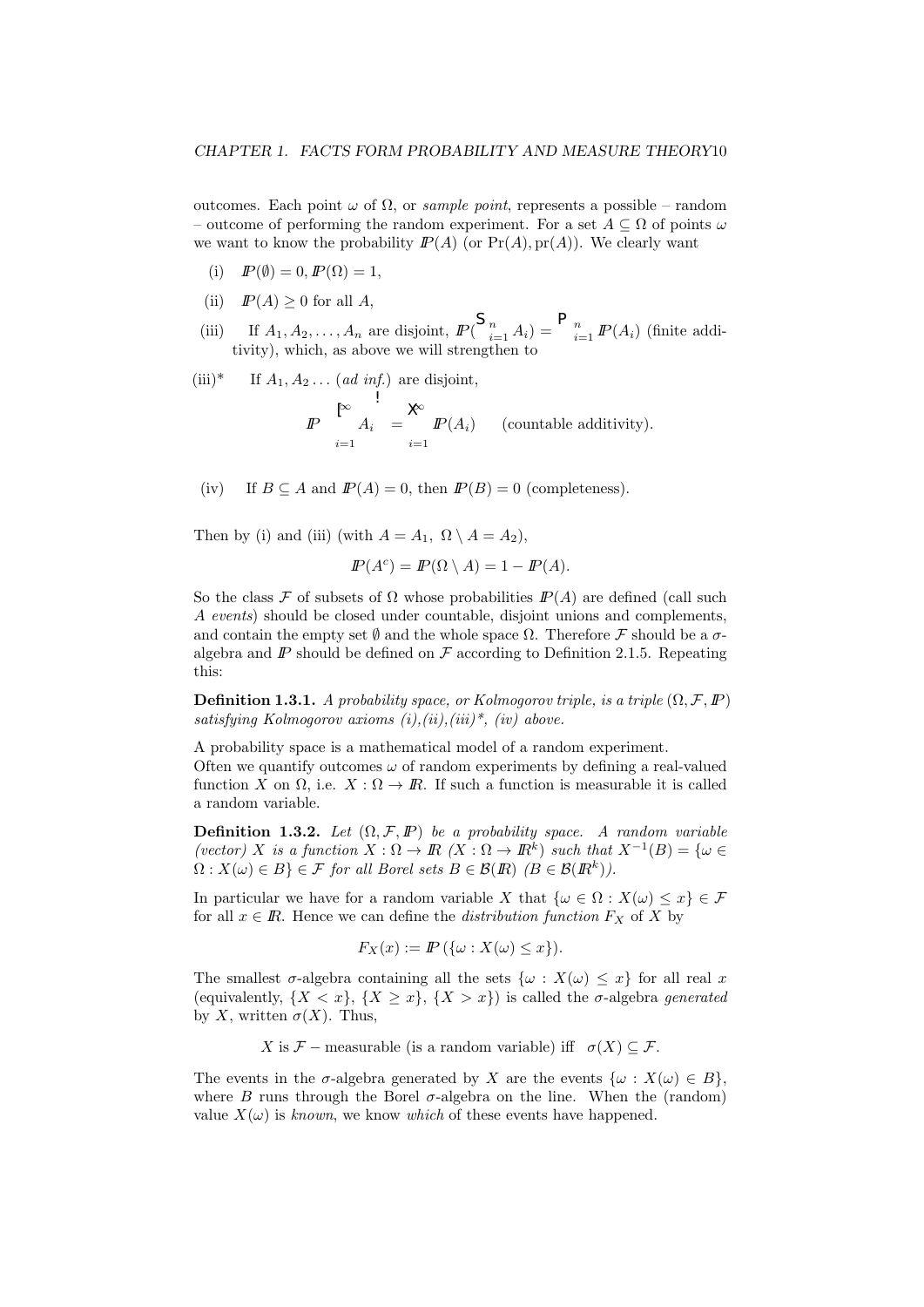#### Interpretation.

Think of  $\sigma(X)$  as representing what we know when we know X, or in other words the information contained in  $X$  (or in knowledge of  $X$ ). This is reflected in the following result, due to J.L. Doob, which we quote:

 $\sigma(X) \subset \sigma(Y)$  if and only if  $X = q(Y)$ 

for some measurable function g. For, knowing Y means we know  $X := g(Y)$ – but not vice versa, unless the function  $g$  is one-to-one (injective), when the inverse function  $g^{-1}$  exists, and we can go back via  $Y = g^{-1}(X)$ .

#### Note.

An extended discussion of generated  $\sigma$ -algebras in the finite case is given in Dothan's book [Dot90], Chapter 3. Although technically avoidable, this is useful preparation for the general case, needed for continuous time.

A measure determines an integral. A probability measure  $\mathbb{P}$ , being a special kind of measure (a measure of total mass one) determines a special kind of integral, called an expectation.

**Definition 1.3.3.** The expectation  $E$  of a random variable X on  $(\Omega, \mathcal{F}, I\!\!P)$  is defined by  $\overline{7}$  $\overline{7}$ 

$$
E X := \begin{bmatrix} X dP, & or & X(\omega) dP(\omega). \\ \Omega & & \Omega \end{bmatrix}
$$

The expectation – also called the mean – describes the location of a distribution (and so is called a location parameter). Information about the scale of a distribution (the corresponding scale parameter) is obtained by considering the variance

$$
Var(X) := E (X - E(X))^2 = E X^2 - (E X)^2
$$

If X is real-valued, say, with distribution function  $F$ , recall that  $EX$  is defined in your first course on probability by

$$
EX := xf(x)dx
$$
 if X has a density f

or if X is discrete, taking values  $x_n(n = 1, 2, ...)$  with probability function  $f(x_n)(\geq 0)$  (  $x_n f(x_n) = 1$ ),

$$
E[X := \begin{cases} X \\ x_n f(x_n). \end{cases}
$$

These two formulae are the special cases (for the density and discrete cases) of the general formula  $\overline{z}$ 

$$
E X := \int_{-\infty}^{\infty} x dF(x)
$$

where the integral on the right is a Lebesgue-Stieltjes integral. This in turn agrees with the definition above, since if  $F$  is the distribution function of  $X$ ,

$$
Z \underset{\Omega}{XdP} = \underset{-\infty}{\mathbb{Z}} \underset{-\infty}{XdF(x)}
$$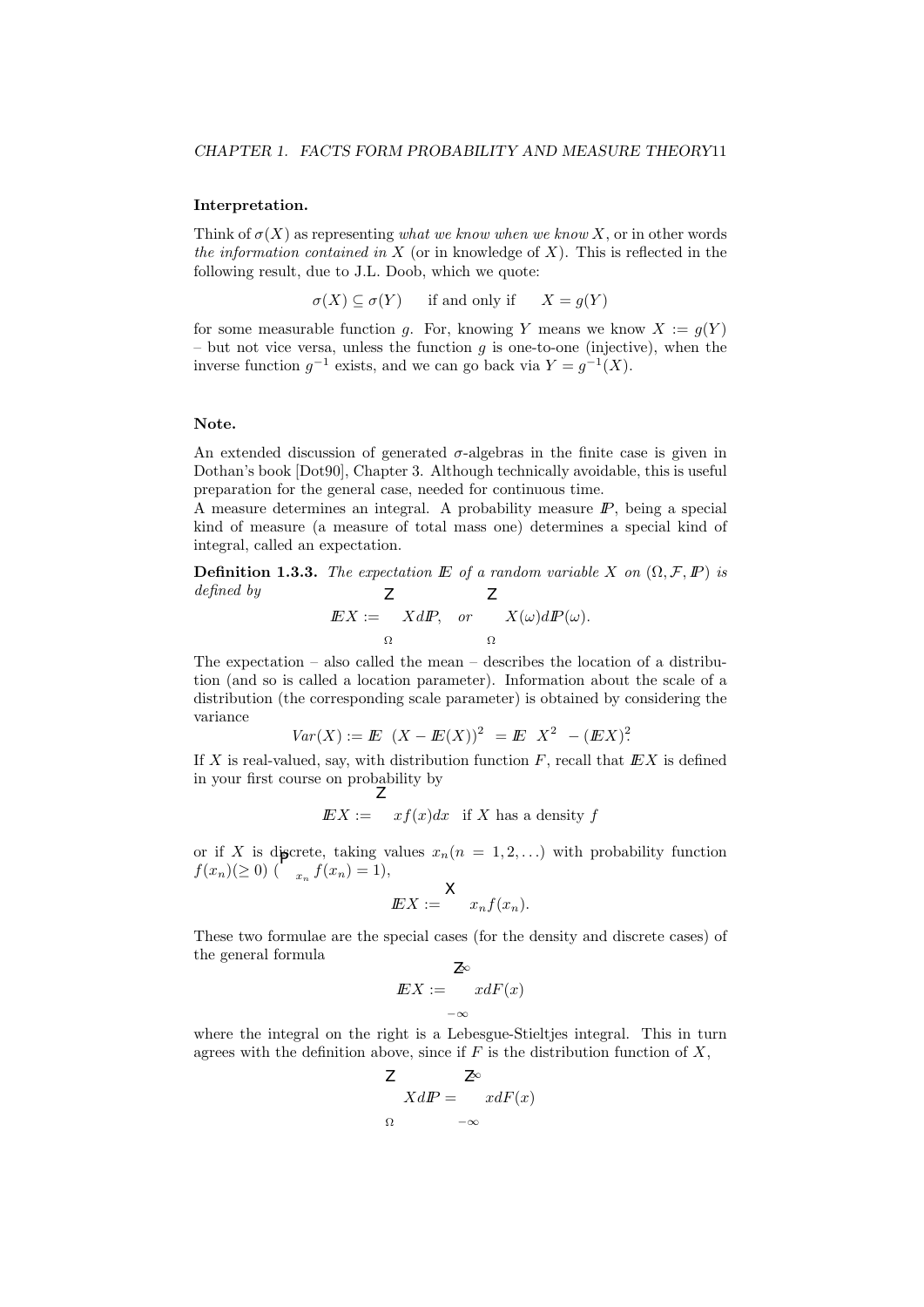follows by the change of variable formula for the measure-theoretic integral, on applying the map  $X : \Omega \to \mathbb{R}$  (we quote this: see any book on measure theory, e.g. [Dud89]).

Clearly the expectation operator  $E$  is linear. It even becomes multiplicative if we consider independent random variables.

**Definition 1.3.4.** Random variables  $X_1, \ldots, X_n$  are independent if whenever  $A_i \in \mathcal{B}$  for  $i = 1, \ldots n$  we have

$$
I\!\!P \quad \bigvee_{i=1}^{\forall i} \{X_i \in A_i\} \quad = \, \bigvee_{i=1}^{\forall i} I\!\!P(\{X_i \in A_i\}).
$$

Using Lemma 1.1.1 we can give a more tractable condition for independence:

**Lemma 1.3.1.** In order for  $X_1, \ldots, X_n$  to be independent it is necessary and sufficient that for all  $x_1, \ldots x_n \in (-\infty, \infty]$ ,

$$
I\!\!P \quad \Big\downarrow^{\mathsf{V}_i} \{X_i \leq x_i\} \quad = \, \big\downarrow^{\mathsf{V}_i} \, I\!\!P(\{X_i \leq x_i\}).
$$

Now using the usual measure-theoretic steps (going from simple to integrable functions) it is easy to show:

**Theorem 1.3.1** (Multiplication Theorem). If  $X_1, \ldots, X_n$  are independent and  $E|X_i| < \infty$ ,  $i = 1, \ldots, n$ , then

$$
E\bigg|_{i=1}^{\gamma h} X_i = \bigg|_{i=1}^{\gamma h} E(X_i).
$$

We now review the distributions we will mainly use in our models of financial markets.

#### Examples.

(i) Bernoulli distribution. Recall our arbitrage-pricing example from  $\S 1.4$ . There we were given a stock with price  $S(0)$  at time  $t = 0$ . We assumed that after a period of time  $\Delta t$  the stock price could have only one of two values, either  $S(\Delta t) = e^u S(0)$  with probability p or  $S(\Delta t) = e^d S(0)$  with probability  $1 - p$  $(u, d \in \mathbb{R})$ . Let  $R(\Delta t) = r(1)$  be a random variable modelling the logarithm of the stock return over the period  $[0, \Delta t]$ ; then

$$
I\!\!P(r(1) = u) = p \text{ and } I\!\!P(r(1) = d) = 1 - p.
$$

We say that  $r(1)$  is distributed according to a Bernoulli distribution. Clearly  $E(r(1)) = up + d(1-p)$  and  $Var(r(1)) = u^2p + d^2(1-p) - (EX)^2$ .

The standard case of a Bernoulli distribution is given by choosing  $u = 1, d = 0$ (which is not a very useful choice in financial modelling).

(ii) Binomial distribution. If we consider the logarithm of the stock return over n periods (of equal length), say over  $[0, T]$ , then subdividing into the periods  $1, \ldots, n$  we have

$$
R(T) = \log \frac{S(T)}{S(0)} = \log \frac{S(T)}{S(T - \Delta t)} \cdots \frac{S(\Delta t)}{S(0)}
$$
  
= 
$$
\log \frac{S(T)}{S(T - \Delta t)} + \cdots + \log \frac{S(\Delta t)}{S(0)} = r(n) + \cdots + r(1).
$$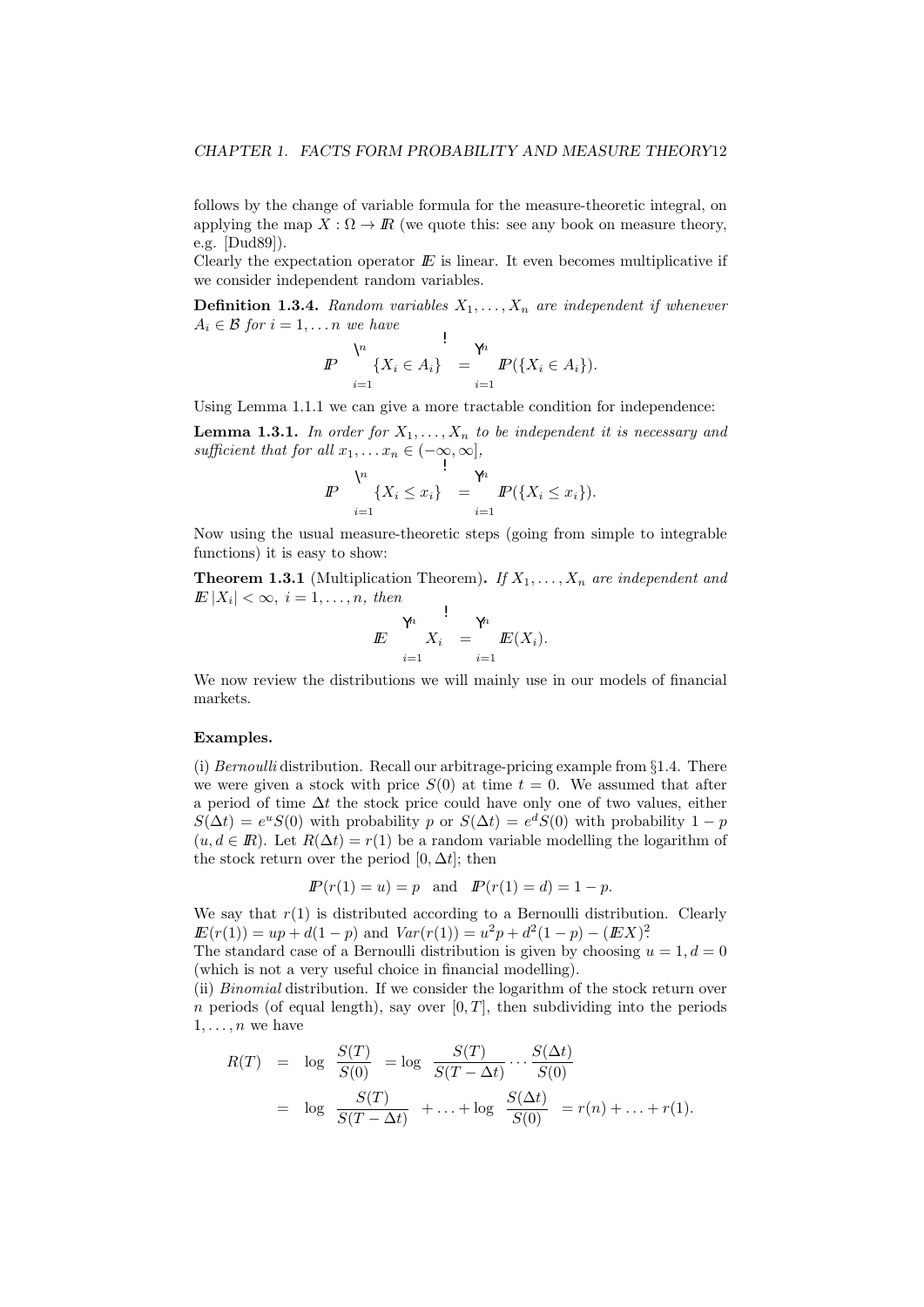Assuming that  $r(i)$ ,  $i = 1, ..., n$  are independent and each  $r(i)$  is Bernoulli distributed as above we have that  $R(T) = \bigcap_{i=1}^{n} r(i)$  is binomially distributed. Linearity of the expectation operator and independence yield  $E(R(T)) = \bigcap_{i=1}^{n} E(r(i))$ and  $Var(R(T)) = \bigcap_{i=1}^{n} Var(r(i)).$ 

Again for the standard case one would use  $u = 1, d = 0$ . The shorthand notation for a binomial random variable X is then  $X \sim B(n, p)$  and we can compute

$$
I\!\!P(X = k) = \frac{n}{k} p^{k} (1-p)^{(n-k)}, \quad I\!\!E(X) = np, \quad Var(X) = np(1-p).
$$

(iii) Normal distribution. As we will show in the sequel the limit of a sequence of appropriate normalised binomial distributions is the (standard) normal distribution. We say a random variable  $X$  is normally distributed with parameters  $\mu, \sigma^2$ , in short  $X \sim N(\mu, \sigma^2)$ , if X has density function

$$
f_{\mu,\sigma^2}(x) = \frac{1}{\sqrt{2\pi}\sigma} \exp\left(-\frac{1}{2} \frac{x-\mu}{\sigma}\right)^2.
$$

One can show that  $E(X) = \mu$  and  $Var(X) = \sigma^2$ , and thus a normally distributed random variable is fully described by knowledge of its mean and variance.

Returning to the above example, one of the key results of this text will be that the limiting model of a sequence of financial markets with one-period asset returns modelled by a Bernoulli distribution is a model where the distribution of the logarithms of instantaneous asset returns is normal. That means  $S(t + \Delta t)/S(t)$  is lognormally distributed (i.e.  $\log(S(t + \Delta t)/S(t))$  is normally distributed). Although rejected by many empirical studies (see [EK95] for a recent overview), such a model seems to be the standard in use among financial practitioners (and we will call it the standard model in the following). The main arguments against using normally distributed random variables for modelling log-returns (i.e. log-normal distributions for returns) are asymmetry and (semi-) heavy tails. We know that distributions of financial asset returns are generally rather close to being symmetric around zero, but there is a definite tendency towards asymmetry. This may be explained by the fact that the markets react differently to positive as opposed to negative information (see [She96] §1.3.4). Since the normal distribution is symmetric it is not possible to incorporate this empirical fact in the standard model. Financial time series also suggest modelling by probability distributions whose densities behave for  $x \to \pm \infty$  as

$$
|x|^{\rho} \exp\{-\sigma |x|\}
$$

with  $\rho \in \mathbb{R}, \sigma > 0$ . This means that we should replace the normal distribution with a distribution with heavier tails. Such a model like this would exhibit higher probabilities of extreme events and the passage from ordinary observations (around the mean) to extreme observations would be more sudden. Among suggested (classes of) distributions to be used to address these facts is the class of hyperbolic distributions (see [EK95] and §2.12 below), and more general distributions of normal inverse Gaussian type (see [BN98], [Ryd99], [Ryd97]) appear to be very promising.

(iv) Poisson distribution. Sometimes we want to incorporate in our model of financial markets the possibility of sudden jumps. Using the standard model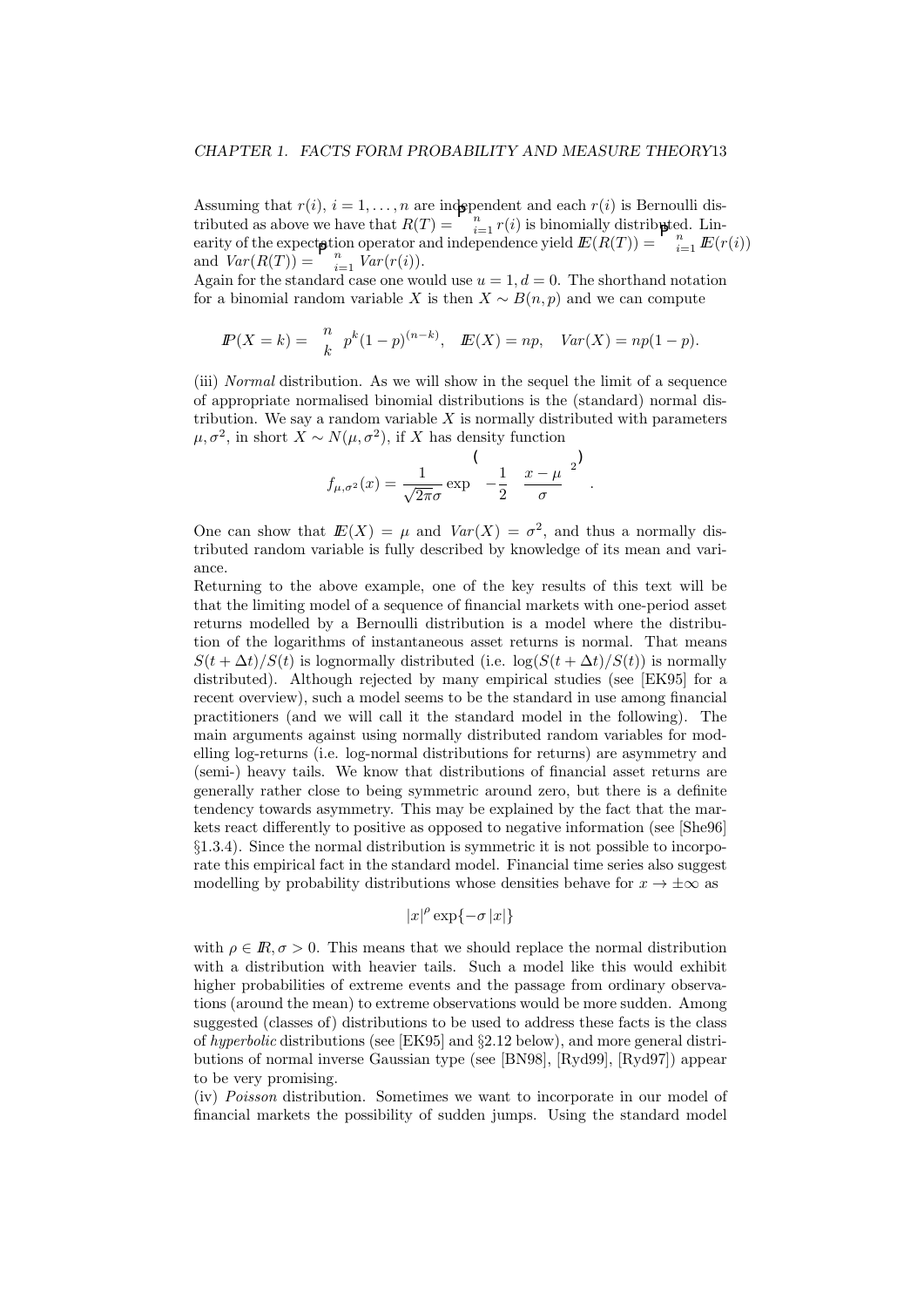we model the asset price process by a continuous stochastic process, so we need an additional process generating the jumps. To do this we use point processes in general and the Poisson process in particular. For a Poisson process the probability of a jump (and no jump respectively) during a small interval  $\Delta t$  are approximately

$$
I\!\!P(\nu(1) = 1) \approx \lambda \Delta t \text{ and } I\!\!P(\nu(1) = 0) \approx 1 - \lambda \Delta t,
$$

where  $\lambda$  is a positive constant called the rate or intensity. Modelling small intervals in such a way we get for the number of jumps  $N(T) = \nu(1) + ... + \nu(n)$ in the interval  $[0, T]$  the probability function

$$
I\!\!P(N(T) = k) = \frac{e^{-\lambda T} (\lambda T)^k}{k!}, \quad k = 0, 1, \dots
$$

and we say the process  $N(T)$  has a Poisson distribution with parameter  $\lambda T$ . We can show  $E(N(T)) = \lambda T$  and  $Var(N(T)) = \lambda T$ .

#### Glossary.

Table 1.1 summarises the two parallel languages, measure-theoretic and probabilistic, which we have established.

| Measure                  | Probability          |
|--------------------------|----------------------|
| Integral                 | Expectation          |
| Measurable set           | Event                |
| Measurable function      | Random variable      |
| Almost-everywhere (a.e.) | Almost-surely (a.s.) |

Table 1.1: Measure-theoretic and probabilistic languages

## 1.4 Equivalent Measures and Radon-Nikodým Derivatives

Given two measures  $\mathbb P$  and  $\mathbb Q$  defined on the same  $\sigma$ -algebra  $\mathcal F$ , we say that  $\mathbb P$ is absolutely continuous with respect to  $Q$ , written

$$
I\!\!P<
$$

if  $I\!\!P(A) = 0$ , whenever  $\mathcal{Q}(A) = 0$ ,  $A \in \mathcal{F}$ . We quote from measure theory the vitally important  $Radon-Nikodým$  theorem:

**Theorem 1.4.1** (Radon-Nikodým).  $P \ll Q$  iff there exists a  $(F)$  measurable function f such that  $\overline{7}$ 

$$
I\!\!P(A) = \int_A f dQ \quad \forall A \in \mathcal{F}.
$$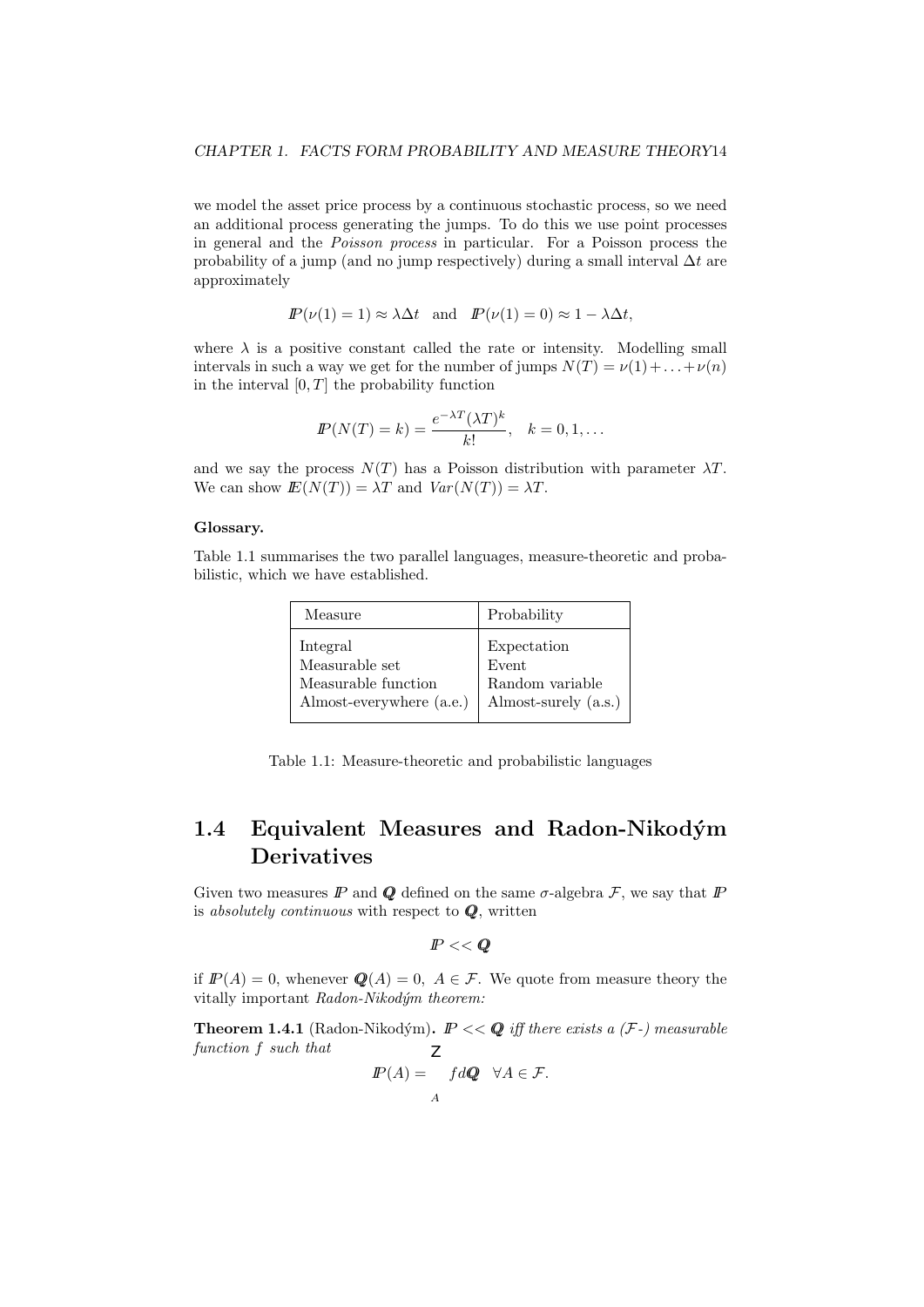(Note that since the integral of anything over a null set is zero, any  $\mathbb P$  so representable is certainly absolutely continuous with respect to  $Q$  – the point is that the converse holds.)

Since  $I\!\!P(A) = \frac{dI}{A} dI$ , this says that  $\frac{dI}{A} dI = \frac{dI}{A} fdQ$  for all  $A \in \mathcal{F}$ . By analogy with the chain rule of ordinary calculus, we write  $dP/dQ$  for f; then

$$
\frac{d}{dP} = \int_{A}^{L} \frac{dP}{dQ} dQ \quad \forall A \in \mathcal{F}.
$$

Symbolically,

$$
\text{if } P \ll \mathbf{Q}, \quad dP = \frac{dP}{d\mathbf{Q}} d\mathbf{Q}.
$$

The measurable function (random variable)  $dP/dQ$  is called the Radon-Nikodým derivative (RN-derivative) of  $P$  with respect to  $Q$ .

If  $P \ll Q$  and also  $Q \ll P$ , we call P and Q equivalent measures, written  $I\!\!P \sim \mathbf{Q}$ . Then  $d\mathbf{P}/d\mathbf{Q}$  and  $d\mathbf{Q}/d\mathbf{P}$  both exist, and

$$
\frac{dI\!\!P}{dQ} = 1 / \frac{dQ}{dI\!\!P}.
$$

For  $P \sim Q$ ,  $P(A) = 0$  iff  $Q(A) = 0$ :  $P$  and  $Q$  have the same null sets. Taking negations:  $\mathbb{P} \sim \mathbb{Q}$  iff  $\mathbb{P}, \mathbb{Q}$  have the same sets of positive measure. Taking complements:  $\mathbb{P} \sim \mathbb{Q}$  iff  $\mathbb{P}, \mathbb{Q}$  have the same sets of probability one (the same a.s. sets). Thus the following are equivalent:

$$
P \sim Q
$$
 iff  $P, Q$  have the same null sets,  
iff  $P, Q$  have the same a.s. sets,  
iff  $P, Q$  have the same sets of positive measure.

Far from being an abstract theoretical result, the Radon-Nikodým theorem is of key practical importance, in two ways:

(a) It is the key to the concept of conditioning, which is of central importance throughout,

(b) The concept of equivalent measures is central to the key idea of mathematical finance, risk-neutrality, and hence to its main results, the Black-Scholes formula, fundamental theorem of asset pricing, etc. The key to all this is that prices should be the discounted expected values under an equivalent martingale measure. Thus equivalent measures, and the operation of change of measure, are of central economic and financial importance. We shall return to this later in connection with the main mathematical result on change of measure, Girsanov's theorem.

## 1.5 Conditional expectation

For basic events define

$$
I\!\!P(A|B) := I\!\!P(A \cap B)/I\!\!P(B) \quad \text{if} \quad I\!\!P(B) > 0. \tag{1.1}
$$

From this definition, we get the multiplication rule

$$
I\!\!P(A \cap B) = I\!\!P(A|B)I\!\!P(B).
$$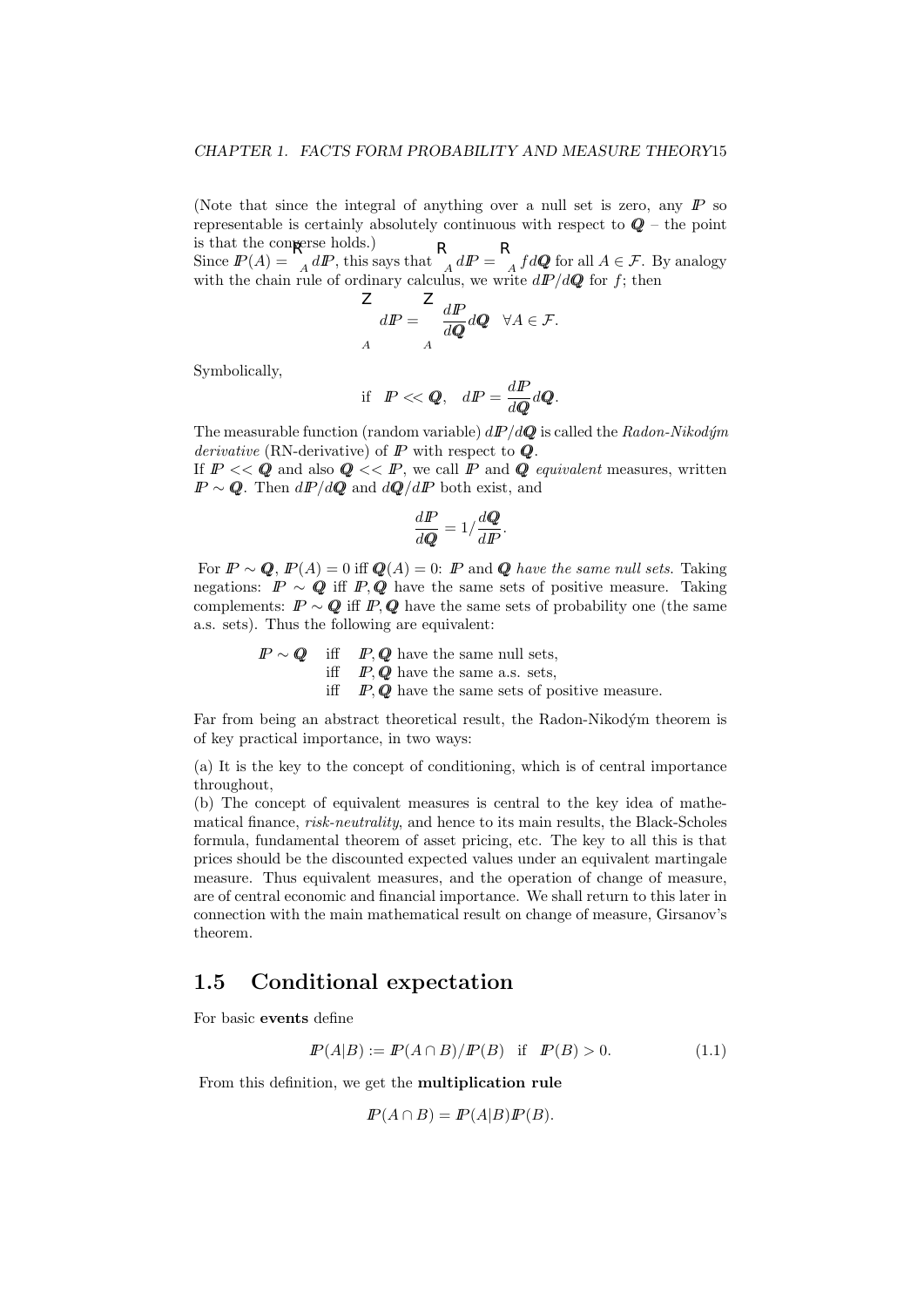Using the partition equation  $I\!\!P(B) = \frac{1}{n} I\!\!P(B|A_n)I\!\!P(A_n)$  with  $(A_n)$  a finite or countable partition of Ω, we get the Bayes rule

$$
I\!\!P(A_i|B) = \frac{\mathcal{P}(A_i)I\!\!P(B|A_i)}{I\!\!P(A_j)I\!\!P(B|A_j)}.
$$

We can always write  $I\!P(A) = I\!E(1_A)$  with  $1_A(\omega) = 1$  if  $\omega \in A$  and  $1_A(\omega) = 0$ otherwise. Then the above can be written

$$
I\!E(\mathbf{1}_A|B) = \frac{I\!E(\mathbf{1}_A \mathbf{1}_B)}{I\!P(B)}\tag{1.2}
$$

This suggest defining, for suitable random variables  $X$ , the  $I\!\!P$ -average of  $X$  over B as

$$
E(X|B) = \frac{E(X1_B)}{P(B)}.\t(1.3)
$$

Consider now discrete random variables  $X$  and  $Y$ . Assume  $X$  takes values  $x_1, \ldots, x_m$  with probabilities  $f_1(x_i) > 0$ , Y takes values  $y_1, \ldots, y_n$  with probabilities  $f_2(y_j) > 0$ , while the vector  $(X, Y)$  takes values  $(x_i, y_j)$  with probabilities  $f(x_i, y_j) > 0$ . Then the **marginal distributions** are

$$
f_1(x_i) = \sum_{j=1}^{\infty} f(x_i, y_j)
$$
 and  $f_2(y_j) = \sum_{i=1}^{\infty} f(x_i, y_j).$ 

We can use the standard definition above for the events  ${Y = y_i}$  and  ${X = x_i}$ to get

$$
I\!\!P(Y = y_j | X = x_i) = \frac{I\!\!P(X = x_i, Y = y_j)}{I\!\!P(X = x_i)} = \frac{f(x_i, y_j)}{f_1(x_i)}.
$$

Thus conditional on  $X = x_i$  (given the information  $X = x_i$ ), Y takes on the values  $y_1, \ldots, y_n$  with (conditional) probabilities

$$
f_{Y|X}(y_j|x_i) = \frac{f(x_i, y_j)}{f_1(x_i)}.
$$

So we can compute its expectation as usual:

$$
I\!E(Y|X = x_i) = \frac{\times}{\int_{j}^{i} y_j f_{Y|X}(y_j|x_i) = \frac{\sum_{j}^{i} y_j f(x_i, y_j)}{f_1(x_i)}.
$$

 $\Box$ 

Now define the random variable  $Z = E(Y|X)$ , the conditional expectation of  $Y$  given  $X$ , as follows:

if 
$$
X(\omega) = x_i
$$
, then  $Z(\omega) = E(Y|X = x_i) = z_i$  (say)

Observe that in this case  $Z$  is given by a 'nice' function of  $X$ . However, a more abstract property also holds true. Since Z is constant on the the sets  $\{X = x_i\}$ it is  $\sigma(X)$ -measurable (these sets generate the  $\sigma$ -algebra). Furthermore

$$
ZdP = z_iP(X = x_i) = \begin{cases} \times & \text{if } y_j f_{Y|X}(y_j|x_i)P(X = x_i) \\ \times & \text{if } Z \\ y_j P(Y = y_j; X = x_i) = \begin{cases} X \cdot dx_j & \text{if } Y \leq x_i \\ \{X = x_i\} \end{cases} \end{cases}
$$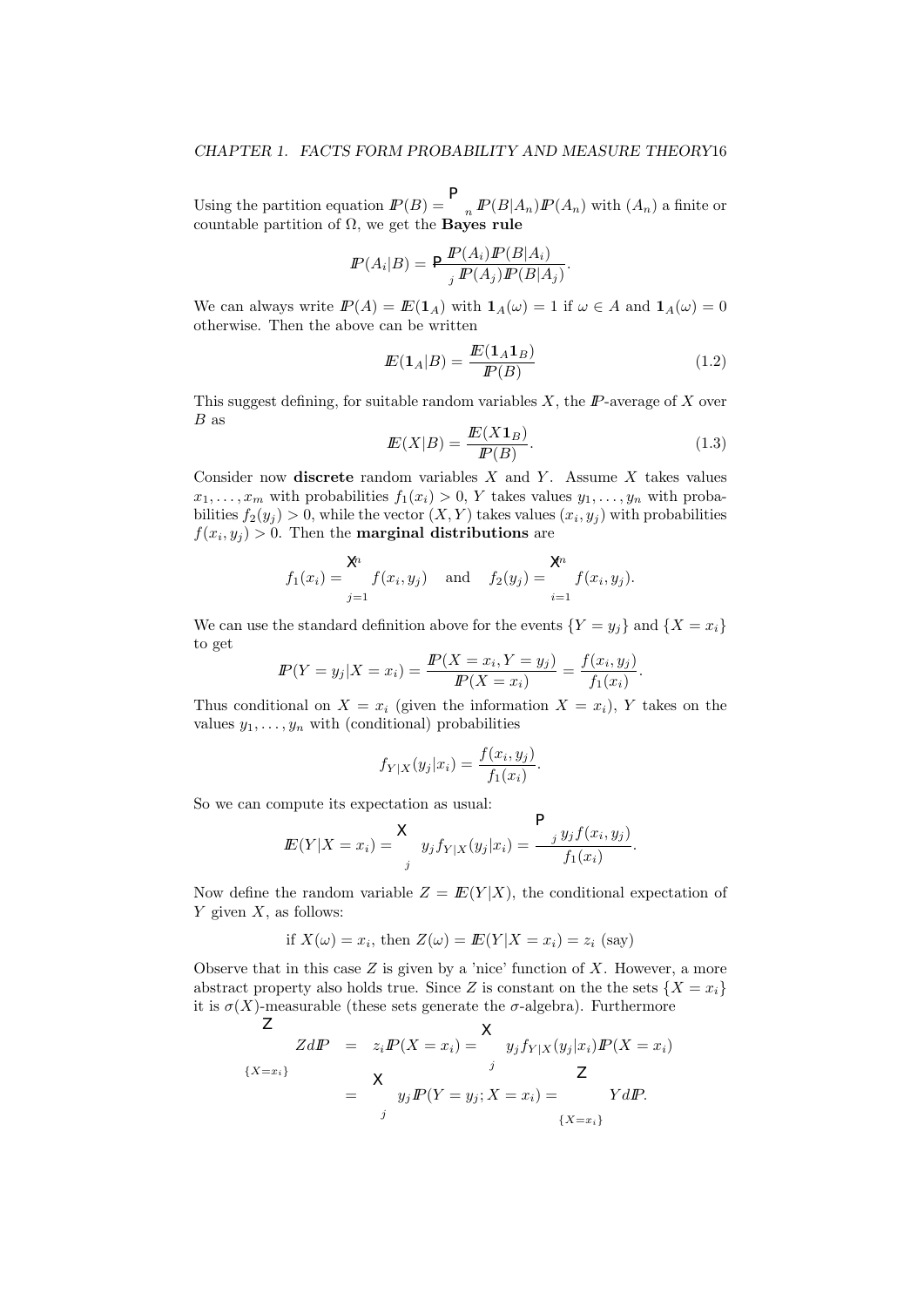Since the  $\{X = x_i\}$  generate  $\sigma(X)$ , this implies

$$
Z dI\!\!P = \begin{cases} Z & \text{if } Z dI\!\!P \\ G & G \end{cases} \forall G \in \sigma(X).
$$

**Density case**. If the random vector  $(X, Y)$  has density  $f(x, y)$ , then X has  $(\text{marginal})$  density  $f_1(x) := \int_{-\infty}^{\infty} f(x, y) dy$ , Y has (marginal) density  $f_2(y) :=$  $\int_{-\infty}^{\infty} f(x, y) dx$ . The conditional density of Y given  $X = x$  is:

$$
f_{Y|X}(y|x) := \frac{f(x,y)}{f_1(x)}
$$
.

Its expectation is

$$
E(Y|X=x) = \int_{-\infty}^{\infty} y f_{Y|X}(y|x) dy = \frac{\int_{-\infty}^{\infty} y f(x, y) dy}{f_1(x)}.
$$

So we define

$$
c(x) = \begin{cases} \nE(Y|X=x) & \text{if } f_1(x) > 0\\ \n0 & \text{if } f_1(x) = 0, \n\end{cases}
$$

and call  $c(X)$  the conditional expectation of Y given X, denoted by  $E(Y|X)$ . Observe that on sets with probability zero (i.e  $\{\omega : X(\omega) = x; f_1(x) = 0\}$ ) the choice of  $c(x)$  is arbitrary, hence  $E(Y|X)$  is only defined up to a set of probability zero; we speak of different versions in such cases. With this definition we again find Z Z

$$
c(X)dP = \underset{G}{YdP} \quad \forall G \in \sigma(X).
$$

Indeed, for sets G with  $G = {\omega : X(\omega) \in B}$  with B a Borel set, we find by Fubini's theorem

$$
Z
$$
  
\n
$$
c(X)dP = \n\begin{cases}\n\frac{Z}{Z} & \text{if } Z \leq Z \leq Z\n\end{cases}
$$
\n
$$
= \n\begin{cases}\n\frac{Z}{Z} & \text{if } Z \leq Z \leq Z\n\end{cases}
$$
\n
$$
= \n\begin{cases}\n\frac{Z}{Z} & \text{if } Z \leq Z\n\end{cases}
$$
\n
$$
= \n\begin{cases}\n\frac{Z}{Z} & \text{if } Z \leq Z\n\end{cases}
$$
\n
$$
= \n\begin{cases}\nI_B(x)yf(x,y)dydx = \n\end{cases}
$$
\n
$$
= \n\begin{cases}\nYdP.\n\end{cases}
$$

Now these sets G generate  $\sigma(X)$  and by a standard technique (the  $\pi$ -systems lemma, see [Wil01], §2.3) the claim is true for all  $G \in \sigma(X)$ .

#### Example. Bivariate Normal Distribution,

 $N(\mu_1, \mu_2, \sigma_1^2, \sigma_2^2, \rho).$ 

$$
I\!\!E(Y|X = x) = \mu_2 + \rho \frac{\sigma_2}{\sigma_1}(x - \mu_1),
$$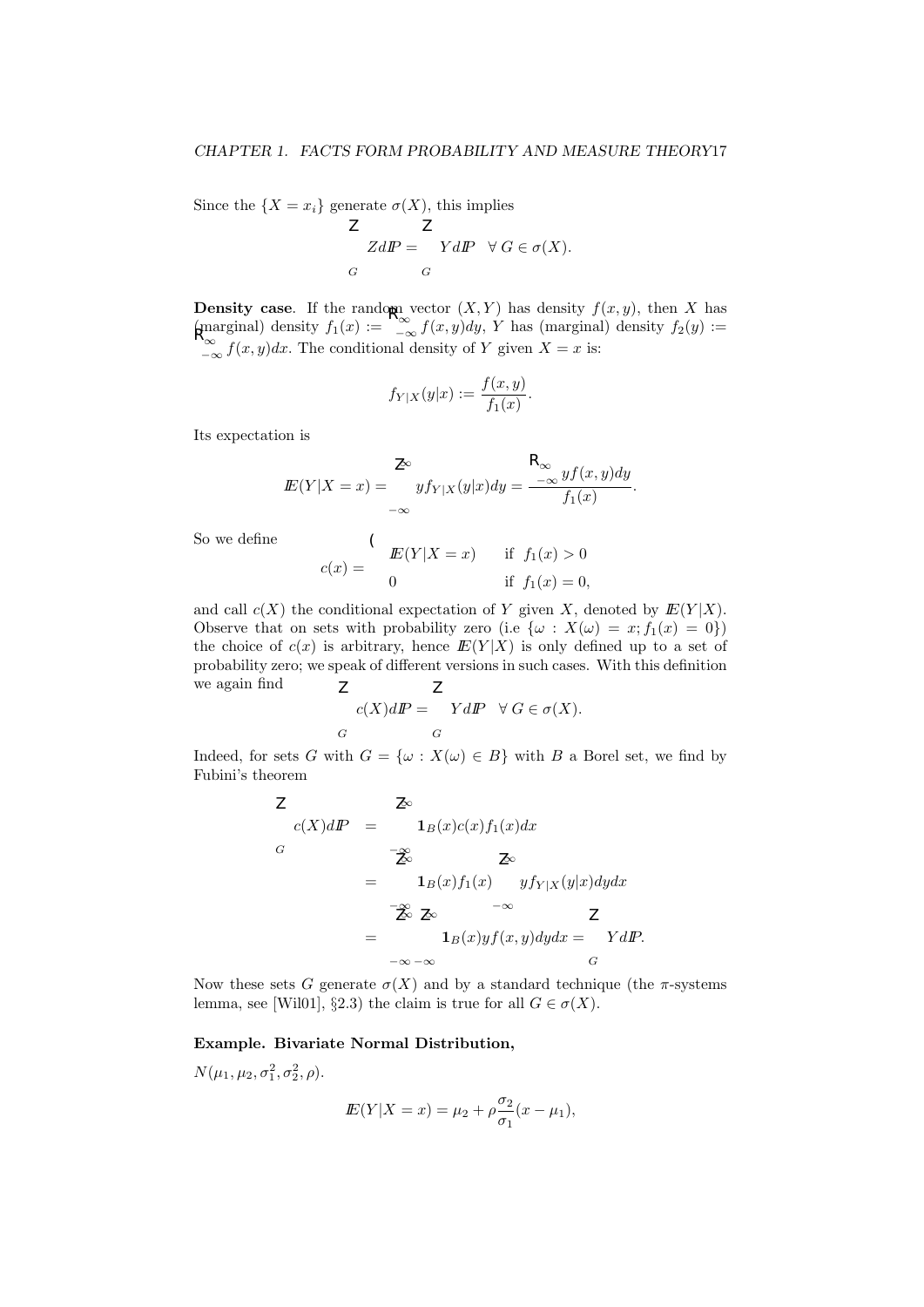the familiar regression line of statistics (linear model).

General case. Here, we follow Kolmogorov's construction using the Radon-Nikodým theorem. Suppose that G is a sub- $\sigma$ -algebra of  $\mathcal{F}, \mathcal{G} \subset \mathcal{F}$ . If Y is a non-negative random variable with  $EY < \infty$ , then

$$
Q(G) := \bigcup_{G} YdP \qquad (G \in \mathcal{G})
$$

is non-negative,  $\sigma$ -additive – because

$$
\frac{Z}{YdP} = \frac{Z}{N} \frac{Z}{G_n}
$$

if  $G = \bigcup_n G_n$ ,  $G_n$  disjoint – and defined on the  $\sigma$ -algebra  $\mathcal{G}$ , so it is a measure on  $\mathcal G$ .

If  $I\!\!P(G) = 0$ , then  $Q(G) = 0$  also (the integral of anything over a null set is zero), so  $Q \ll P$ .

By the Radon-Nikodým theorem, there exists a Radon-Nikodým derivative of  $Q$  with respect to  $I\!\!P$  on  $G$ , which is  $G$ -measurable. Following Kolmogorov, we call this Radon-Nikodým derivative the conditional expectation of  $Y$  given (or conditional on)  $G, E(Y|\mathcal{G})$ , whose existence we now have established. For Y that changes sign, split into  $Y = Y^+ - Y^-$ , and define  $E(Y|\mathcal{G}) := E(Y^+|\mathcal{G})$  $I\!\!E(Y^-|\mathcal{G})$ . We summarize:

**Definition 1.5.1.** Let Y be a random variable with  $E(|Y|) < \infty$  and G be a sub- $\sigma$ -algebra of  $\mathcal F$ . We call a random variable  $Z$  a version of the conditional expectation  $\mathbb{E}(Y|\mathcal{G})$  of Y given  $\mathcal{G}$ , and write  $Z = \mathbb{E}(Y|\mathcal{G})$ , a.s., if

- (i) Z is  $\mathcal G$ -measurable;
- (ii)  $E(|Z|) < \infty$ ;

(iii) for every set G in  $\mathcal{G}$ , we have

$$
YdP = \begin{cases} ZdP & \forall G \in \mathcal{G}. \end{cases}
$$
 (1.4)

*Notation.* Suppose  $\mathcal{G} = \sigma(X_1, \ldots, X_n)$ . Then

$$
I\!\!E(Y|\mathcal{G}) = I\!\!E(Y|\sigma(X_1,\ldots,X_n)) =: I\!\!E(Y|X_1,\ldots,X_n),
$$

and one can compare the general case with the motivating examples above.

To see the intuition behind conditional expectation, consider the following situation. Assume an experiment has been performed, i.e.  $\omega \in \Omega$  has been realized. However, the only information we have is the set of values  $X(\omega)$  for every  $\mathcal{G}$ measurable random variable X. Then  $Z(\omega) = E(Y|\mathcal{G})(\omega)$  is the expected value of  $Y(\omega)$  given this information.

We used the traditional approach to define conditional expectation via the Radon-Nikodým theorem. Alternatively, one can use Hilbert space projection theory ([Nev75] and [JP00] follow this route). Indeed, for  $Y \in \mathcal{L}^2(\Omega, \mathcal{F}, \mathbb{P})$  one can show that the conditional expectation  $Z = E(Y|\mathcal{G})$  is the least-squaresbest G-measurable predictor of Y: amongst all G-measurable random variables it minimises the quadratic distance, i.e.

$$
I\!\!E[(Y - I\!\!E(Y|\mathcal{G}))^{2}] = \min\{I\!\!E[(Y - X)^{2}]: X \mid \mathcal{G} - \text{measurable}\}.
$$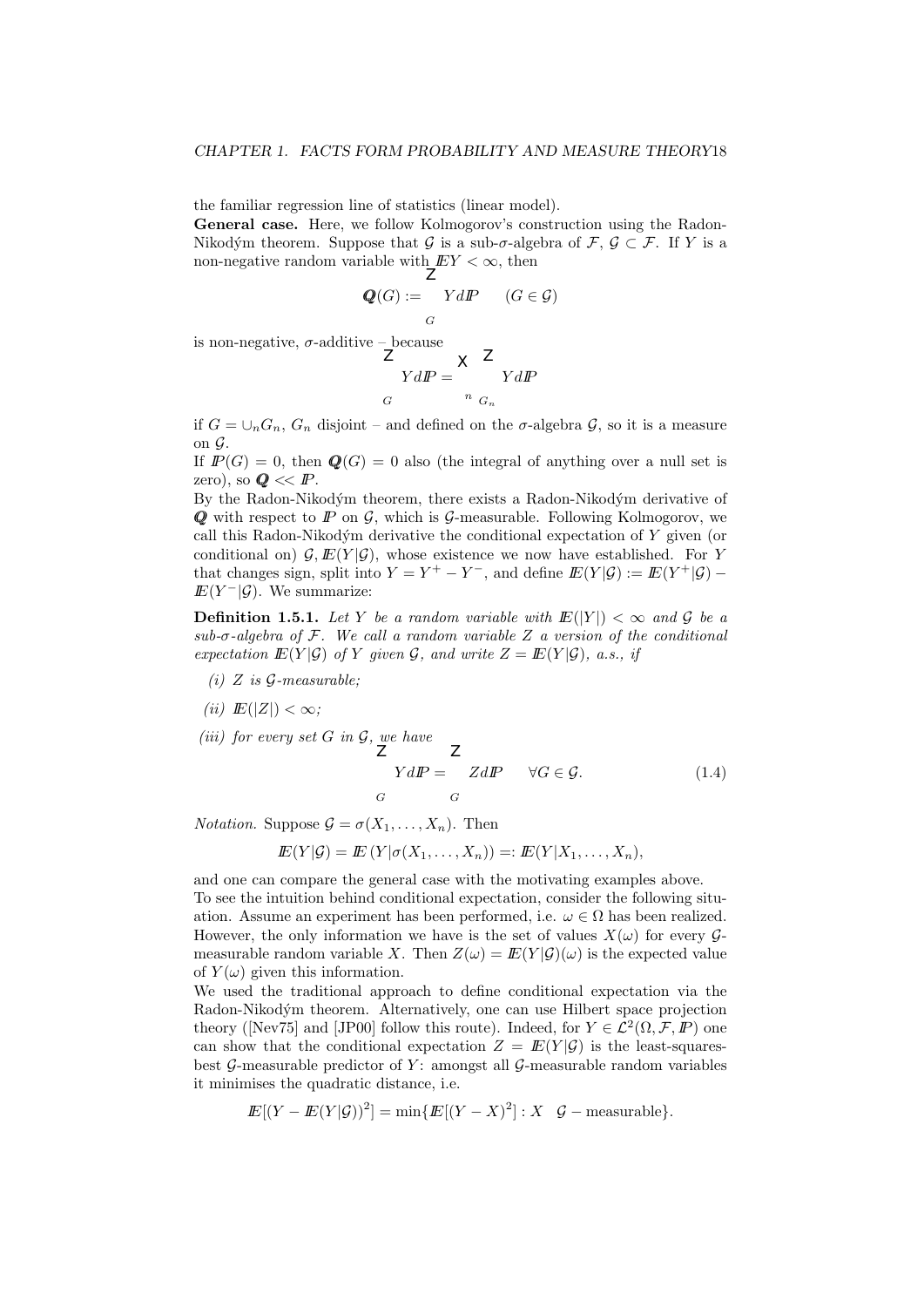#### Note.

1. To check that something is a conditional expectation: we have to check that it integrates the right way over the right sets (i.e., as in (1.4)).

2. From (1.4): if two things integrate the same way over all sets  $B \in \mathcal{G}$ , they have the same conditional expectation given  $\mathcal{G}$ .

3. For notational convenience, we shall pass between  $E(Y|\mathcal{G})$  and  $E_{\mathcal{G}}Y$  at will. 4. The conditional expectation thus defined coincides with any we may have already encountered – in regression or multivariate analysis, for example. However, this may not be immediately obvious. The conditional expectation defined above – via  $\sigma$ -algebras and the Radon-Nikodým theorem – is rightly called by Williams ([Wil91], p.84) 'the central definition of modern probability'. It may take a little getting used to. As with all important but non-obvious definitions, it proves its worth in action!

We now discuss the fundamental properties of conditional expectation. From the definition linearity of conditional expectation follows from the linearity of the integral. Further properties are given by

**Proposition 1.5.1.**  $1. \mathcal{G} = \{\emptyset, \Omega\}, \mathbb{E}(Y | \{\emptyset, \Omega\}) = \mathbb{E}Y.$ 

- 2. If  $\mathcal{G} = \mathcal{F}$ ,  $\mathbb{E}(Y|\mathcal{F}) = Y \quad P a.s..$
- 3. If Y is  $\mathcal{G}\text{-}measurable, E(Y|\mathcal{G}) = Y \quad P a.s..$
- 4. Positivity. If  $X \geq 0$ , then  $E(X|\mathcal{G}) \geq 0$   $\mathbb{P}-a.s.$ .
- 5. Taking out what is known. If Y is G-measurable and bounded,  $E(YZ|\mathcal{G}) =$  $Y E(Z|\mathcal{G})$   $P-a.s..$
- 6. Tower property. If  $\mathcal{G}_0 \subset \mathcal{G}$ ,  $\mathbb{E}[\mathbb{E}(Y|\mathcal{G})|\mathcal{G}_0] = \mathbb{E}[Y|\mathcal{G}_0]$  a.s..
- 7. Conditional mean formula.  $\mathbb{E}[E(Y|\mathcal{G})] = EY \quad P a.s.$
- 8. Role of independence. If Y is independent of G,  $E(Y|\mathcal{G}) = EY$  a.s.
- 9. Conditional Jensen formula. If  $c: \mathbb{R} \to \mathbb{R}$  is convex, and  $\mathbb{E}|c(X)| < \infty$ , then

$$
I\!\!E(c(X)|\mathcal{G}) \geq c(I\!\!E(X|\mathcal{G})).
$$

**Proof.** 1. Here  $\mathcal{G} = \{\emptyset, \Omega\}$  is the *smallest* possible  $\sigma$ -algebra (*any*  $\sigma$ -algebra of subsets of  $\Omega$  contains  $\emptyset$  and  $\Omega$ ), and represents 'knowing nothing'. We have to check (1.4) for  $G = \emptyset$  and  $G = \Omega$ . For  $G = \emptyset$  both sides are zero; for  $G = \Omega$ both sides are  $EY$ .

2. Here  $\mathcal{G} = \mathcal{F}$  is the *largest* possible  $\sigma$ -algebra, and represents 'knowing everything'. We have to check (1.4) for all sets  $G \in \mathcal{F}$ . The only integrand that integrates like  $Y$  over all sets is  $Y$  itself, or a function agreeing with  $Y$  except on a set of measure zero.

Note. When we condition on  $\mathcal F$  ('knowing everything'), we know Y (because we know everything). There is thus no uncertainty left in  $Y$  to average out, so taking the conditional expectation (averaging out remaining randomness) has no effect, and leaves Y unaltered.

3. Recall that Y is always  $\mathcal{F}\text{-measurable}$  (this is the definition of Y being a random variable). For  $\mathcal{G} \subset \mathcal{F}$ , Y may not be  $\mathcal{G}$ -measurable, but if it is, the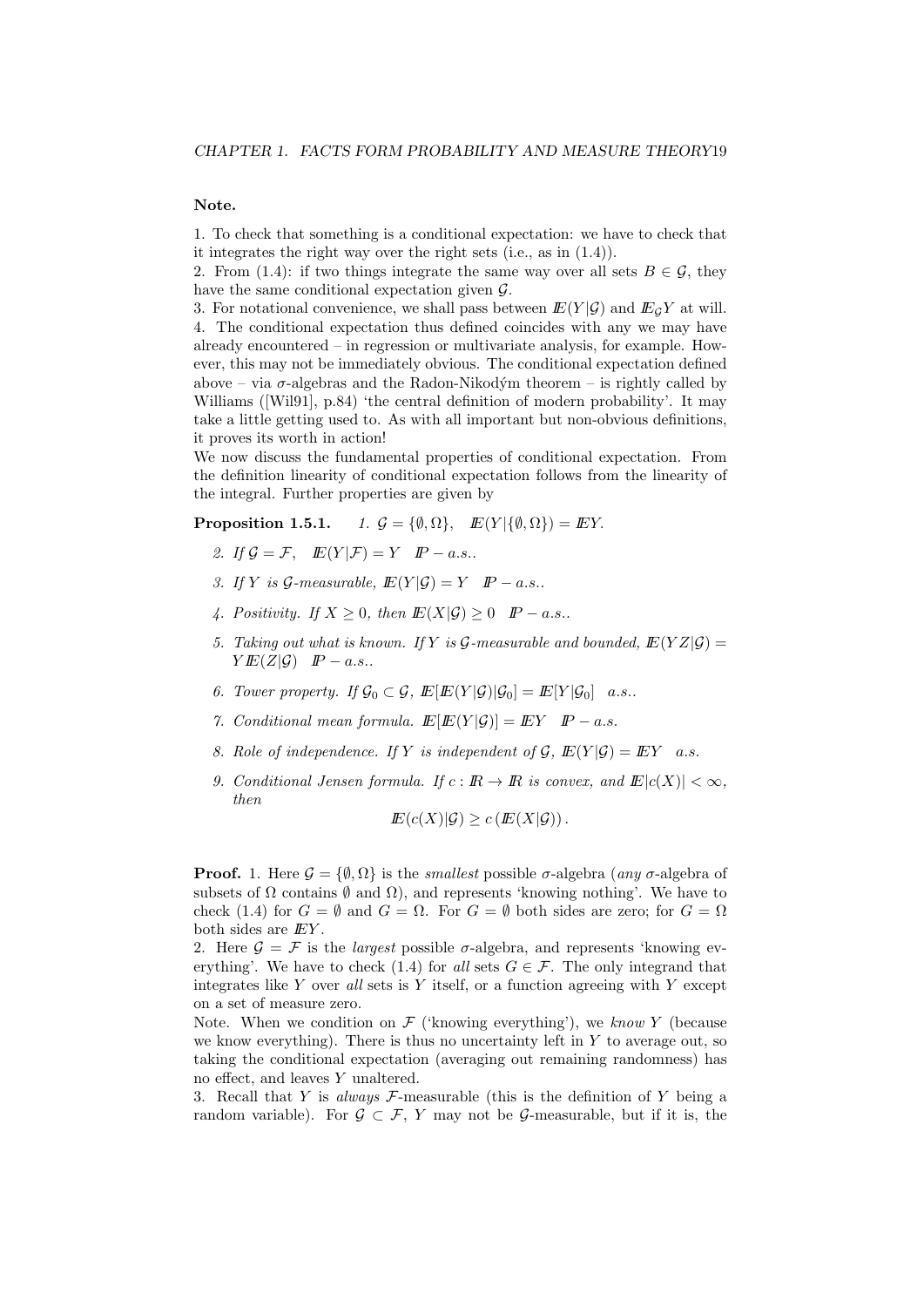proof above applies with  $\mathcal G$  in place of  $\mathcal F$ .

Note. To say that Y is  $\mathcal G$ -measurable is to say that Y is known given  $\mathcal G$  – that is, when we are conditioning on  $\mathcal G$ . Then Y is no longer random (being known when  $\mathcal G$  is given), and so counts as a constant when the conditioning is performed. 4. Let Z be a version of  $E(X|\mathcal{G})$ . If  $P(Z < 0) > 0$ , then for some n, the set

$$
G := \{ Z < -n^{-1} \} \in \mathcal{G} \quad \text{and} \quad \mathbb{P}(\{ Z < -n^{-1} \}) > 0.
$$

Thus

$$
0 \le E(X\mathbf{1}_G) = E(Z\mathbf{1}_G) < -n^{-1}P(G) < 0,
$$

which contradicts the positivity of X. 5. First, consider the case when  $Y$  is discrete. Then  $Y$  can be written as

$$
Y = \sum_{n=1}^{X} b_n \mathbf{1}_{B_n},
$$

for constants  $b_n$  and events  $B_n \in \mathcal{G}$ . Then for any  $B \in \mathcal{G}$ ,  $B \cap B_n \in \mathcal{G}$  also (as  $G$  is a  $\sigma$ -algebra), and using linearity and (1.4):

$$
\begin{array}{rcl}\nZ & & & & \\
\mathcal{L} & & & & \\
YE(Z|\mathcal{G})dP & = & & b_n \mathbf{1}_{B_n} & E(Z|\mathcal{G})dP = \frac{\mathcal{N}}{b_n} & & \\
\mathcal{L} & & & & b_n \mathcal{L}(Z|\mathcal{G})dP \\
\mathcal{L} & & & & & \\
\mathcal{L} & & & & & \\
\mathcal{L} & & & & & \\
\mathcal{L} & & & & & \\
\mathcal{L} & & & & & \\
\mathcal{L} & & & & & \\
\mathcal{L} & & & & & \\
\mathcal{L} & & & & & \\
\mathcal{L} & & & & & \\
\mathcal{L} & & & & & \\
\mathcal{L} & & & & & \\
\mathcal{L} & & & & & \\
\mathcal{L} & & & & & \\
\mathcal{L} & & & & & \\
\mathcal{L} & & & & & \\
\mathcal{L} & & & & & \\
\mathcal{L} & & & & & \\
\mathcal{L} & & & & & \\
\mathcal{L} & & & & & \\
\mathcal{L} & & & & & \\
\mathcal{L} & & & & & \\
\mathcal{L} & & & & & \\
\mathcal{L} & & & & & \\
\mathcal{L} & & & & & \\
\mathcal{L} & & & & & \\
\mathcal{L} & & & & & \\
\mathcal{L} & & & & & \\
\mathcal{L} & & & & & \\
\
$$

Since this holds for all  $B \in \mathcal{G}$ , the result holds by (1.4).

For the general case, we approximate to a general random variable  $Y$  by a sequence of discrete random variables  $Y_n$ , for each of which the result holds as just proved. We omit details of the proof here, which involves the standard approximation steps based on the monotone convergence theorem from measure theory (see e.g. [Wil91], p.90, proof of (j)). We are thus left to show the  $E(|ZY|) < \infty$ , which follows from the assumption that Y is bounded and  $Z \in \mathcal{L}^1$ .

6.  $\mathbb{E}_{\mathcal{G}_0}\mathbb{E}_{\mathcal{G}}Y$  is  $\mathcal{G}_0$ -measurable, and for  $C \in \mathcal{G}_0 \subset \mathcal{G}$ , using the definition of  $I\!\!E_{\mathcal{G}_0}, I\!\!E_{\mathcal{G}}:$   $\mathbb{Z}$ 

$$
E_{\mathcal{G}_0}[E_{\mathcal{G}}Y]dP = \left[ \begin{array}{cc} E_{\mathcal{G}}YdP = & YdP \\ C & C \end{array} \right]
$$

So  $E_{\mathcal{G}_0}[E_{\mathcal{G}}Y]$  satisfies the defining relation for  $E_{\mathcal{G}_0}Y$ . Being also  $\mathcal{G}_0$ -measurable, it is  $I\!\!E_{\mathcal{G}_0} Y$  (a.s.).

We also have:

6'. If  $\mathcal{G}_0 \subset \mathcal{G}, \, \mathbb{E}[\mathbb{E}(Y|\mathcal{G}_0)|\mathcal{G}] = \mathbb{E}[Y|\mathcal{G}_0]$  a.s..

*Proof.*  $\mathbb{E}[Y|\mathcal{G}_0]$  is  $\mathcal{G}_0$ -measurable, so  $\mathcal{G}_0$ -measurable as  $\mathcal{G}_0 \subset \mathcal{G}$ , so  $\mathbb{E}[\cdot|\mathcal{G}]$  has no effect on it, by 3.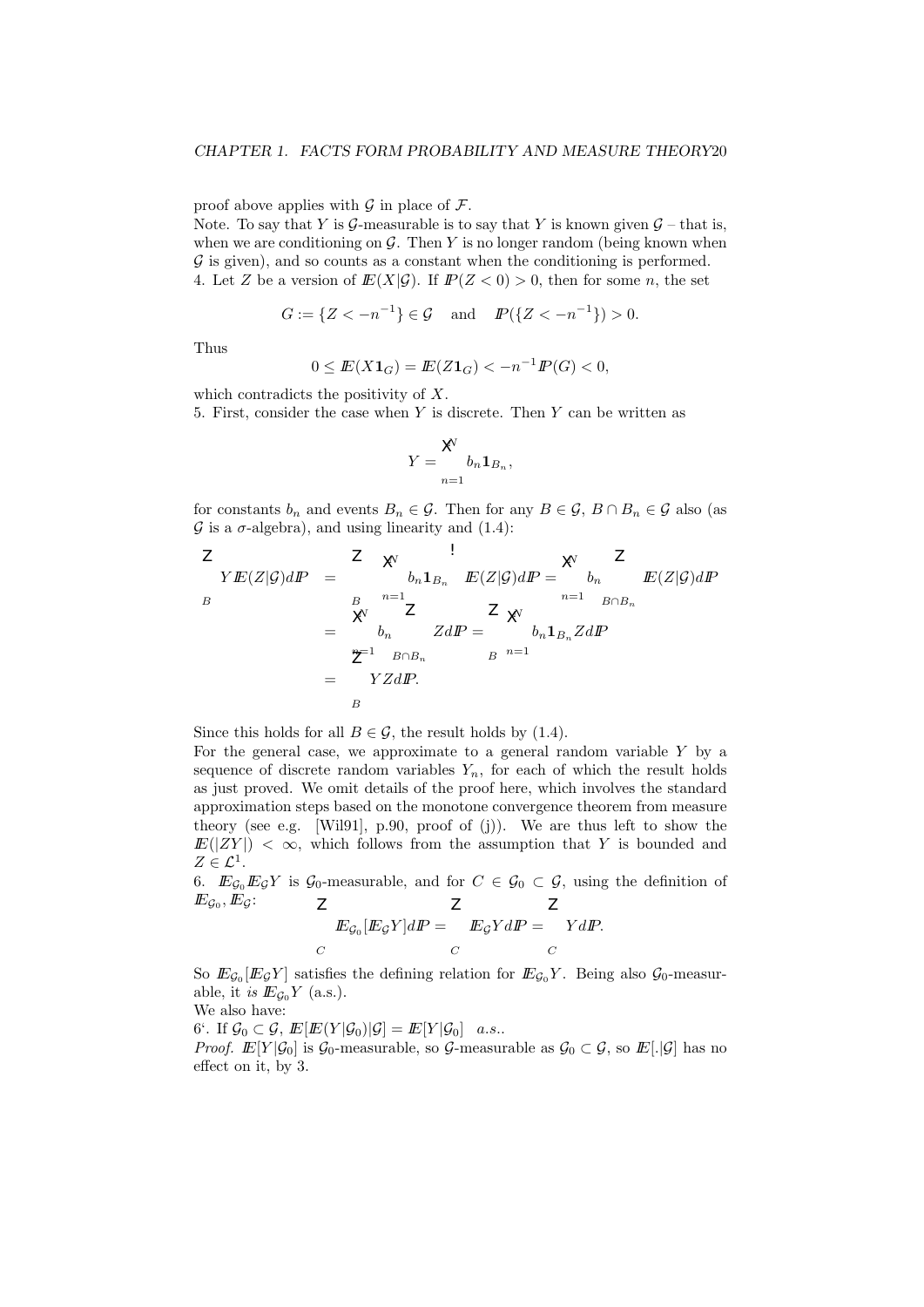#### Note.

6, 6' are the two forms of the iterated conditional expectations property. When conditioning on two  $\sigma$ -algebras, one larger (finer), one smaller (coarser), the coarser rubs out the effect of the finer, either way round. This may be thought of as the coarse-averaging property: we shall use this term interchangeably with the iterated conditional expectations property ([Wil91] uses the term *tower prop*erty).

7. Take  $\mathcal{G}_0 = \{\emptyset, \Omega\}$  in 6. and use 1.

8. If Y is independent of G, Y is independent of  $\mathbf{1}_B$  for every  $B \in \mathcal{G}$ . So by (1.4) and linearity,

$$
Z \nE(Y|\mathcal{G})dP = \n\begin{array}{rcl} Z & Z \\ YdP = & \mathbf{1}_B YdP \\ B & \Omega & Z \\ E(\mathbf{1}_B Y) = E(\mathbf{1}_B)E(Y) = & EYdP, \end{array}
$$

using the multiplication theorem for independent random variables. Since this holds for all  $B \in \mathcal{G}$ , the result follows by (1.4).

9. Recall (see e.g. [Wil91], §6.6a, §9.7h, §9.8h), that for every convex function there exists a countable sequence  $((a_n, b_n))$  of points in  $\mathbb{R}^2$  such that

$$
c(x) = \sup_n (a_n x + b_n), \quad x \in \mathbb{R}.
$$

For each fixed *n* we use 4. to see from  $c(X) \ge a_n X + b_n$  that

$$
I\!\!E[c(X)|\mathcal{G}] \ge a_n I\!\!E(X|\mathcal{G}) + b_n
$$

So,

$$
E[c(X)|\mathcal{G}] \ge \sup_n (a_n E(X|\mathcal{G}) + b_n) = c(E(X|\mathcal{G})).
$$

П

**Remark 1.5.1.** If in 6,6' we take  $\mathcal{G} = \mathcal{G}_0$ , we obtain:

$$
I\!\!E[E(X|\mathcal{G})|\mathcal{G}] = I\!\!E(X|\mathcal{G}).
$$

Thus the map  $X \to E(X|\mathcal{G})$  is idempotent: applying it twice is the same as applying it once. Hence we may identify the conditional expectation operator as a projection.

## 1.6 Modes of Convergence

So far, we have dealt with one probability measure – or its expectation opera $tor - at a time$ . We shall, however, have many occasions to consider a whole sequence of them, converging (in a suitable sense) to some limiting probability measure. Such situations arise, for example, whenever we approximate a financial model in continuous time (such as the continuous-time Black-Scholes model) by a sequence of models in discrete time (such as the discrete-time Black-Scholes model).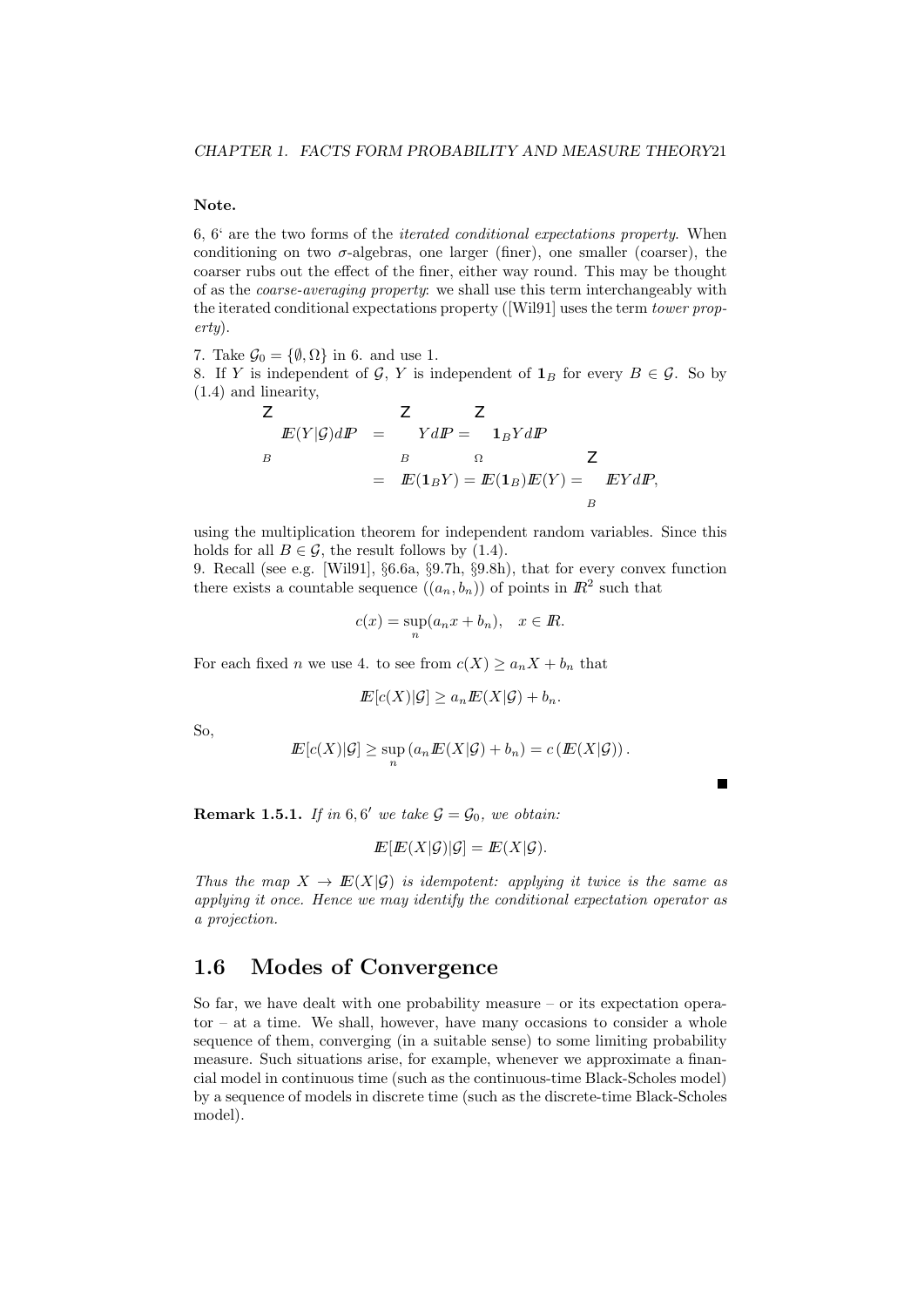In the stochastic-process setting – such as the passage from discrete to continuous Black-Scholes models mentioned above – we need concepts beyond those we have to hand, which we develop later. We confine ourselves here to setting out what we need to discuss convergence of random variables, in the various senses that are useful.

The first idea that occurs to one is to use the ordinary convergence concept in this new setting, of random variables: then if  $X_n$ , X are random variables,

$$
X_n \to X \quad (n \to \infty)
$$

would be taken literally – as if the  $X_n$ , X were non-random. For instance, if  $X_n$ is the observed frequency of heads in a long series of  $n$  independent tosses of a fair coin,  $X = 1/2$  the expected frequency, then the above in this case would be the man-in-the-street's idea of the 'law of averages'. It turns out that the above statement is *false* in this case, taken literally: some qualification is needed. However, the qualification needed is absolutely the minimal one imaginable: one merely needs to exclude a set of probability zero  $-$  that is, to assert convergence on a set of probability one ('almost surely'), rather than everywhere.

**Definition 1.6.1.** If  $X_n$ , X are random variables, we say  $X_n$  converges to X almost surely –

$$
X_n \to X \quad (n \to \infty) \quad a.s.
$$

 $-$  if  $X_n \to X$  with probability one – that is, if

$$
I\!\!P(\{\omega: X_n(\omega) \to X(\omega) \quad as \quad n \to \infty\}) = 1.
$$

The loose idea of the 'law of averages' has as its precise form a statement on convergence almost surely. This is Kolmogorov's strong law of large numbers (see e.g. [Wil91], §12.10), which is quite difficult to prove.

Weaker convergence concepts are also useful: they may hold under weaker conditions, or they may be easier to prove.

**Definition 1.6.2.** If  $X_n$ , X are random variables, we say that  $X_n$  converges to  $X$  in probability -

$$
X_n \to X \quad (n \to \infty) \quad in \ probability
$$

- if, for all  $\epsilon > 0$ ,

$$
I\!\!P\left(\{\omega: |X_n(\omega) - X(\omega)| > \epsilon\}\right) \to 0 \quad (n \to \infty).
$$

It turns out that convergence almost surely implies convergence in probability, but not in general conversely. Thus almost-sure convergence is a stronger convergence concept than convergence in probability. This comparison is reflected in the form the 'law of averages' takes for convergence in probability: this is called the weak law of large numbers, which as its name implies is a weaker form of the strong law of large numbers. It is correspondingly much easier to prove: indeed, we shall prove it below.

Recall the  $L^p$ -spaces of pth-power integrable functions. We similarly define the  $L^p$ -spaces of pth-power integrable random variables: if  $p \geq 1$  and X is a random variable with

$$
||X||_p := (||X||^p)^{1/p} < \infty,
$$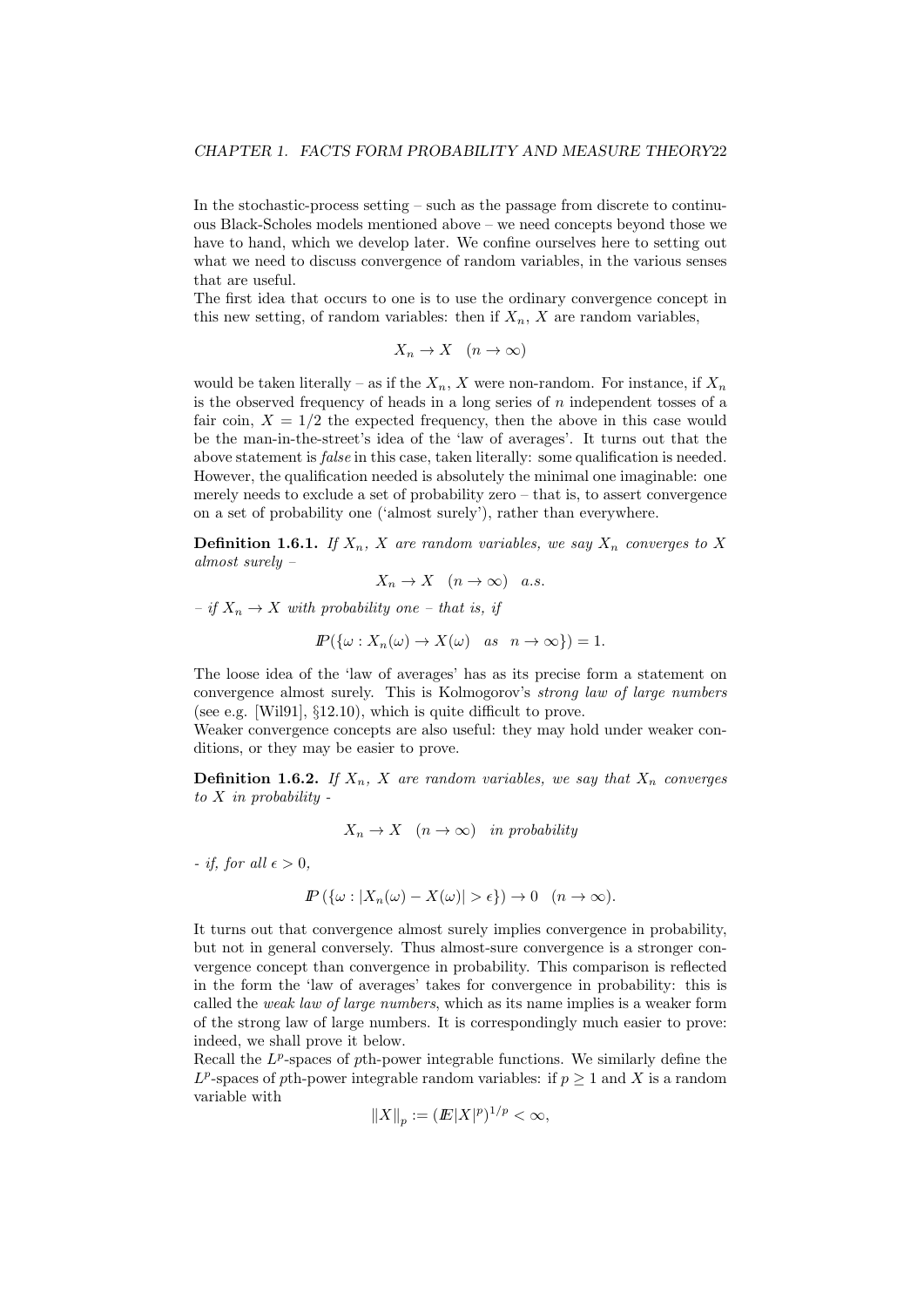we say that  $X \in L^p$  (or  $L^p(\Omega, \mathcal{F}, \mathbb{P})$  to be precise). For  $X_n, X \in L^p$ , there is a natural convergence concept: we say that  $X_n$  converges to X in  $L^p$ , or in pth mean,

$$
X_n \to X \quad \text{in} \quad L^p,
$$

if

$$
||X_n - X||_p \to 0 \quad (n \to \infty),
$$

that is, if

$$
I\!\!E(|X_n - X|^p) \to 0 \quad (n \to \infty).
$$

The cases  $p = 1, 2$  are particularly important: if  $X_n \to X$  in  $L^1$ , we say that  $X_n \to X$  in mean; if  $X_n \to X$  in  $L^2$  we say that  $X_n \to X$  in mean square. Convergence in pth mean is not directly comparable with convergence almost surely (of course, we have to restrict to random variables in  $L^p$  for the comparison even to be meaningful): neither implies the other. Both, however, imply convergence in probability.

All the modes of convergence discussed so far involve the values of random variables. Often, however, it is only the distributions of random variables that matter. In such cases, the natural mode of convergence is the following:

**Definition 1.6.3.** We say that random variables  $X_n$  converge to X in distribution if the distribution functions of  $X_n$  converge to that of X at all points of continuity of the latter:

$$
X_n \to X \quad in \ distribution
$$

if

$$
I\!\!P(\{X_n \le x\}) \to I\!\!P(\{X \le x\}) \quad (n \to \infty)
$$

for all points x at which the right-hand side is continuous.

The restriction to continuity points  $x$  of the limit seems awkward at first, but it is both natural and necessary. It is also quite weak: note that the function  $x \mapsto \mathbb{P}(\{X \leq x\})$ , being monotone in x, is continuous except for at most countably many jumps. The set of continuity points is thus uncountable: 'most' points are continuity points.

Convergence in distribution is (by far) the weakest of the modes of convergence introduced so far: convergence in probability implies convergence in distribution, but not conversely. There is, however, a partial converse: if the limit  $X$ is constant (non-random), convergence in probability and in distribution are equivalent.

#### Weak Convergence.

If  $\mathbb{P}_n$ ,  $\mathbb{P}$  are probability measures, we say that

if 
$$
I\!\!P_n \to I\!\!P \quad (n \to \infty) \quad \text{weakly}
$$
\n
$$
Z \qquad Z
$$
\n
$$
f dI\!\!P_n \to f dI\!\!P \quad (n \to \infty) \tag{1.5}
$$

for all bounded continuous functions  $f$ . This definition is given a full-length book treatment in [Bil68], and we refer to this for background and details. For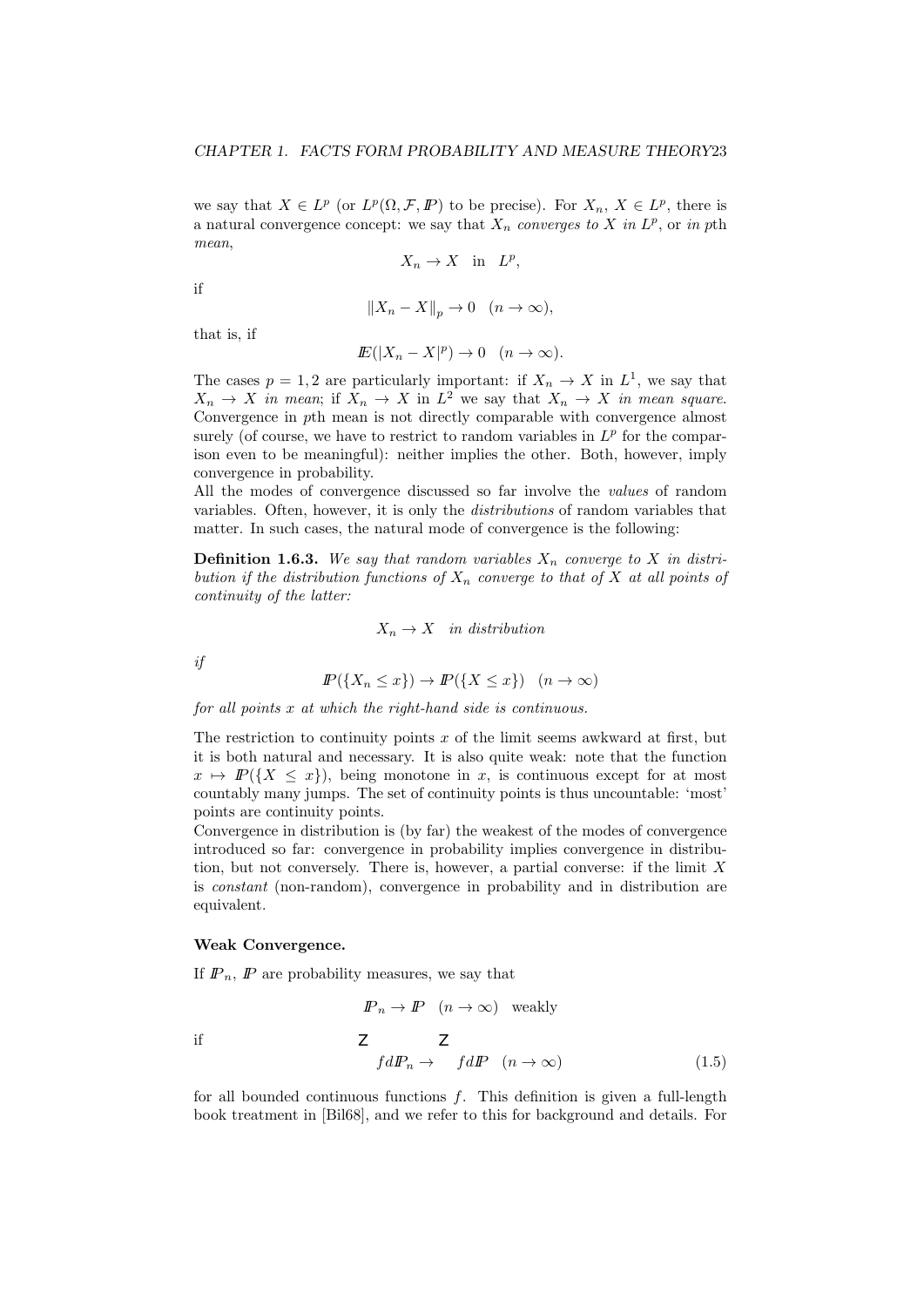#### CHAPTER 1. FACTS FORM PROBABILITY AND MEASURE THEORY24

ordinary (real-valued) random variables, weak convergence of their probability measures is the same as convergence in distribution of their distribution functions. However, the weak-convergence definition above applies equally, not just to this one-dimensional case, or to the finite-dimensional (vector-valued) setting, but also to infinite-dimensional settings such as arise in convergence of stochastic processes. We shall need such a framework in the passage from discrete- to continuous-time Black-Scholes models.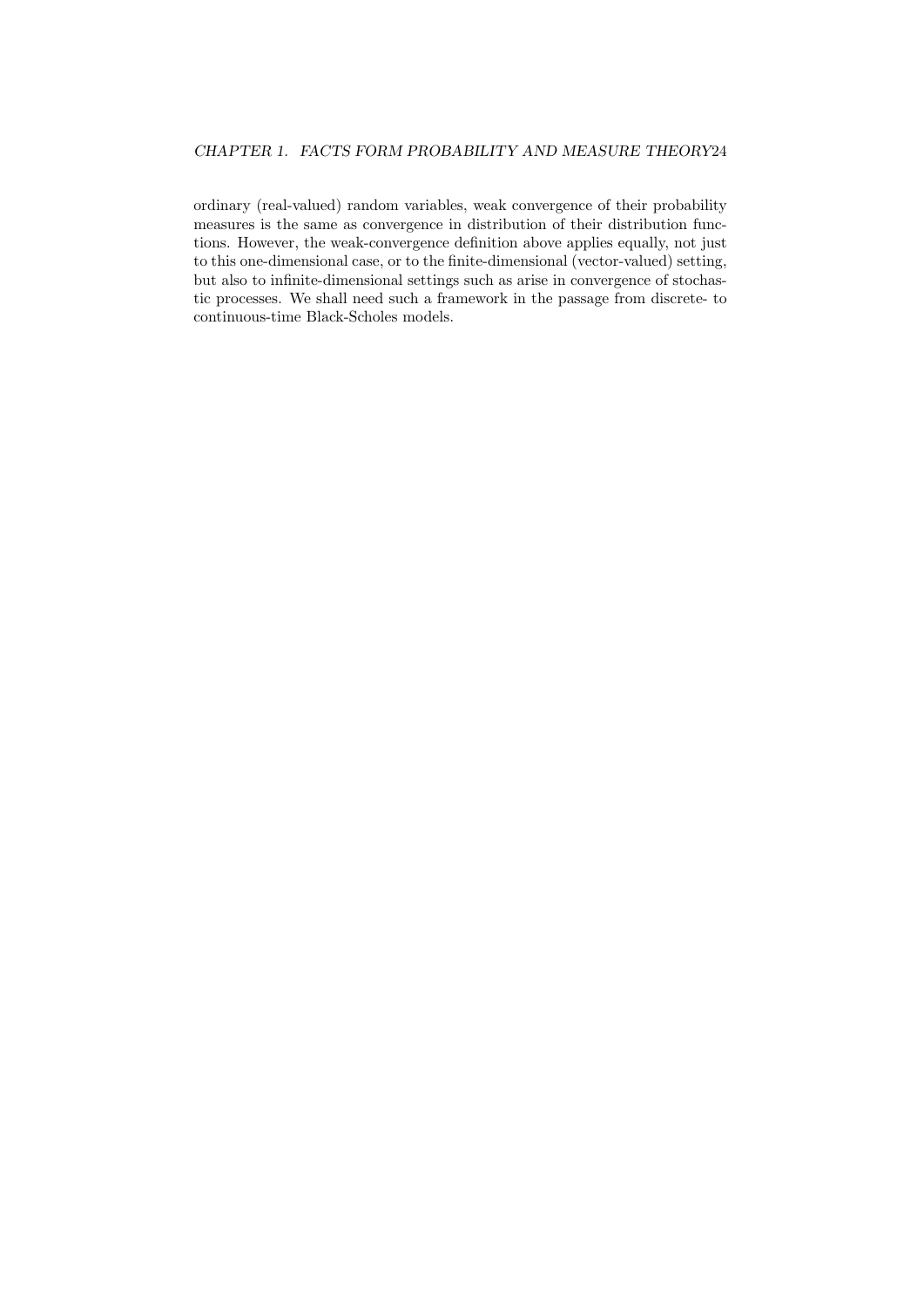## Chapter 2

# Basic Probability Background

## 2.1 Fundamentals

To describe a random experiment we use a *sample space*  $\Omega$ , the set of all possible outcomes. Each point ω of Ω, or sample point, represents a possible random outcome of performing the random experiment.

Examples. Write down  $\Omega$  for experiments such as flip a coin three times, roll two dice.

For a set  $A \subseteq \Omega$  we want to know the probability  $P(A)$ . The class F of subsets of  $\Omega$  whose probabilities  $I\!\!P(A)$  are defined (call such A events) should be a  $\sigma$ -algebra, i.e.

- (i)  $\emptyset, \Omega \in \mathcal{F}$ .
- (ii)  $F \in \mathcal{F}$  implies  $F^c \in \mathcal{F}$ .
- (iii)  $F_1, F_2, \ldots \in \mathcal{F}$  then  $\bigcap_{n} F_n \in \mathcal{F}$ .

We want a probability measure defined on  $\mathcal F$ 

- (i)  $I\!\!P(\emptyset) = 0, I\!\!P(\Omega) = 1,$
- (ii)  $I\!\!P(A) \geq 0$  for all A,

(iii) If  $A_1, A_2, \ldots$ , are disjoint,  $IP(\bigcup_i A_i) = \bigcup_i P(A_i)$  countable additivity.

**Definition 2.1.1.** A probability space, or Kolmogorov triple, is a triple  $(\Omega, \mathcal{F}, \mathbb{P})$ satisfying Kolmogorov axioms  $(i)$ , $(ii)$  and  $(iii)$  above.

A probability space is a mathematical model of a random experiment. Examples. Assign probabilities for the above experiments.

**Definition 2.1.2.** Let  $(\Omega, \mathcal{F}, \mathbb{P})$  be a probability space. A random variable (vector) X is a function  $X : \Omega \to \mathbb{R}(\mathbb{R}^k)$  such that  $X^{-1}(B) = \{ \omega \in \Omega : X(\omega) \in$  $B\} \in \mathcal{F}$  for all Borel sets  $B \in \mathcal{B}(\mathcal{B}(I\!\!R^k)).$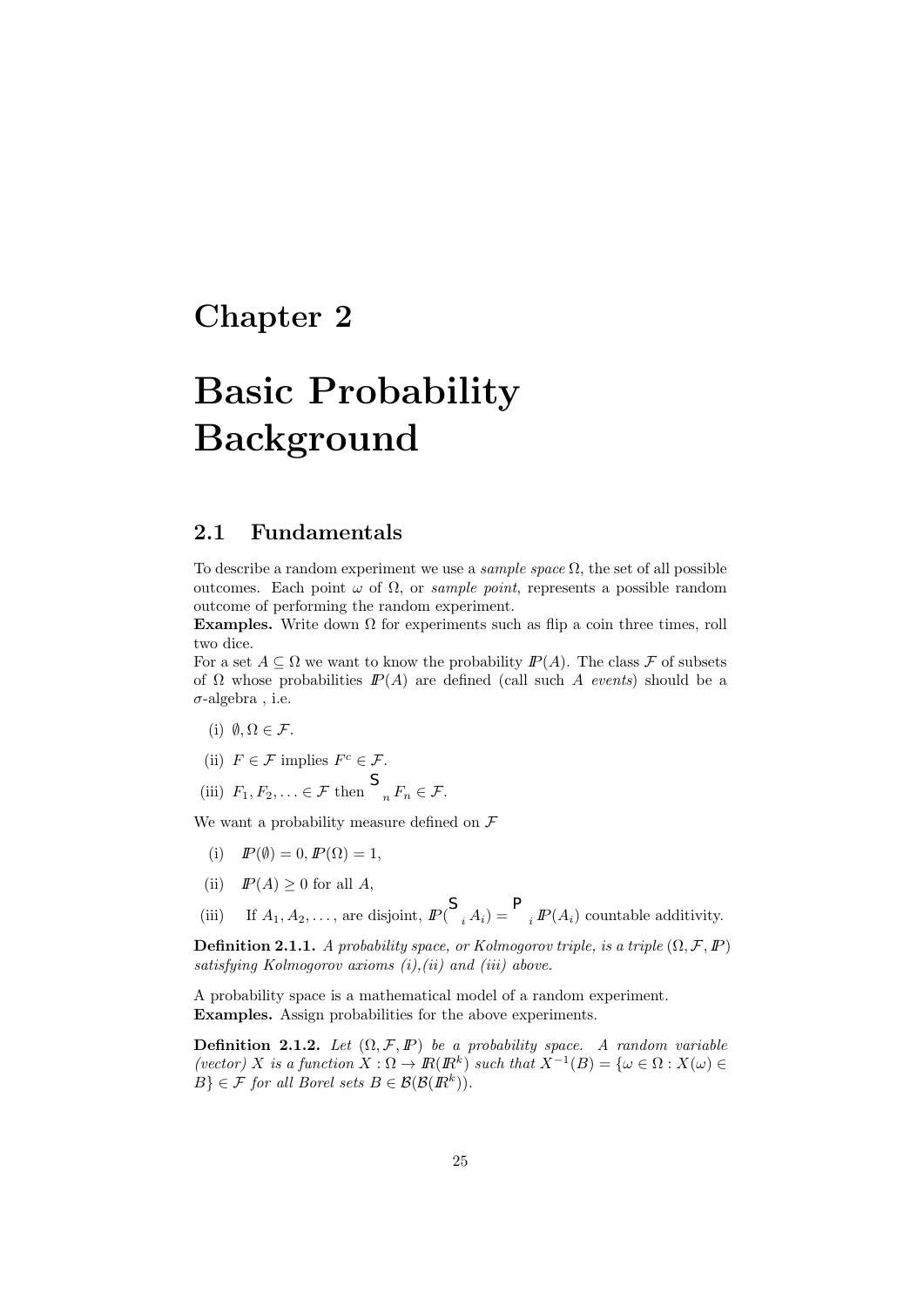For a random variable  $X$ 

$$
\{\omega \in \Omega : X(\omega) \le x\} \in \mathcal{F}
$$

for all  $x \in \mathbb{R}$ . So define the *distribution function*  $F_X$  of X by

$$
F_X(x) := \mathbb{P}\left(\{\omega : X(\omega) \le x\}\right).
$$

Recall:  $\sigma(X)$ , the  $\sigma$ -algebra generated by X.

#### Some important probability distributions

• Binomial distribution: Number of successes

$$
I\!\!P(S_n = k) = \frac{n}{k} p^k (1-p)^{n-k}.
$$

• Geometric distribution: Waiting time

$$
I\!\!P(N = n) = p(1 - p)^{n-1}.
$$

• Poisson distribution:

$$
I\!\!P(X=k) = e^{-\lambda} \frac{\lambda^k}{k!}.
$$

• Density of Uniform distribution:

$$
f(x) = \frac{1}{b-a} \mathbf{1}_{\{(a,b)\}}.
$$

• Density of Exponential distribution:

$$
f(x) = \lambda e^{-\lambda x} \mathbf{1}_{\{[0,\infty)\}}.
$$

• Density of standard Normal distribution:

$$
f(x) = \frac{1}{\sqrt{2\pi}} e^{-x^2/2}.
$$

**Definition 2.1.3.** The expectation  $\mathbf{E}$  of a random variable X on  $(\Omega, \mathcal{F}, \mathbf{P})$  is defined by

$$
I\!\!E X := X dI\!\!P, \quad or \quad X(\omega) dI\!\!P(\omega).
$$

The variance of a random variable is defined as

$$
Var(X) := E\ (X - E(X))^2 = E\ X^2 - (E(X))^2
$$

If X is real-valued with density  $f$  (i.e  $f(x) \geq 0$ :  $f(x)dx = 1$ ),

$$
E X := \quad x f(x) dx
$$

or if X is discrete, taking values  $x_n(n = 1, 2, ...)$  with probability function  $f(x_n)(\geq 0)$ ,  $\times$ 

$$
EX := \int x_n f(x_n).
$$

Examples. Calculate moments for some of the above distributions.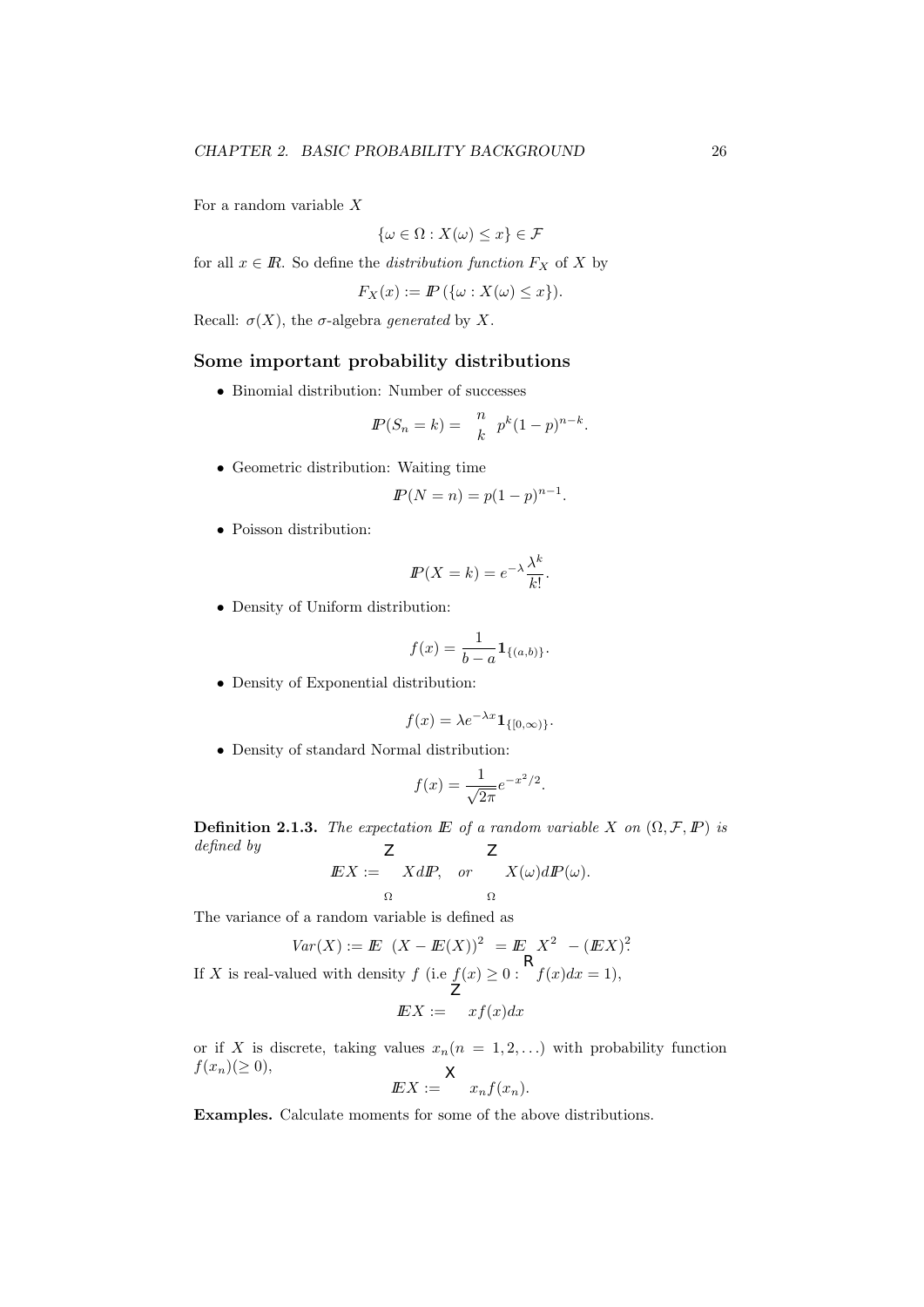**Definition 2.1.4.** Random variables  $X_1, \ldots, X_n$  are independent if whenever  $A_i \in \mathcal{B}$  (the Borel  $\sigma$ -algebra) for  $i = 1, \ldots n$  we have

 $\overline{1}$ 

$$
I\!\!P \quad \Big\{X_i \in A_i\Big\} \quad = \, \big\{P(\{X_i \in A_i\}).
$$

**Lemma 2.1.1.** In order for  $X_1, \ldots, X_n$  to be independent it is necessary and sufficient that for all  $x_1, \ldots x_n \in (-\infty, \infty]$ ,

$$
I\!\!P \quad \bigvee_{i=1}^{\forall i} \{X_i \leq x_i\} \quad = \quad \bigvee_{i=1}^{\forall i} I\!\!P(\{X_i \leq x_i\}).
$$

**Theorem 2.1.1** (Multiplication Theorem). If  $X_1, \ldots, X_n$  are independent and  $E|X_i| < \infty$ ,  $i = 1, \ldots, n$ , then

$$
E\bigg|_{i=1}^{\forall h} X_i = \bigvee_{i=1}^{\forall h} E(X_i).
$$

If X, Y are independent, with distribution functions F, G, define  $Z := X + Y$ with distribution function  $H$ . We call  $H$  the *convolution* of  $F$  and  $G$ , written  $H = F \ast G.$ 

Suppose  $X, Y$  have densities  $f, g$ , then  $Z$  has a density  $h$  with

$$
h(z) = \int_{-\infty}^{\infty} f(z - y)g(y)dy = \int_{-\infty}^{\infty} f(x)g(z - x)dx.
$$

**Example.** Assume  $t_1, \ldots, t_n$  are independent random variables that have an exponential distribution with parameter  $\lambda$ . Then  $T = t_1 + \ldots + t_n$  has the  $\text{Gamma}(n, \lambda)$  density function

$$
f(x) = \frac{\lambda^n x^{n-1}}{(n-1)!} e^{-\lambda x}.
$$

**Definition 2.1.5.** If X is a random variable with distribution function  $F$ , its moment generating function  $\phi_X$  is

$$
\phi(t) := I\!\!E(e^{tX}) = \int_{-\infty}^{\infty} e^{tx} dF(x).
$$

The mgf takes convolution into multiplication: if  $X, Y$  are independent,

$$
\phi_{X+Y}(t) = \phi_X(t)\phi_Y(t).
$$

Observe  $\phi^{(k)}(t) = \mathbb{E}(X^k e^{tX})$  and  $\phi(0) = \mathbb{E}(X^k)$ . For  $X$  on nonnegative integers use the *generating function* 

$$
\gamma_X(z) = E(z^X) = \sum_{k=0}^{\infty} z^k I\!\!P(Z = k).
$$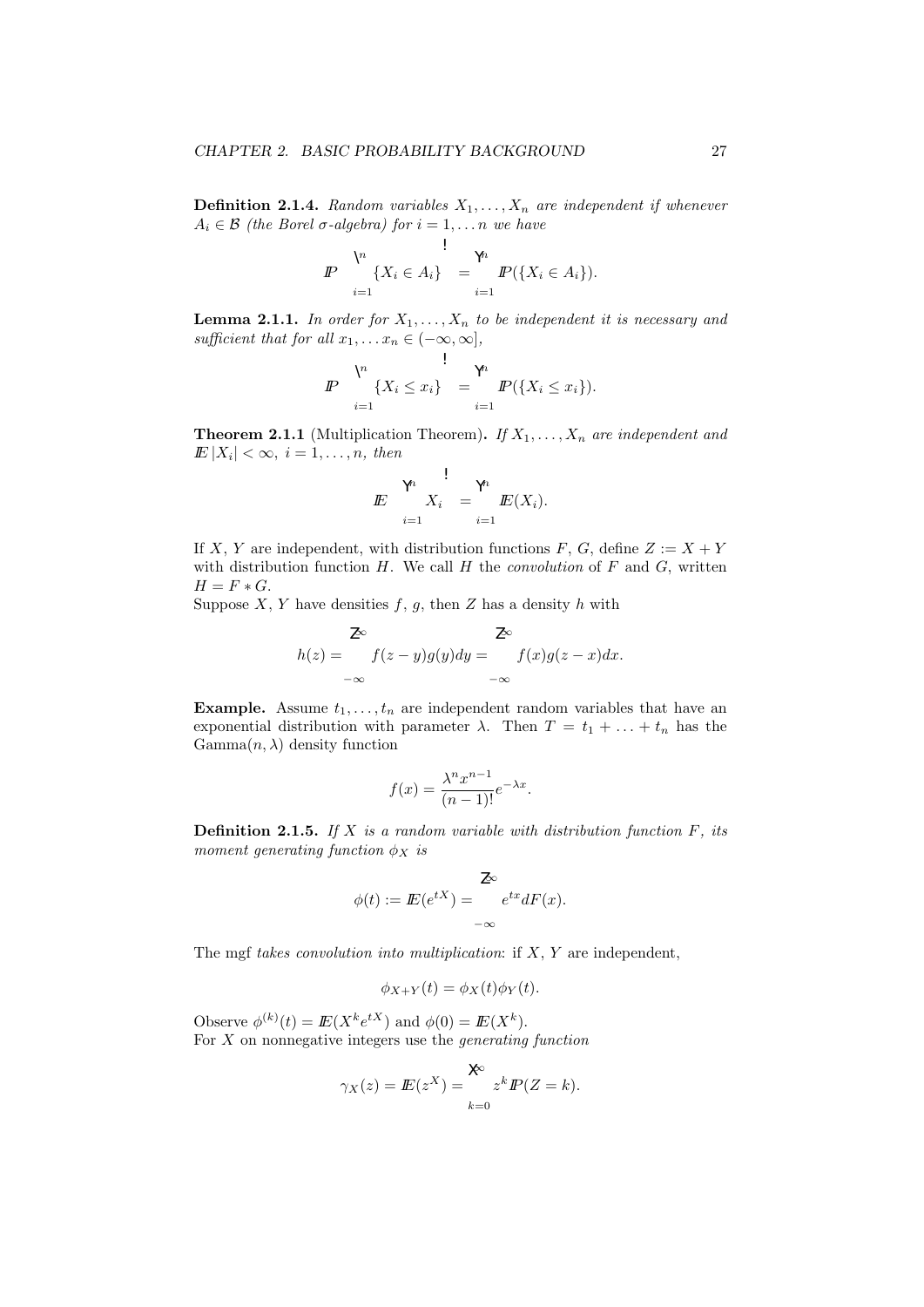## 2.2 Convolution and Characteristic Functions

The most basic operation on numbers is addition; the most basic operation on random variables is addition of independent random variables. If X, Y are independent, with distribution functions  $F, G$ , and

$$
Z := X + Y,
$$

let Z have distribution function H. Then since  $X + Y = Y + X$  (addition is commutative),  $H$  depends on  $F$  and  $G$  symmetrically. We call  $H$  the *convolution* (German: Faltung) of  $F$  and  $G$ , written

$$
H = F * G.
$$

Suppose first that  $X, Y$  have densities  $f, g$ . Then

$$
H(z) = \mathbb{P}(Z \le z) = \mathbb{P}(X + Y \le z) = \int_{\{(x,y):x+y\le z\}} f(x)g(y)dxdy,
$$

since by independence of  $X$  and  $Y$  the joint density of  $X$  and  $Y$  is the product  $f(x)g(y)$  of their separate (marginal) densities, and to find probabilities in the density case we integrate the joint density over the relevant region. Thus

$$
H(z) = \begin{cases} \n\frac{z}{z} & \text{if } z = z\\
f(x) & \text{if } y = z\\
-\infty & -\infty\n\end{cases} \quad \text{if } y = z \quad \text{if } z \in \mathbb{R} \quad \text{if } z = z \quad \text{if } z \in \mathbb{R} \quad \text{if } z = z \quad \text{if } z \in \mathbb{R} \quad \text{if } z = z \quad \text{if } z \in \mathbb{R} \quad \text{if } z = z \quad \text{if } z \in \mathbb{R} \quad \text{if } z = z \quad \text{if } z \in \mathbb{R} \quad \text{if } z = z \quad \text{if } z \in \mathbb{R} \quad \text{if } z = z \quad \text{if } z \in \mathbb{R} \quad \text{if } z = z \quad \text{if } z \in \mathbb{R} \quad \text{if } z = z \quad \text{if } z \in \mathbb{R} \quad \text{if } z = z \quad \text{if } z \in \mathbb{R} \quad \text{if } z = z \quad \text{if } z \in \mathbb{R} \quad \text{if } z = z \quad \text{if } z \in \mathbb{R} \quad \text{if } z = z \quad \text{if } z \in \mathbb{R} \quad \text{if } z \in \mathbb{R} \quad \text{if } z \in \mathbb{R} \quad \text{if } z \in \mathbb{R} \quad \text{if } z \in \mathbb{R} \quad \text{if } z \in \mathbb{R} \quad \text{if } z \in \mathbb{R} \quad \text{if } z \in \mathbb{R} \quad \text{if } z \in \mathbb{R} \quad \text{if } z \in \mathbb{R} \quad \text{if } z \in \mathbb{R} \quad \text{if } z \in \mathbb{R} \quad \text{if } z \in \mathbb{R} \quad \text{if } z \in \mathbb{R} \quad \text{if } z \in \mathbb{R} \quad \text{if } z \in \mathbb{R} \quad \text{if } z \in \mathbb{R} \quad \text{if } z \in \mathbb{R} \quad \text{if } z \in \mathbb{R} \quad \text{if } z \in \mathbb{R} \quad \text{if } z \in \mathbb{R} \quad \text{if } z \in \math
$$

If

$$
h(z) := \int_{-\infty}^{\infty} f(x)g(z-x)dx,
$$

(and of course symmetrically with  $f$  and  $g$  interchanged), then integrating we recover the equation above (after interchanging the order of integration. This is legitimate, as the integrals are non-negative, by Fubini's theorem, which we quote from measure theory, see e.g. [Wil91],  $\S 8.2$ ). This shows that if X, Y are independent with densities f, g, and  $Z = X + Y$ , then Z has density h, where

$$
h(x) = \int_{-\infty}^{\infty} f(x - y)g(y)dy.
$$

We write

$$
h = f * g,
$$

and call the density  $h$  the *convolution* of the densities  $f$  and  $q$ . If  $X, Y$  do not have densities, the argument above may still be taken as far as

$$
H(z) = I\!\!P(Z \le z) = I\!\!P(X + Y \le z) = \int_{-\infty}^{\mathbb{Z}\infty} F(x - y) dG(y)
$$

(and, again, symmetrically with  $F$  and  $G$  interchanged), where the integral on the right is the Lebesgue-Stieltjes integral. We again write

$$
H = F * G,
$$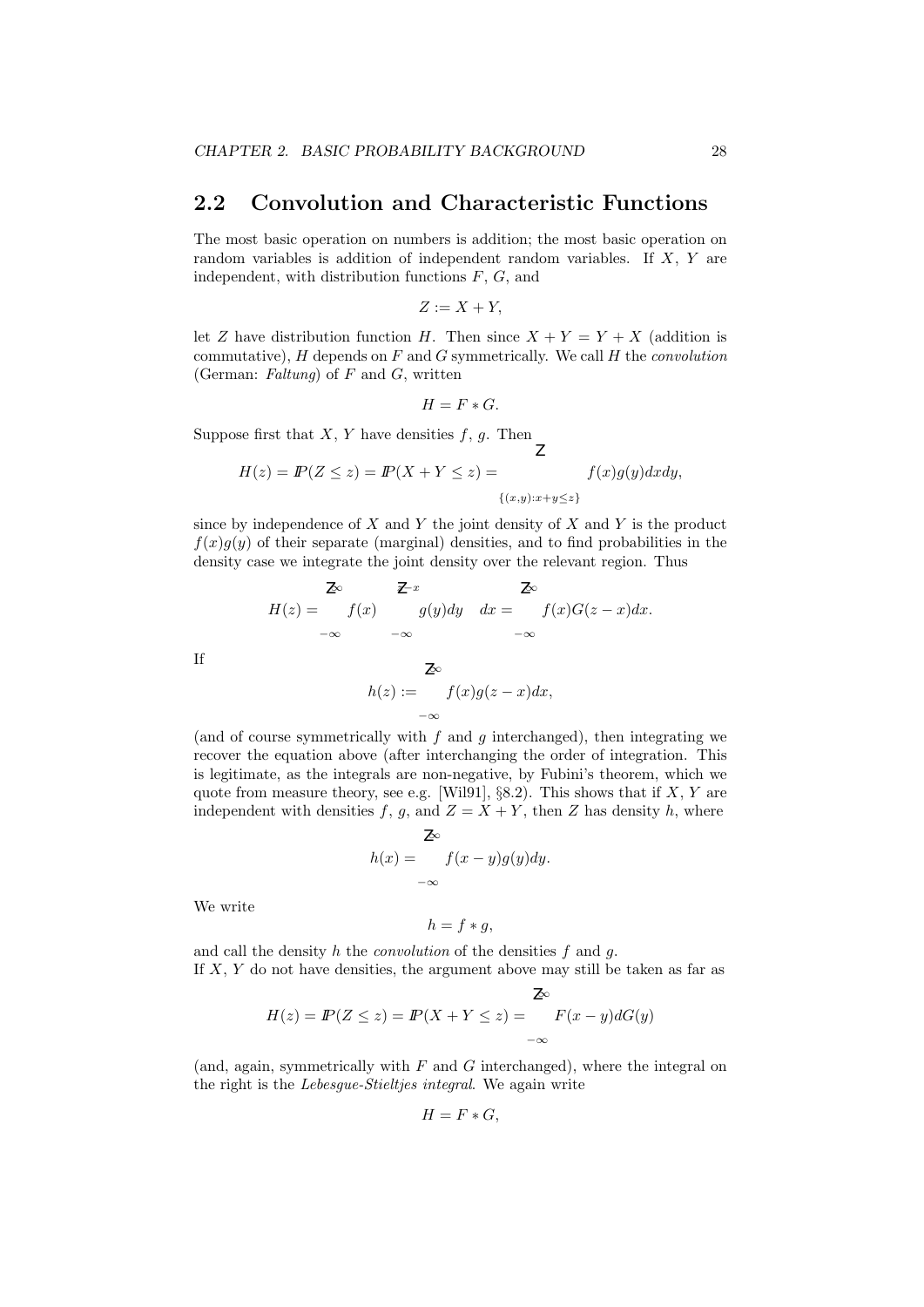and call the distribution function  $H$  the *convolution* of the distribution functions  $F$  and  $G$ .

In sum: addition of independent random variables corresponds to convolution of distribution functions or densities.

Now we frequently need to add (or average) lots of independent random variables: for example, when forming sample means in statistics – when the bigger the sample size is, the better. But convolution involves integration, so adding  $n$ independent random variables involves  $n - 1$  integrations, and this is awkward to do for large  $n$ . One thus seeks a way to transform distributions so as to make the awkward operation of convolution as easy to handle as the operation of addition of independent random variables that gives rise to it.

**Definition 2.2.1.** If X is a random variable with distribution function  $F$ , its characteristic function  $\phi$  (or  $\phi_X$  if we need to emphasise X) is

$$
\phi(t) := \mathbb{E}(e^{itX}) = \int_{-\infty}^{\infty} e^{itx} dF(x), \quad (t \in \mathbb{R}).
$$

Note.

Here  $i := \sqrt{-1}$ . All other numbers – t, x etc. – are real; all expressions involving i such as  $e^{itx}$ ,  $\phi(t) = \mathbb{E}(e^{itx})$  are complex numbers.

The characteristic function takes convolution into multiplication: if  $X, Y$  are independent,

$$
\phi_{X+Y}(t) = \phi_X(t)\phi_Y(t).
$$

For, as X, Y are independent, so are  $e^{itX}$  and  $e^{itY}$  for any t, so by the multiplication theorem (Theorem 1.3.1),

$$
I\!\!E(e^{it(X+Y)})=I\!\!E(e^{itX}\cdot e^{itY})=I\!\!E(e^{itX})\cdot I\!\!E(e^{itY}),
$$

as required.

We list some properties of characteristic functions that we shall need.

1.  $\phi(0) = 1$ . For,  $\phi(0) = \mathbb{E}(e^{i \cdot 0 \cdot X}) = \mathbb{E}(e^{0}) = \mathbb{E}(1) = 1$ . 2.  $|\phi(t)| \leq 1$  for all  $t \in \mathbb{R}$ . Proof.  $|\phi(t)| = \int_{-\infty}^{\infty} e^{itx} dF(x) \leq \int_{-\infty}^{\infty} e^{itx} dF(x) = \int_{-\infty}^{\infty} 1 dF(x) = 1.$ 

Thus in particular the characteristic function *always exists* (the integral defining it is always absolutely convergent). This is a crucial advantage, far outweighing the disadvantage of having to work with complex rather than real numbers (the nuisance value of which is in fact slight).

3.  $\phi$  is continuous (indeed,  $\phi$  is uniformly continuous). Proof.

$$
|\phi(t+u) - \phi(t)| = \begin{cases} \n\overline{z}^{\infty} & \text{if } |e^{i(t+u)x} - e^{itx}|dF(x) \\ \n-\infty & \text{if } |e^{itx} - e^{itx}|dF(x) \leq \text{if } |e^{iux} - 1|dF(x), \\ \n-\infty & -\infty \n\end{cases}
$$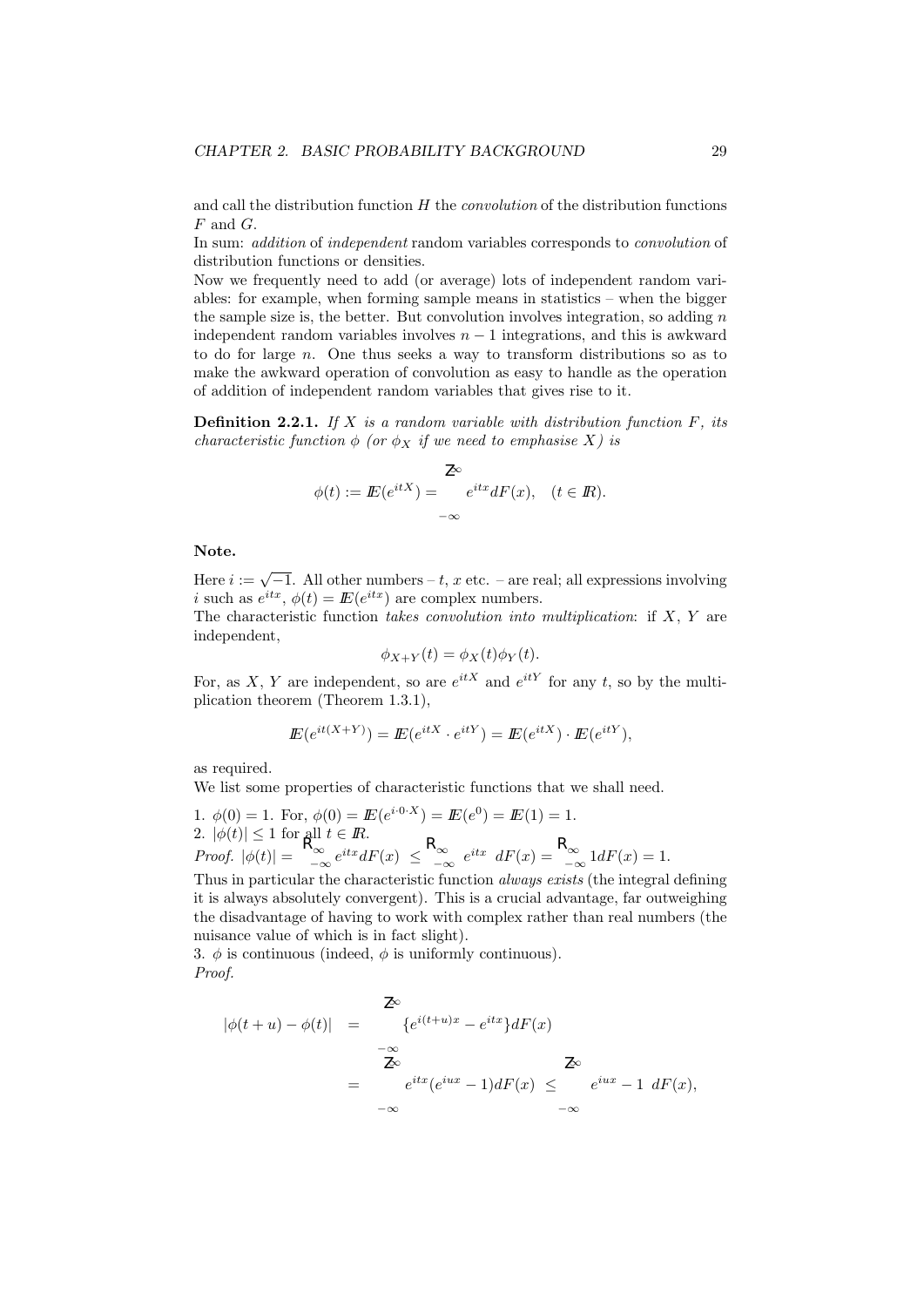for all t. Now as  $u \to 0$ ,  $e^{iux} - 1 \to 0$ , and  $e^{iux} - 1 \leq 2$ . The bound on the right tends to zero as  $u \to 0$  by Lebesgue's dominated convergence theorem (which we quote from measure theory: see e.g. [Wil91], §5.9), giving continuity; the uniformity follows as the bound holds uniformly in  $t$ .

4. (*Uniqueness theorem*):  $\phi$  determines the distribution function F uniquely.

Technically,  $\phi$  is the *Fourier-Stieltjes transform* of F, and here we are quoting the uniqueness property of this transform. Were uniqueness not to hold, we would lose information on taking characteristic functions, and so  $\phi$  would not be useful.

5. (*Continuity theorem*): If  $X_n$ , X are random variables with distribution functions  $F_n$ , F and characteristic functions  $\phi_n$ ,  $\phi$ , then convergence of  $\phi_n$  to  $\phi$ ,

$$
\phi_n(t) \to \phi(t) \quad (n \to \infty)
$$
 for all  $t \in \mathbb{R}$ 

is equivalent to convergence in distribution of  $X_n$  to X. This result is due to Lévy; see e.g. [Wil $91$ ],  $§18.1$ .

6. Moments. Suppose X has kth moment:  $E|X|^k < \infty$ . Take the Taylor (power-series) expansion of  $e^{itx}$  as far as the kth power term:

$$
e^{itx} = 1 + itx + \dots + (itx)^k / k! + \mathbf{o} t^k,
$$

where ' $o$   $t^k$  ' denotes an error term of smaller order than  $t^k$  for small k. Now replace  $x$  by  $X$ , and take expectations. By linearity, we obtain

$$
\phi(t) = \mathbf{E}(e^{itX}) = 1 + it\mathbf{E}X + \dots + \frac{(it)^k}{k!}\mathbf{E}(X^k) + e(t),
$$

where the error term  $e(t)$  is the expectation of the error terms (now random, as X is random) obtained above (one for each value  $X(\omega)$  of X). It is not obvious, but it is true, that  $e(t)$  is still of smaller order than  $t^k$  for  $t \to 0$ :

if 
$$
\mathbf{E} |X|^k < \infty
$$
,  $\phi(t) = 1 + it\mathbf{E}(X) + ... + \frac{(it)^k}{k!} \mathbf{E} X^k + \mathbf{o} t^k$   $(t \to 0)$ .

We shall need the case  $k = 2$  in dealing with the central limit theorem below.

#### Examples

#### 1. Standard Normal Distribution,

 $N(0, 1)$ . For the standard normal density  $f(x) = \frac{1}{\sqrt{6}}$  $\frac{1}{2\pi} \exp\{-\frac{1}{2}x^2\}$ , one has, by the process of 'completing the square' (familiar from when one first learns to solve quadratic equations!),

$$
\int_{-\infty}^{\infty} e^{tx} f(x) dx = \frac{1}{\sqrt{2\pi}} \int_{-\infty}^{\infty} \exp tx - \frac{1}{2} x^2 dx
$$
  
= 
$$
\frac{1}{\sqrt{2\pi}} \int_{-\infty}^{\infty} \exp t - \frac{1}{2} (x - t)^2 + \frac{1}{2} t^2 dx
$$
  
= 
$$
\exp \frac{1}{2} t^2 \cdot \frac{1}{\sqrt{2\pi}} \exp t - \frac{1}{2} (x - t)^2 dx.
$$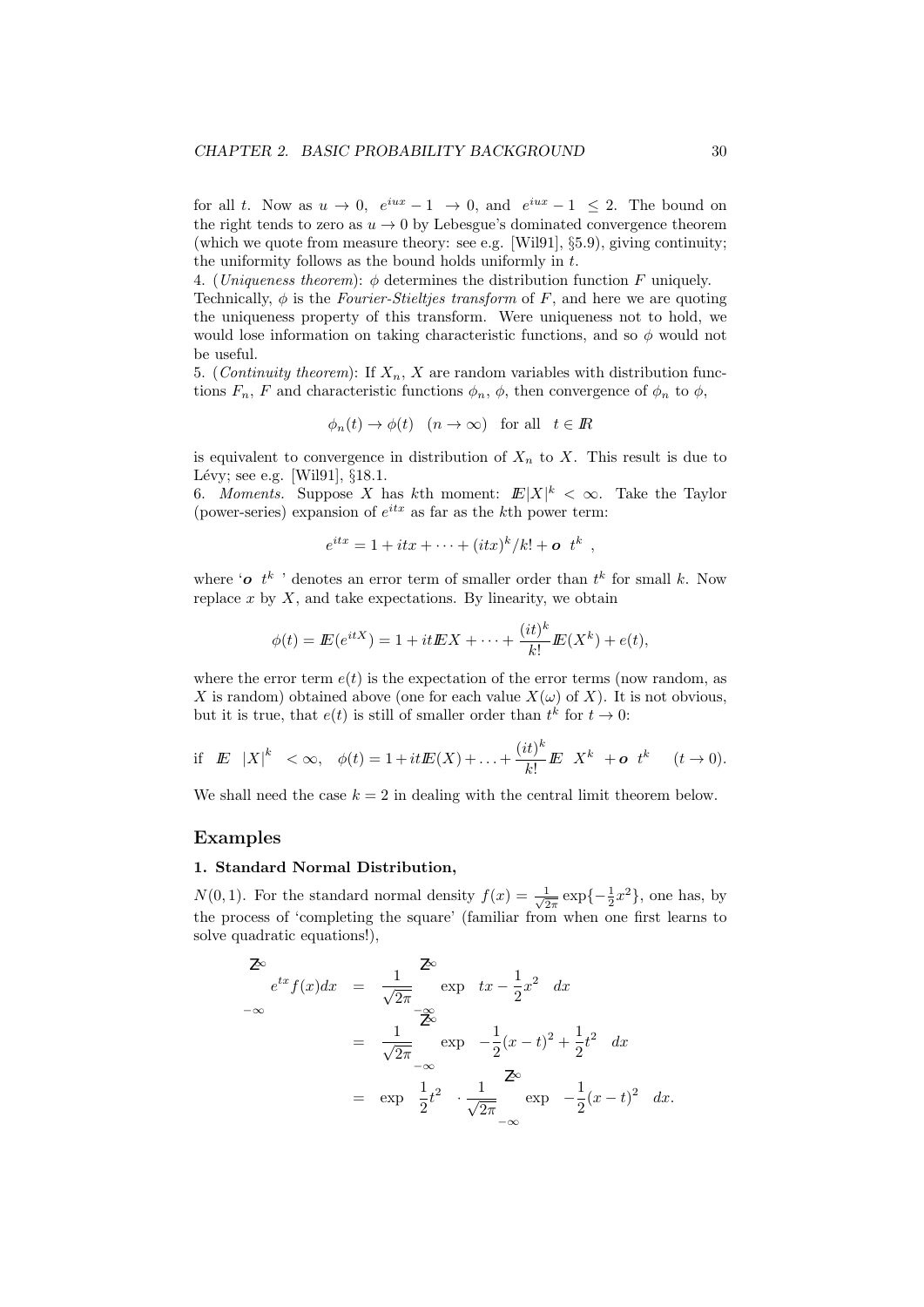The second factor on the right is 1 (it has the form of a normal integral). This gives the integral on the left as  $\exp{\{\frac{1}{2}t^2\}}$ .

Now replace  $t$  by  $it$  (legitimate by analytic continuation, which we quote from complex analysis, see e.g. [BB70]). The right becomes  $\exp\{-\frac{1}{2}t^2\}$ . The integral on the left becomes the characteristic function of the standard normal density – which we have thus now identified (and will need below in §2.8).

#### 2. General Normal Distribution,

 $N(\mu, \sigma)$ . Consider the transformation  $x \mapsto \mu + \sigma x$ . Applied to a random variable X, this adds  $\mu$  to the mean (a change of *location*), and multiplies the variance by  $\sigma^2$  (a change of scale). One can check that if X has the standard normal density above, then  $\mu + \sigma X$  has density

$$
f(x) = {1 \over {\sigma \sqrt{2\pi}}} \exp \frac{-1}{2}(x - \mu)^2 / {\sigma}^2
$$
,

and characteristic function

$$
E e^{it(\mu + \sigma X)} = \exp\{i\mu t\} E e^{(i\sigma t)X} = \exp\{i\mu t\} \exp{-\frac{1}{2}(\sigma t)^2}
$$

$$
= \exp i\mu t - \frac{1}{2}\sigma^2 t^2.
$$

Thus the general normal density and its characteristic function are

$$
f(x) = {1 \over {\sigma \sqrt{2\pi}}} \exp \frac{-1}{2}(x-\mu)^2/\sigma^2
$$
,  $\phi(t) = \exp \frac{i\mu t - {1 \over 2}\sigma^2 t^2}{}$ .

#### 3. Poisson Distribution,

 $P(\lambda)$ . Here, the probability mass function is

$$
f(k) := \mathbb{P}(X = k) = e^{-\lambda} \lambda^k / k!, \quad (k = 0, 1, 2, ...).
$$

The characteristic function is thus

$$
\begin{array}{rcl}\n\phi(t) & = & \displaystyle E \quad e^{itX} \quad = \sum_{k=0}^{\infty} \frac{e^{-\lambda} \lambda^k}{k!} \cdot e^{itk} \\
& = & \displaystyle e^{-\lambda} \sum_{k=0}^{\infty} (\lambda e^{it})^k / k! = e^{-\lambda} \exp\{\lambda e^{it}\} = \exp\{-\lambda (1 - e^{it})\}.\n\end{array}
$$

## 2.3 The Central Limit Theorem

You will be well aware that

$$
1 + \frac{x}{n} \xrightarrow{n} e^x \quad (n \to \infty) \quad \forall x \in \mathbb{R}.
$$

This is the formula governing the passage from discrete to continuous compound interest. Invest one pound (or dollar) for one year at  $100x\%$  p.a.; with interest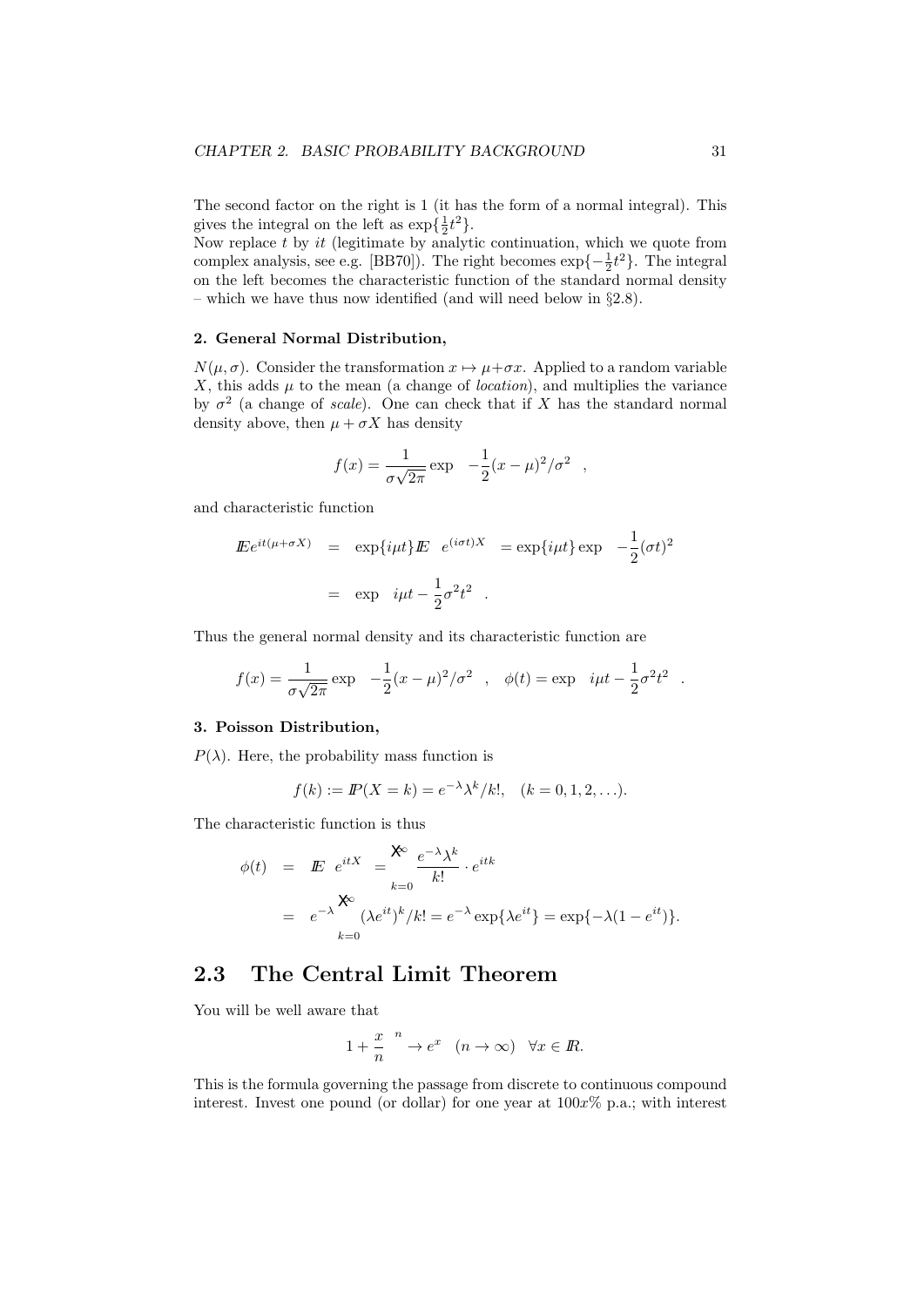compounded *n* times p.a., our capital after one year is  $(1 + \frac{x}{n})^n$ . With continuous compounding, our capital after one year is the exponential  $e^x$ : exponential growth corresponds to continuously compounded interest.

We need two extensions: the formula still holds with  $x \in \mathbb{R}$  replaced by a complex number  $z \in \mathbb{C}$ :

$$
1 + \frac{z}{n} \xrightarrow{n} e^z \quad (n \to \infty) \quad \forall z \in \mathbb{C},
$$

and if  $z_n \in \mathbb{C}, z_n \to z$ ,

$$
1 + \frac{z_n}{n} \xrightarrow{n} e^z \quad (n \to \infty) \quad (z_n \to z \in \mathbb{C}).
$$

As a first illustration of the power of transform methods, we prove the weak law of large numbers:

**Theorem 2.3.1** (Weak Law of Large Numbers). If  $X_1, X_2, \ldots$  are independent and identically distributed with mean  $\mu$ , then

$$
\frac{1}{n} \sum_{i=1}^{\mathcal{R}} X_i \to \mu \quad (n \to \infty) \quad in \ probability.
$$

*Proof.* If the  $X_i$  have characteristic function  $\phi$ , then by the moment property of  $\S 2.8$  with  $k = 1$ ,

$$
\phi(t) = 1 + i\mu t + \mathbf{o}(t) \quad (t \to 0).
$$

Now using the i.i.d. assumption,  $\frac{1}{n} \left[ \begin{array}{c} n \\ i=1 \end{array} X_i \right]$  has characteristic function  $\Delta$ 

$$
E \exp\left(it \cdot \frac{1}{n}\right)^{\mathcal{A}} X_j = E \exp\left(it \cdot \frac{1}{n}X_j\right)
$$
  
\n
$$
= \sum_{i=1}^{\mathcal{A}} E \exp\left(it \cdot \frac{1}{n}X_j\right) = (\phi(t/n))^n
$$
  
\n
$$
= 1 + \frac{i\mu t}{n} + o(1/n) \longrightarrow e^{i\mu t} \quad (n \to \infty),
$$

and  $e^{i\mu t}$  is the characteristic function of the constant  $\mu$  (for fixed t,  $\boldsymbol{o}(1/n)$  is an error term of smaller order than  $1/n$  as  $n \to \infty$ ). By the continuity theorem,

$$
\frac{1}{n} \sum_{i=1}^{\mathcal{A}^t} X_i \to \mu \quad \text{in distribution},
$$

and as  $\mu$  is constant, this says (see §2.6) that

$$
\frac{1}{n} \sum_{1}^{\mathcal{M}} X_i \to \mu \text{ in probability.}
$$

The main result of this section is the same argument carried one stage further.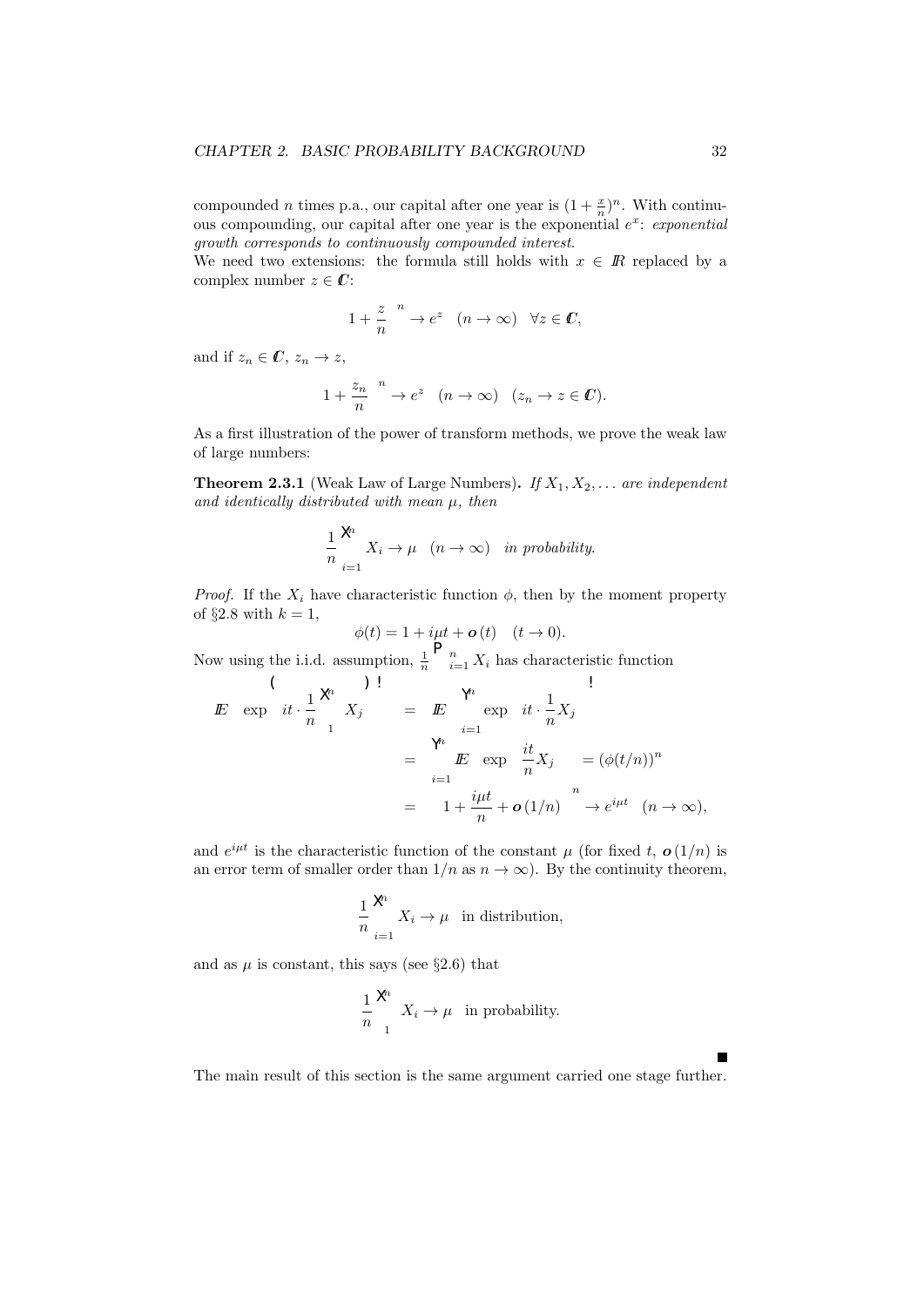**Theorem 2.3.2** (Central Limit Theorem). If  $X_1, X_2, \ldots$  are independent and *identically distributed with mean*  $\mu$  and variance  $\sigma^2$ , then with  $N(0, 1)$  the standard normal distribution,

$$
\frac{\sqrt{n}}{\sigma} \frac{1}{n} \sum_{i=1}^{\mathcal{M}} (X_i - \mu) = \frac{1}{\sqrt{n}} \sum_{i=1}^{\mathcal{M}} (X_i - \mu) / \sigma \to N(0, 1) \quad (n \to \infty) \quad \text{in distribution.}
$$

That is, for all  $x \in \mathbb{R}$ ,

$$
I\!\!P \quad \frac{1}{\sqrt{n}} \sum_{i=1}^{\infty} (X_i - \mu) / \sigma \leq x \quad \to \Phi(x) := \frac{1}{\sqrt{2\pi}} \int_{-\infty}^{x} e^{-\frac{1}{2}y^2} dy \quad (n \to \infty).
$$

*Proof.* We first centre at the mean. If  $X_i$  has characteristic function  $\phi$ , let  $X_i - \mu$  have characteristic function  $\phi_0$ . Since  $X_i - \mu$  has mean 0 and second moment  $\sigma^2 = Var(X_i) = E[(X_i - EX_i)^2] = E[(X_i - \mu)^2]$ , the case  $k = 2$  of the moment property of §2.7 gives

$$
\phi_0(t) = 1 - \frac{1}{2}\sigma^2 t^2 + \mathbf{o} \ t^2 \quad (t \to 0).
$$

Now 
$$
\sqrt{n}(\frac{1}{n}\sum_{i=1}^{n} X_i - \mu)/\sigma
$$
 has characteristic function  
\n
$$
E^{\omega} \exp \left\{ it \cdot \frac{\sqrt{n}}{\sigma} \frac{\omega}{n} \frac{1}{n} \sum_{j=1}^{n} X_j - \mu \frac{\omega}{n} \right\}
$$
\n
$$
= E^{\omega} \exp \left\{ it \cdot \frac{i(X_j - \mu)}{\sigma \sqrt{n}} \right\} = E^{\omega} \exp \left\{ it(X_j - \mu) \right\}
$$
\n
$$
= \psi_0 \frac{t}{\sigma \sqrt{n}} \sum_{j=1}^{n} \frac{1}{\sigma^2 n} \sum_{j=1}^{n} E^{\omega} \exp \left\{ it(X_j - \mu) \frac{\omega}{\sigma \sqrt{n}} (X_j - \mu) \right\}
$$
\n
$$
= \psi_0 \frac{t}{\sigma \sqrt{n}} \sum_{j=1}^{n} \frac{1}{\sigma^2 n} + o \frac{1}{n} \sum_{j=1}^{n} \psi_0 e^{-\frac{1}{2}t^2} (n \to \infty),
$$

and  $e^{-\frac{1}{2}t^2}$  is the characteristic function of the standard normal distribution  $N(0, 1)$ . The result follows by the continuity theorem. П

#### Note.

In Theorem 2.3.2, we:

(i) centre the  $X_i$  by subtracting the mean (to get mean 0); (ii) scale the resulting  $X_i - \mu$  by dividing by the standard deviation  $\sigma$  (to get variance 1). Then if  $Y_i := (X_i - \mu)/\sigma$  are the resulting standardised variables,  $\frac{1}{\sqrt{n}}$   $\int_{1}^{n} Y_i$  converges in distribution to standard normal.

#### Example: the Binomial Case.

If each  $X_i$  is Bernoulli distributed with parameter  $p \in (0,1)$ ,

$$
I\!\!P(X_i = 1) = p, \quad I\!\!P(X_i = 0) = q := 1 - p
$$

– so  $X_i$  has mean p and variance pq -  $S_n := \left[ \begin{array}{c} n \\ i=1 \end{array} X_i \right]$  is binomially distributed with parameters  $n$  and  $p$ :

$$
P \quad \sum_{i=1}^{\infty} X_i = k \quad = \quad \frac{n}{k} \quad p^k q^{n-k} = \frac{n!}{(n-k)!k!} p^k q^{n-k}.
$$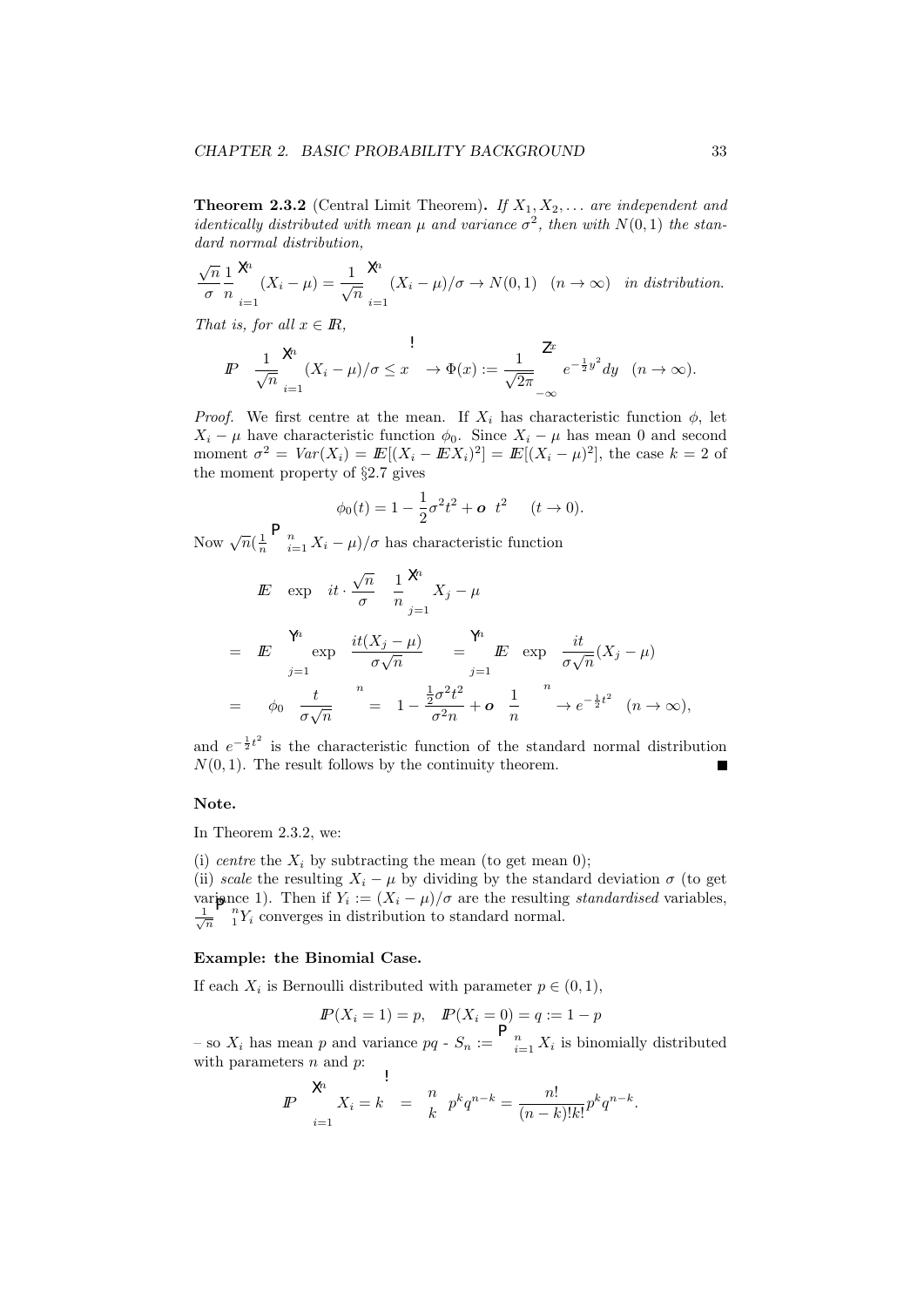A direct attack on the distribution of  $\frac{1}{\sqrt{n}} \bigg|_{i=1}^n (X_i - p) / \sqrt{pq}$  can be made via

$$
P \quad a \leq \frac{\lambda^h}{h} X_i \leq b \quad = \quad \frac{\lambda}{h \cdot np + a\sqrt{npq} \leq h \leq np + b\sqrt{npq}} \frac{n!}{(n-k)!k!} p^k q^{n-k}.
$$

Since n, k and  $n - k$  will all be large here, one needs an approximation to the factorials. The required result is *Stirling's formula* of 1730:

$$
n! \sim \sqrt{2\pi}e^{-n}n^{n+\frac{1}{2}} \quad (n \to \infty)
$$

(the symbol ∼ indicates that the ratio of the two sides tends to 1). The argument can be carried through to obtain the sum on<sub>p</sub>the right as a Riemann sum (in the sense of the Riemann integral: §2.2) for  $\frac{N_b}{a} \frac{1}{\sqrt{2}}$  $\frac{1}{2\pi}e^{-\frac{1}{2}x^2}dx$ , whence the result. This, the earliest form of the central limit theorem, is the de Moivre-Laplace limit theorem (Abraham de Moivre, 1667–1754; P.S. de Laplace, 1749– 1827). The proof of the de-Moivre-Laplace limit theorem sketched above is closely analogous to the passage from the discrete to the continuous Black-Scholes formula.

#### Local Limit Theorems.

The central limit theorem as proved above is a global limit theorem: it relates to distributions and convergence thereof. The de Moivre-Laplace limit theorem above, however, deals directly with individual probabilities in the discrete case (the sum of a large number of which is shown to approximate an integral). A limit theorem dealing with *densities* and convergence thereof in the density case, or with the discrete analogues of densities – such as the individual probabilities  $P(S_n = k)$  in the binomial case above – is called a *local limit theorem*.

#### Poisson Limit Theorem.

The de Moivre-Laplace limit theorem  $-$  convergence of binomial to normal  $-$  is only one possible limiting regime for binomial models. The next most important one has a Poisson limit in place of a normal one.

Suppose we have a sequence of binomial models  $B(n, p)$ , where the success probability  $p = p_n$  varies with n, in such a way that

$$
np_n \to \lambda \quad >0, \quad (n \to \infty). \tag{2.1}
$$

Thus  $p_n \to 0$  – indeed,  $p_n \sim \lambda/n$ . This models a situation where we have a large number *n* of Bernoulli trials, each with small probability  $p_n$  of success, but such that  $np_n$ , the expected total number of successes, is 'neither large nor small, but intermediate'. Binomial models satisfying condition  $(2.1)$  converge to the Poisson model  $P(\lambda)$  with parameter  $\lambda > 0$ .

This result is sometimes called the law of small numbers. The Poisson distribution is widely used to model statistics of accidents, insurance claims and the like, where one has a large number  $n$  of individuals at risk, each with a small probability  $p_n$  of generating an accident, insurance claim etc. ('success probability' seems a strange usage here!).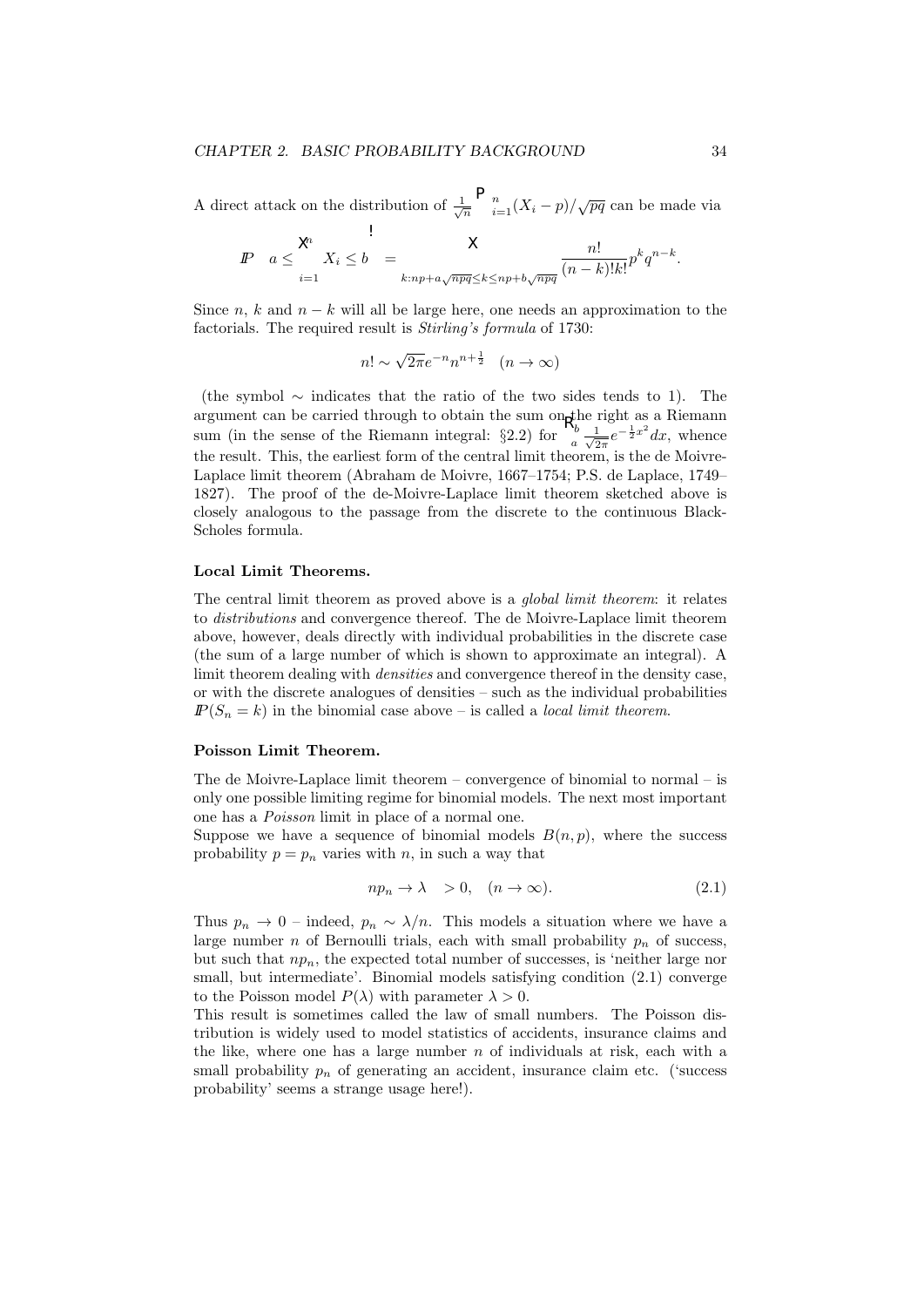## Chapter 3

# Statistics Background

## 3.1 Simple Random Sampling

Each particular sample of size  $n$  has the same probability of occurrence (and each member of the population appears at most once).

**Definition 3.1.1.** The random variables  $X_1, \ldots, X_n$  are called a random sample of size n from the population  $f(x)$  if  $X_1, \ldots, X_n$  are mutually independent rvs and the probability density (mass) function is the same function  $f(x)$ .

We can compute the joint pdf of  $X_1, \ldots, X_n$ .

$$
f(x_1,...,X_n) = f(x_1) \cdot ... \cdot f(x_n) = \sum_{i=1}^{1} f(x_i).
$$

We are interested in summaries of the values of  $X_1 = x_1, \ldots X_n = x_n$ . Any such summary may be expressed as a suitable function  $T(x_1, \ldots, x_n)$ .

**Definition 3.1.2.** Let  $X_1, \ldots, X_n$  be a random sample of size n from a population and let  $T(x_1, \ldots, x_n)$  be a real-valued (or vector-valued) function whose domain includes the sample space of  $(X_1, \ldots, X_n)$ . Then the random variable  $Y = T(X_1, \ldots, X_n)$  is called a statistic. The probability distribution of a statistic  $Y$  is called the sampling distribution of  $Y$ .

Definition 3.1.3. The sample mean is the arithmetic average of the values in a random sample. It is denoted by

$$
\bar{X} = \frac{1}{n} \sum_{i=1}^{\mathcal{M}} X_i.
$$

Definition 3.1.4. The sample variance is the statistic defined by

$$
S^{2} = \frac{1}{n-1} \sum_{i=1}^{\mathcal{X}} (X_{i} - \bar{X})^{2}.
$$

The sample deviation is the statistic defined by

 $S =$ √  $S^2$ .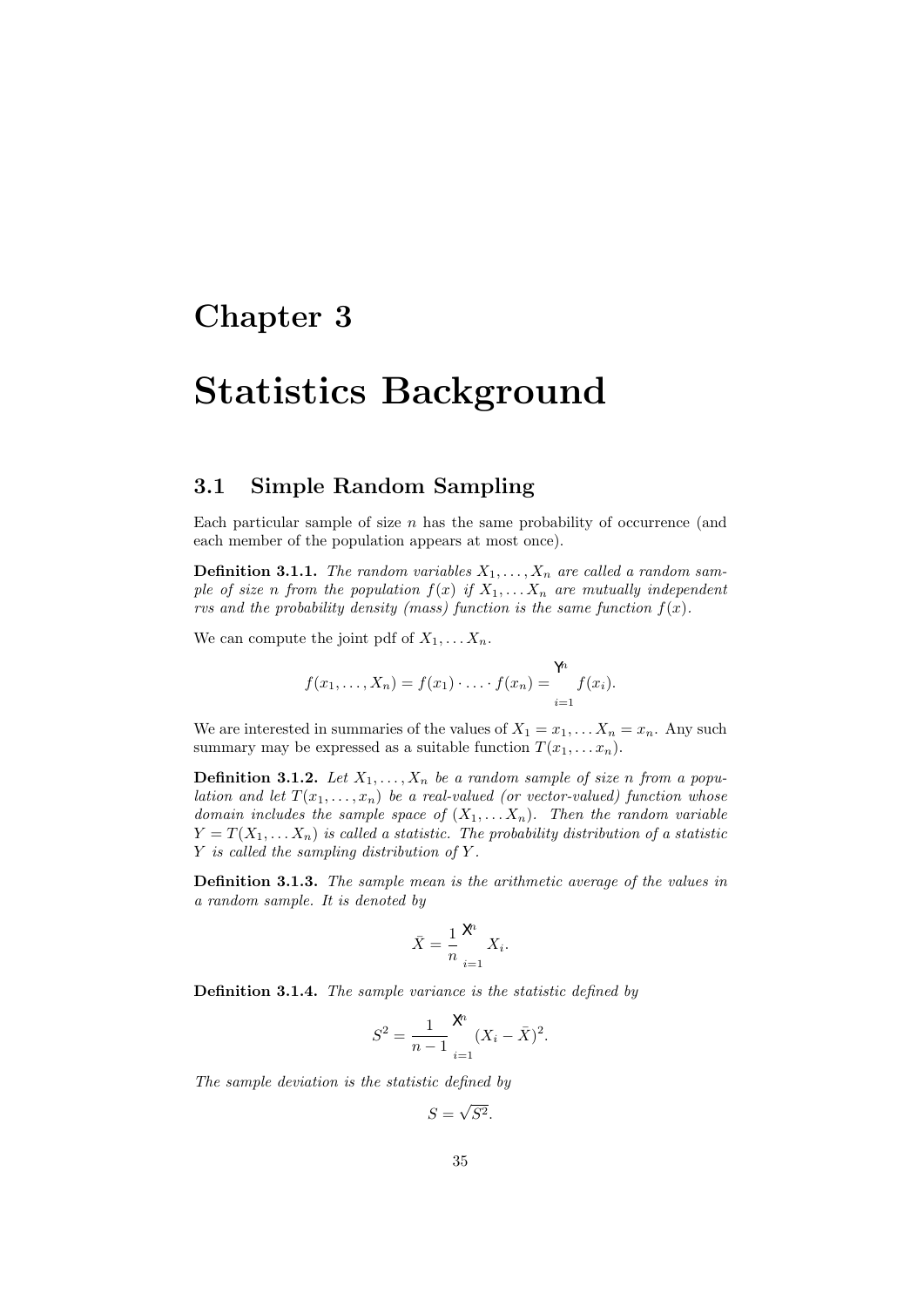**Theorem 3.1.1.** Let  $X_1, \ldots, X_n$  be a random sample from a population with mean  $\mu$  and variance  $\sigma^2 < \infty$ . Then

- (i)  $E(\bar{X}) = \mu$ ,
- (*ii*)  $Var(\bar{X}) = \frac{\sigma^2}{n}$  $\frac{\overline{y}}{n}$ ,
- (iii)  $E(S^2) = \sigma^2$ .

The relationships (i) and (iii) mean that  $\bar{X}$  is an unbiased estimator of  $\mu$  and  $S^2$  is an *unbiased* estimator of  $\sigma^2$ .

## 3.2 The sampling distribution of  $\bar{X}$

#### 3.2.1 Characteristic Functions

First note the following useful relationship for characteristic functions:

$$
\phi_{\bar{X}}(t) = (\phi_{X_1}(t/n))^n.
$$

This relation can be used to derive the sampling distribution of  $\bar{X}$  from the uniqueness theorem

**Example.** Let  $X_1, \ldots, X_n$  be a random sample from a  $N(\mu, \sigma^2)$  distribution, then  $\overline{X}$  has a  $N(\mu, \sigma^2/n)$  distribution.

#### 3.2.2 Normal Approximation

In the general case, i.e. distribution of  $X_i$  unknown, we can use the Central Limit Theorem to obtain an approximation of the distribution of  $\overline{X}$ . By the CLT we have for a fixed number  $z$ 

$$
I\!\!P \quad \frac{\bar X - \mu}{\sigma/\sqrt{n}} \leq z \quad \rightarrow \Phi(z) \quad (n \rightarrow \infty).
$$

We use the CLT to approximate the probability that the error made by estimating  $\mu$  by  $\overline{X}$  is less than some constant  $\delta$ :

$$
P(\bar{X} - \mu \le \delta) = P - \delta \le \bar{X} - \mu \le \delta
$$
  

$$
= P - \frac{\delta}{\sigma_{\bar{X}}} \le \frac{\bar{X} - \mu}{\sigma_{\bar{X}}} \le \frac{\delta}{\sigma_{\bar{X}}}
$$
  

$$
\approx \Phi \frac{\delta}{\sigma_{\bar{X}}} - \Phi - \frac{\delta}{\sigma_{\bar{X}}}
$$
  

$$
= 2\Phi \frac{\delta}{\sigma_{\bar{X}}} - 1.
$$

We can now derive a *confidence interval* for the population mean  $\mu$ . A confidence interval for a population parameter,  $\theta$ , is a random interval, calculated from the sample, that contains  $\theta$  with a specified probability. For example, a 95 % confidence interval for  $\mu$  is a random interval that contains  $\mu$  with probability 0.95.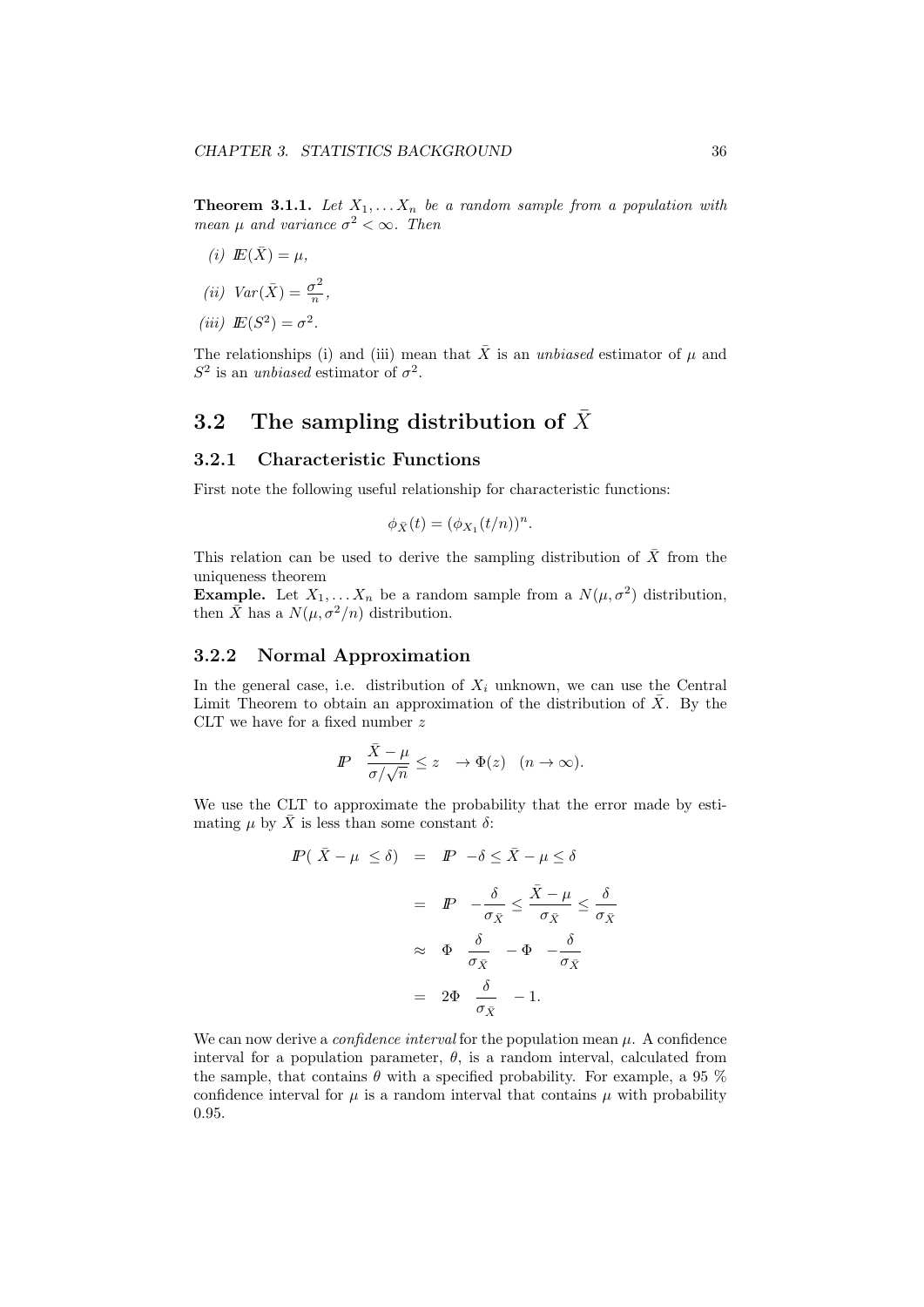For  $0 \leq \alpha \leq 1$ , let  $z(\alpha)$  be that number such that the area under the standard normal density function to the right of  $z(\alpha)$  is  $\alpha$ . By symmetry  $z(1-\alpha) = z(\alpha)$ . So

$$
I\!\!P(-z(\alpha/2) \leq Z \leq z(\alpha/2)) = 1 - \alpha.
$$

Using the CLT we get

$$
I\!\!P(-z(\alpha/2) \leq \frac{\bar{X} - \mu}{\sigma_{\bar{X}}} \leq z(\alpha/2)) \approx 1 - \alpha
$$

or

$$
I\!\!P(\bar{X} - z(\alpha/2)\sigma_{\bar{X}} \le \mu \le \bar{X} + z(\alpha/2)\sigma_{\bar{X}}) \approx 1 - \alpha
$$

## 3.3 Estimation of Parameters

Many families of probability laws depend only on a small number of parameters (Poisson, Normal, Gamma, ..). These parameters must be estimated from data in order to fit the probability law. After parameters have chosen the model should be compared to the actual data to see if the fit is reasonable. We present two methods of finding such parameters and evaluate their properties.

The model setting is as follows: Observed data will be regarded as realisations of random variables  $X_1, X_2, \ldots, X_n$ , whose joint distribution depends on an unknown parameter  $\theta$ . The  $X_i$  will be modeled as independent random variables all having the same distribution  $f(x|\theta)$ . An estimate of  $\theta$  will be a statistic and as such be a random variable with a probability distribution called its sampling distribution. We will use the standard deviation (called standard error) of the sampling distribution to assess the variability of our estimate.

#### 3.3.1 The Method of Moments

Let  $X \sim f$ , the kth moment of the probability law f is defined as

$$
\mu_k = I\!E(X^k).
$$

Then the kth sample moment is defined as

$$
\hat{\mu}_k = \frac{1}{n} \sum_{i=1}^{\mathcal{M}} X_i^k.
$$

We view  $\hat{\mu}_k$  as an estimate of  $\mu_k$ . The method of moments estimates parameters by finding expressions for them in terms of the lowest possible order moments and then substituting sample moments into the expressions. For example:  $\theta = (\theta_1, \theta_2)$  and

$$
\theta_1 = h_1(\mu_1, \mu_2) \quad \theta_2 = h_2(\mu_1, \mu_2)
$$

then the method of moments estimates are

$$
\hat{\theta}_1 = h_1(\hat{\mu}_1, \hat{\mu}_2) \quad \hat{\theta}_2 = h_2(\hat{\mu}_1, \hat{\mu}_2).
$$

Poisson Distribution.  $X \sim Po(\lambda)$ . Now  $E(X) = \lambda$ , so

$$
\hat{\lambda} = \hat{\mu}_1 = \bar{X} = \frac{1}{n} \sum_{i=1}^{\mathcal{N}} X_i.
$$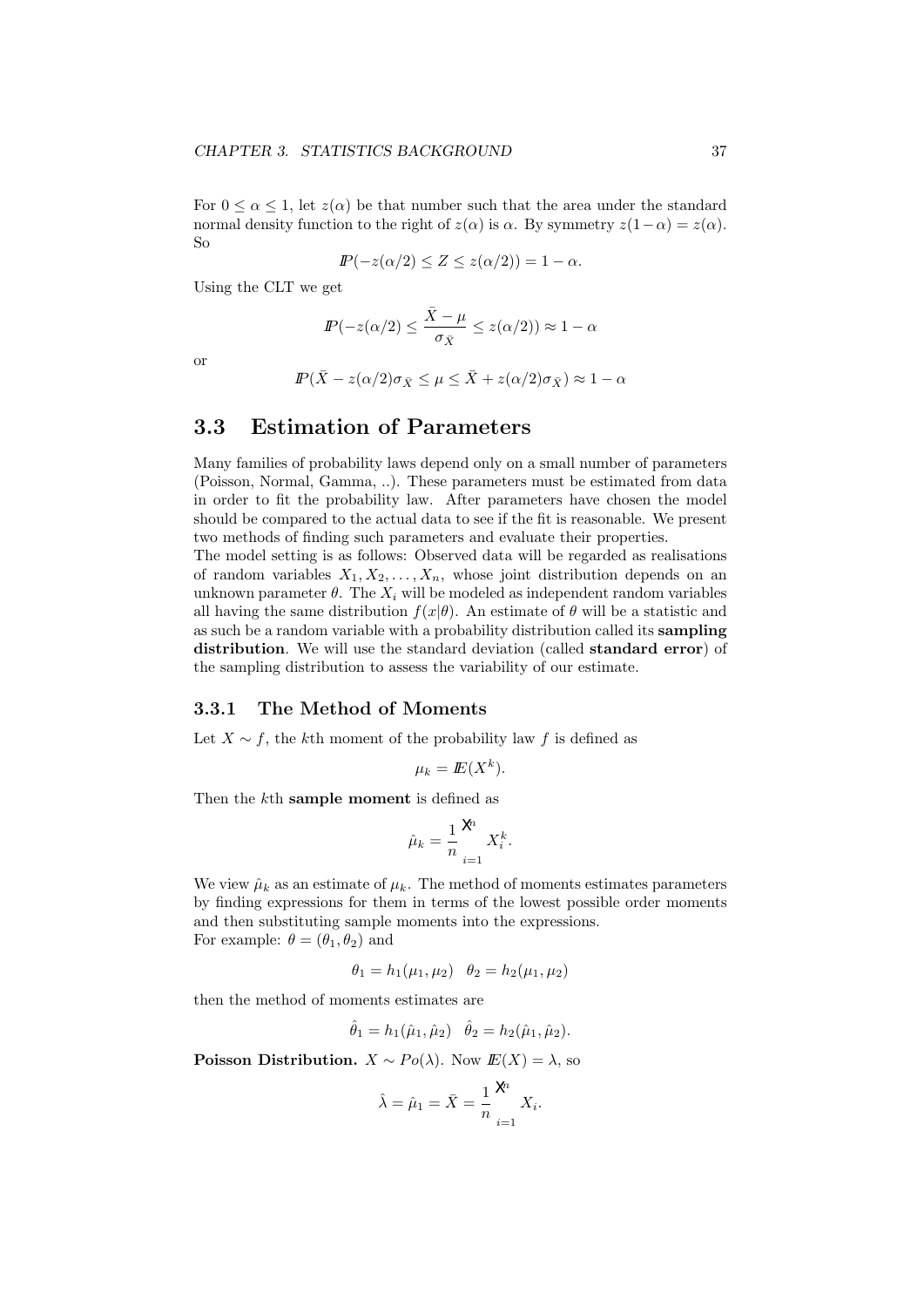#### CHAPTER 3. STATISTICS BACKGROUND 38

What is the sampling distribution? From  $X_i \sim Po(\lambda)$  we know  $X_i \sim Po(n\lambda)$ . So

$$
I\!\!E(\hat{\lambda}) = \frac{1}{n} n\lambda = \lambda; \quad Var(\hat{\lambda}) = \frac{1}{n^2} Var\left(\begin{array}{cc} X_i \end{array}\right) = \frac{1}{n} \lambda.
$$

The standard error of  $\hat{\lambda}$  is  $\sigma_{\hat{\lambda}} = \frac{1}{\lambda/n}$ . Since we do not know  $\lambda$  we can only calculate an estimated standard error as

$$
s_{\hat{\lambda}} = \frac{\hat{\lambda}}{n}.
$$

If n is large the CLT yields  $\hat{\lambda} \sim N(\lambda, \lambda/n)$ . Normal Distribution. The first and second moments are

$$
\mu_1 = E(X) = \mu
$$
  
\n $\mu_2 = E(X^2) = \mu^2 + \sigma^2.$ 

Therefore

$$
\begin{array}{rcl}\n\mu & = & \mu_1 \\
\sigma^2 & = & \mu_2 - \mu_1^2.\n\end{array}
$$

The estimates from the sample moments are

$$
\hat{\mu} = \bar{X}
$$
\n
$$
\hat{\sigma}^2 = \frac{1}{n} \sum_{i=1}^{\mathcal{N}} X_i^2 - \bar{X}^2 = \frac{1}{n} \sum_{i=1}^{\mathcal{N}} (X_i - \bar{X})^2.
$$

We know  $\bar{X} \sim N(\mu, \sigma^2/n), n\hat{\sigma}^2/\sigma^2 \sim \chi^2_{n-1}$ . (See §2.5.2.) Method of moment estimates can be proved to be consistent if the functions relating the estimates to the sample moments are continuous.

**Definition 3.3.1.** Let  $\hat{\theta}_n$  be an estimate of a parameter  $\theta$  based on a sample of size n. Then  $\hat{\theta}_n$  is said to be **consistent** in probability if for any  $\varepsilon > 0$ ,

$$
I\!\!P(|\hat{\theta} - \theta| > \varepsilon) \to 0, \quad (n \to \infty).
$$

Consistency of  $\hat{\theta}_n$  justifies the approximation of the standard error with  $s_{\hat{\theta}} =$  $\sigma(\hat{\theta})/\sqrt{n}$ .

#### 3.3.2 Method of Maximum Likelihood

#### Construction of Maximum Likelihood Estimators

Suppose that random variables  $X_1, \ldots, X_n$  have a joint density or frequency function  $f(x_1, \ldots, x_n|\theta)$ . Given observed values  $X_1 = x_1, \ldots, X_n = x_n$  the likelihood of  $\theta$  as a function of  $x_1, \ldots, x_n$  is defined as

$$
L(\theta) = f(x_1, \ldots, x_n | \theta).
$$

So L is a function of  $\theta$ . If the distribution is discrete the likelihood function gives the probability of observing the given data as a function of  $\theta$ . The maximum likelihood estimate (MLE) of  $\theta$  is that value of  $\theta$  that maximises the likelihood – that is, makes the observed data most probable or most likely.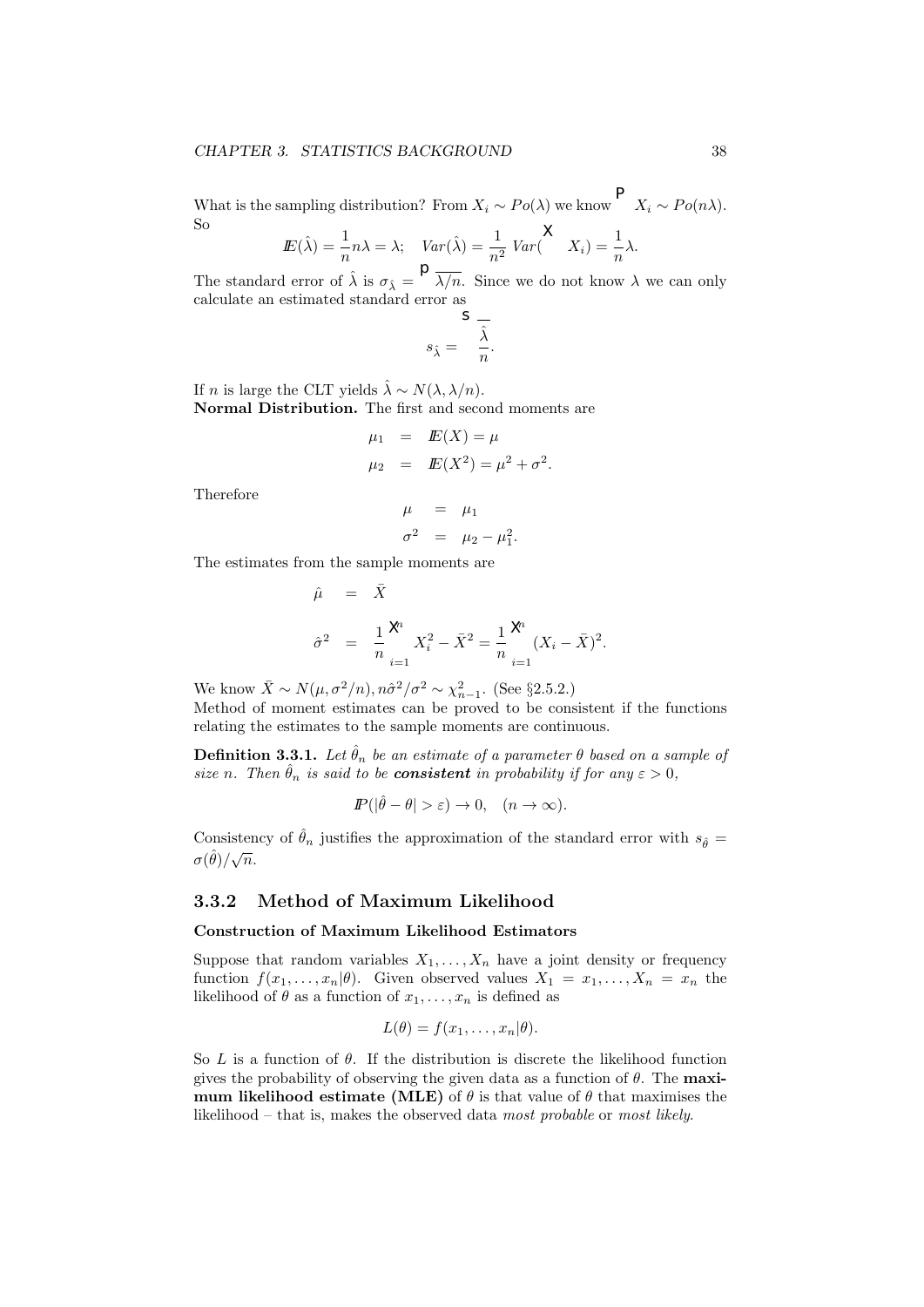The statistics is under i.i.d. assumptions

$$
L(\theta) = \bigvee_{i=1}^{\mathcal{M}} f(X_i | \theta)
$$

and the log likelihood is

$$
l(\theta) = \log(L(\theta)) = \sum_{i=1}^{\chi} \log(f(X_i|\theta)).
$$

Poisson Distribution.  $X \sim Po(\lambda)$  so

$$
I\!\!P(X = x) = \frac{\lambda^x e^{-\lambda}}{x!}
$$

and (under i.i.d.)

$$
l(\theta) = \begin{cases} \lambda^{\theta} & \text{if } (X_i \log \lambda - \lambda - \log(X_i!)) \\ \lambda^{\theta} & \text{if } \lambda \leq \lambda - \lambda - \log(X_i!) \\ \lambda^{\theta} & \text{if } \lambda = 1 \end{cases}
$$

To find the MLE we have to solve

$$
l'(\lambda) = \frac{1}{\lambda} \sum_{i=1}^{\lambda} X_i - n = 0
$$

so again

$$
\hat{\lambda} = \bar{X}.
$$

#### Normal Distribution. Here

$$
f(x_1,\ldots,x_n|\mu,\sigma) = \sum_{i=1}^{\infty} \frac{1}{\sigma\sqrt{2\pi}} \exp\left(-\frac{1}{2} \frac{x_i-\mu}{\sigma}\right)^2.
$$

So the likelihood function is

$$
l(\mu, \sigma) = -n \log \sigma - \frac{n}{2} \log 2\pi - \frac{1}{2\sigma^2} \sum_{i=1}^{\chi} (X_i - \mu)^2.
$$

We have to solve

$$
\frac{\partial l}{\partial \mu} = \frac{1}{\sigma^2} \mathcal{K}(X_i - \mu) = 0
$$
  

$$
\frac{\partial l}{\partial \sigma} = -\frac{n}{\sigma} + {\sigma^{-3}} \mathcal{K}(X_i - \mu)^2 = 0.
$$

We obtain for the MLE

$$
\hat{\mu} = \bar{X} \quad \hat{\sigma} = \frac{\bigvee_{i=1}^{V} \frac{1}{n} \times (X_i - \bar{X})^2.}{n}.
$$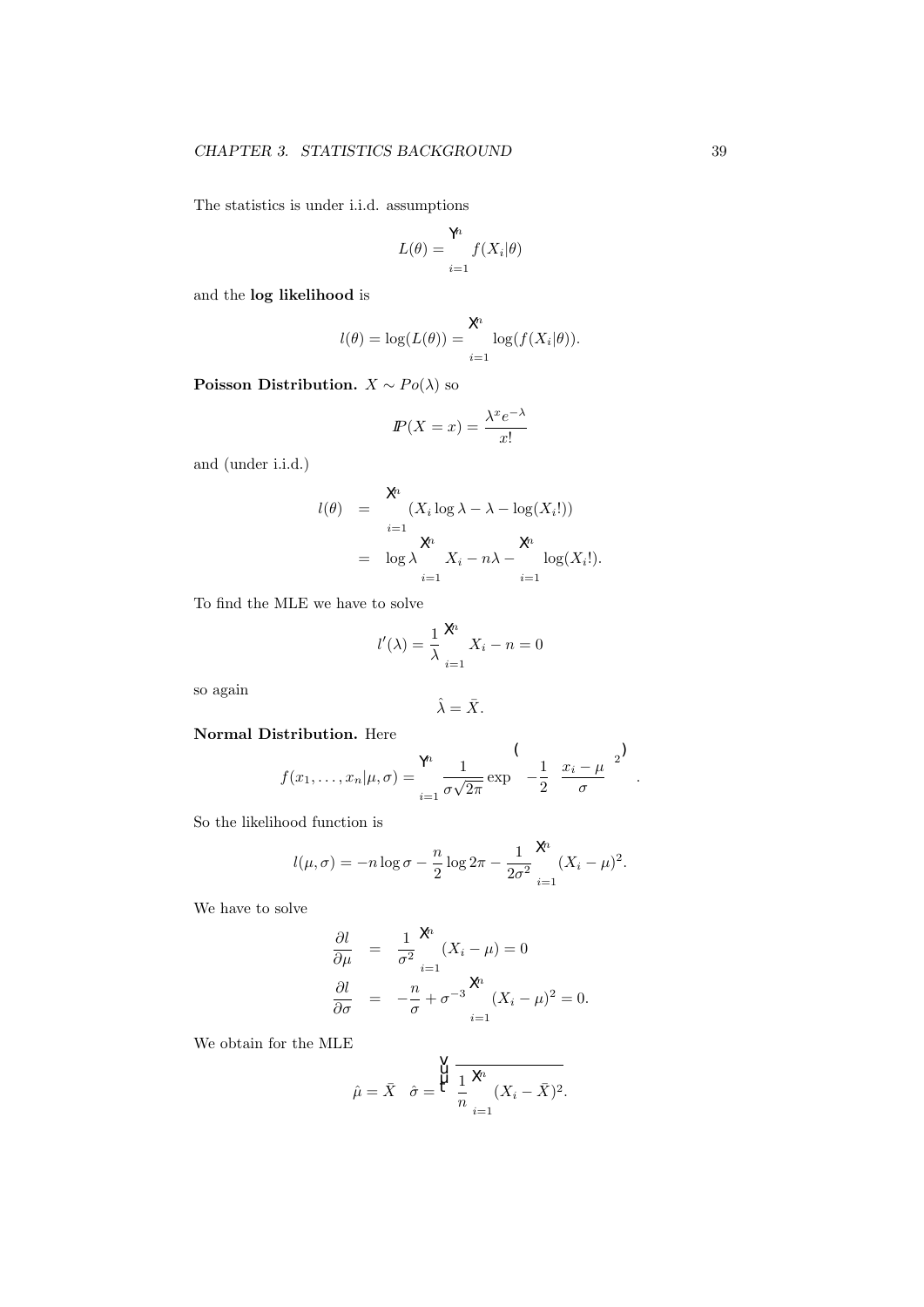#### Large Sample Theory for Maximum Likelihood Estimates

We consider i.i.d. samples, then the log likelihood is

$$
l(\theta) = \bigvee_{i=1}^{\infty} f(X_i|\theta).
$$

The true value of  $\theta$  is  $\theta_0$ . We assume throughout this section that the function f satisfies technical smoothness conditions.

We now develop approximations to the sampling distribution of MLEs by using limiting arguments as the sample size increases.

Theorem 3.3.1. The MLE from an i.i.d. sample is consistent.

**Lemma 3.3.1.** Define  $I(\theta)$  by

$$
I(\theta) = I\!\!E \frac{\partial}{\partial \theta} \log f(X|\theta) \Big|^2.
$$

 $I(\theta)$  may also be expressed as

$$
I(\theta) = -E \frac{\partial^2}{\partial \theta^2} \log f(X|\theta) .
$$

The large sample distribution of a maximum likelihood estimate is approximately normal with mean  $\theta_0$  and variance  $1/nI(\theta_0)$ . We say that the MLE is asymptotically unbiased and refer to the variance of the limiting normal distribution as the asymptotic variance of the MLE. Formally

**Theorem 3.3.2.** The probability distribution of  $\int_{0}^{b} \overline{nI(\theta_0)}(\hat{\theta} - \theta_0)$  tends to the normal distribution.

## 3.4 Construction of Maximum Likelihood Estimators

Suppose that random variables  $X_1, \ldots, X_n$  have a joint density or frequency function  $f(x_1, \ldots, x_n|\theta)$ . Given observed values  $X_1 = x_1, \ldots, X_n = x_n$  the likelihood of  $\theta$  as a function of  $x_1, \ldots, x_n$  is defined as

$$
L(\theta) = f(x_1, \ldots, x_n | \theta).
$$

So L is a function of  $\theta$ . If the distribution is discrete the likelihood function gives the probability of observing the given data as a function of  $\theta$ . The maximum likelihood estimate (MLE) of  $\theta$  is that value of  $\theta$  that maximises the likelihood – that is, makes the observed data most probable or most likely. The statistics is under i.i.d. assumptions

$$
L(\theta) = \bigvee_{i=1}^{\mathsf{Y}^{h}} f(X_i | \theta)
$$

and the log likelihood is

$$
l(\theta) = \log(L(\theta)) = \bigvee_{i=1}^{\mathcal{X}^i} \log(f(X_i|\theta)).
$$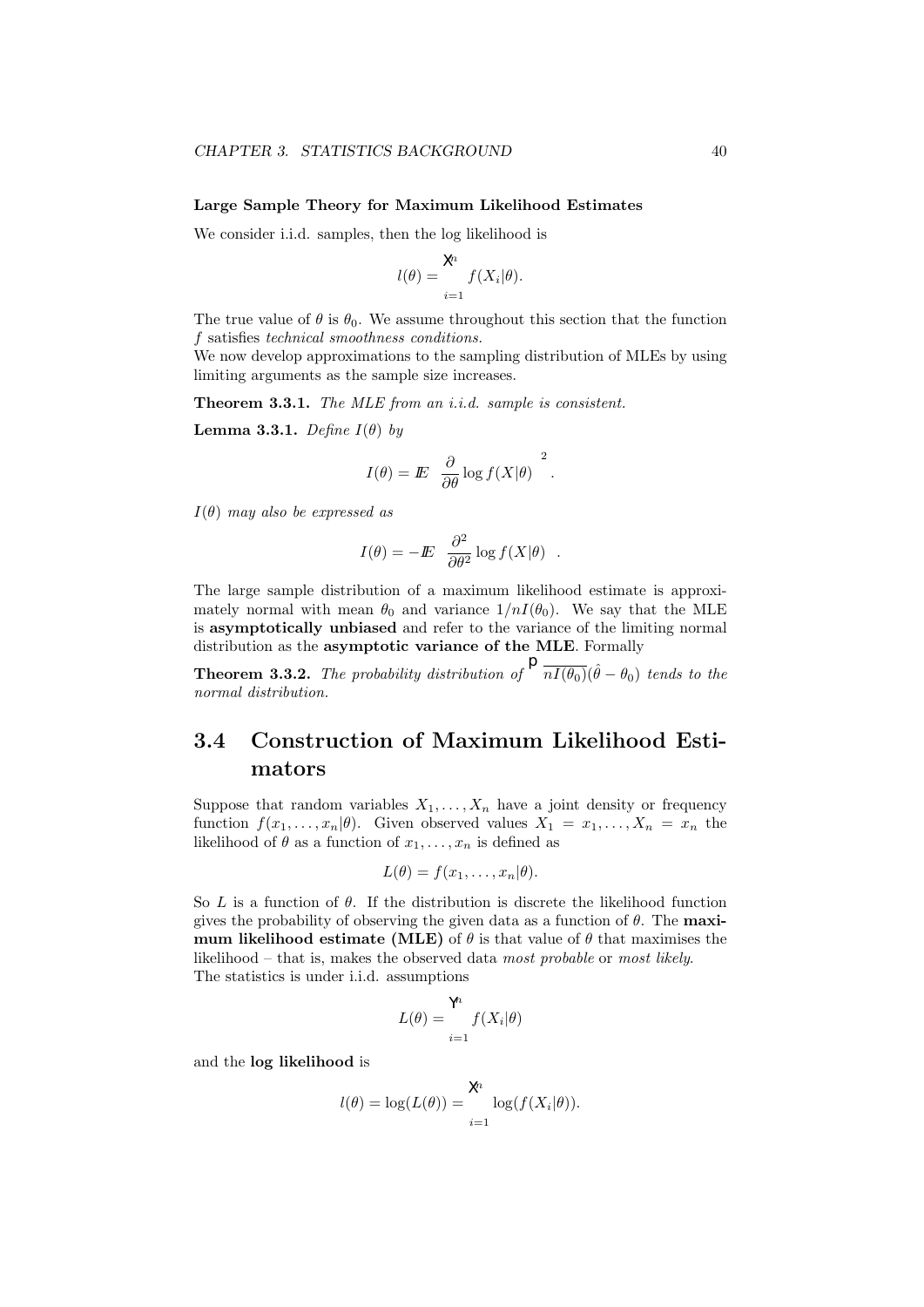**Poisson Distribution.**  $X \sim Po(\lambda)$  so

$$
I\!\!P(X = x) = \frac{\lambda^x e^{-\lambda}}{x!}
$$

and (under i.i.d.)

$$
l(\theta) = \begin{cases} \n\mathsf{X}_i \log \lambda - \lambda - \log(X_i!) \\
\vdots \\
\mathsf{X}^k \mathsf{X}_i - n\lambda - \log(X_i!).\n\end{cases}
$$
\n
$$
= \log \lambda \begin{cases} \n\mathsf{X}_i - n\lambda - \log(X_i!).\n\end{cases}
$$

To find the MLE we have to solve

$$
l'(\lambda) = \frac{1}{\lambda} \sum_{i=1}^{\lambda} X_i - n = 0
$$

so again

$$
\hat{\lambda} = \bar{X}.
$$

Normal Distribution. Here

$$
f(x_1,\ldots,x_n|\mu,\sigma) = \sum_{i=1}^{\infty} \frac{1}{\sigma\sqrt{2\pi}} \exp\left(-\frac{1}{2}\left(\frac{x_i-\mu}{\sigma}\right)^2\right)
$$

So the likelihood function is

$$
l(\mu, \sigma) = -n \log \sigma - \frac{n}{2} \log 2\pi - \frac{1}{2\sigma^2} \bigg|_{i=1}^{\infty} (X_i - \mu)^2.
$$

We have to solve

$$
\frac{\partial l}{\partial \mu} = \frac{1}{\sigma^2} \sum_{i=1}^{\mathcal{R}} (X_i - \mu) = 0
$$
  

$$
\frac{\partial l}{\partial \sigma} = -\frac{n}{\sigma} + {\sigma^{-3}} \sum_{i=1}^{\mathcal{R}} (X_i - \mu)^2 = 0.
$$

We obtain for the MLE

$$
\hat{\mu} = \bar{X} \quad \hat{\sigma} = \frac{\bigvee_{i=1}^{V} \frac{1}{i} \frac{\lambda^a}{\lambda^a} (X_i - \bar{X})^2.
$$

## 3.5 Large Sample Theory for Maximum Likelihood Estimates

We consider i.i.d. samples, then the log likelihood is

$$
l(\theta) = \bigvee_{i=1}^{\infty} f(X_i|\theta).
$$

.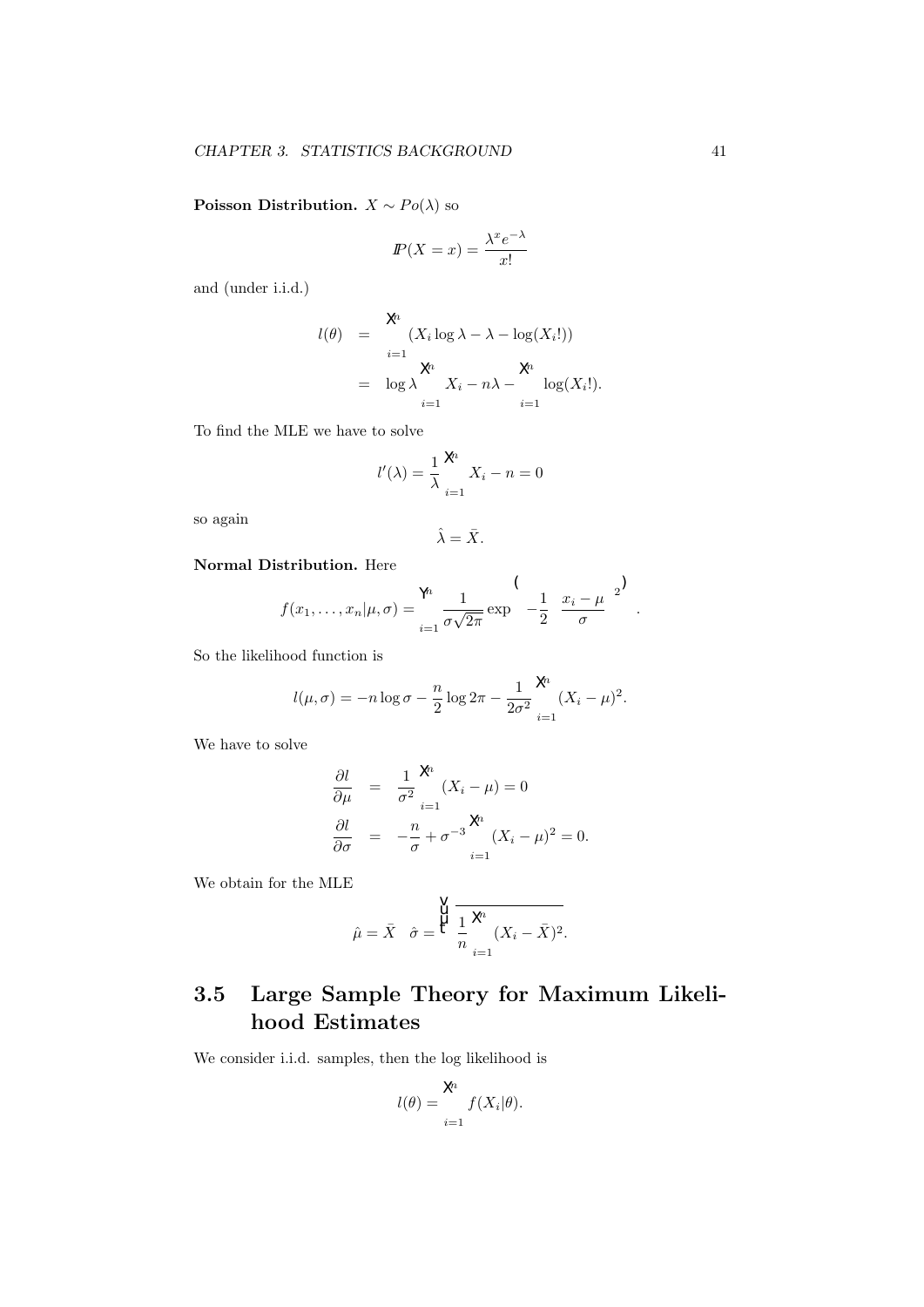The true value of  $\theta$  is  $\theta_0$ . We assume throughout this section that the function f satisfies technical smoothness conditions.

We now develop approximations to the sampling distribution of MLEs by using limiting arguments as the sample size increases.

Theorem 3.5.1. The MLE from an i.i.d. sample is consistent.

**Lemma 3.5.1.** Define  $I(\theta)$  by

$$
I(\theta) = I\!\!E \frac{\partial}{\partial \theta} \log f(X|\theta) \Big|^2.
$$

 $I(\theta)$  may also be expressed as

$$
I(\theta) = -E \frac{\partial^2}{\partial \theta^2} \log f(X|\theta) .
$$

The large sample distribution of a maximum likelihood estimate is approximately normal with mean  $\theta_0$  and variance  $1/nI(\theta_0)$ . We say that the MLE is asymptotically unbiased and refer to the variance of the limiting normal distribution as the asymptotic variance of the MLE. Formally

**Theorem 3.5.2.** The probability distribution of  $\sqrt{\overline{nI(\theta_0)}}(\hat{\theta} - \theta_0)$  tends to the normal distribution.

## 3.6 Confidence Intervals for Maximum Likelihood Estimates

Normal Sample. Based on §2.5.2 we have

$$
\frac{\sqrt{n}(\bar{X} - \mu)}{S} \sim t_{n-1}.
$$

Let  $t_{n-1}(\alpha/2)$  denote the point beyond which the t distribution with  $n-1$ degrees of freedom has probability  $\alpha/2$ . Since the t distribution is symmetric about 0, the probability to the left of  $-t_{n-1}(\alpha/2)$  is also  $\alpha/2$ . So

$$
I\!\!P \quad -t_{n-1}(\alpha/2) \le \frac{\sqrt{n}(\bar{X} - \mu)}{S} \le t_{n-1}(\alpha/2) = 1 - \alpha.
$$

From this we find

$$
I\!\!P \quad \bar{X} - t_{n-1}(\alpha/2) \frac{S}{\sqrt{n}} \le \mu \le \bar{X} + t_{n-1}(\alpha/2) \frac{S}{\sqrt{n}} = 1 - \alpha.
$$

A confidence interval for  $\sigma^2$  can be constructed using (§2.5.2)

$$
\frac{n\hat{\sigma^2}}{\sigma^2} \sim \chi^2_{n-1}.
$$

So

$$
I\!\!P \quad \chi^2_{n-1}(1-\alpha/2) \le \frac{n\hat{\sigma^2}}{\sigma^2} \le \chi^2_{n-1}(\alpha/2) = 1 - \alpha.
$$

 $\overline{1}$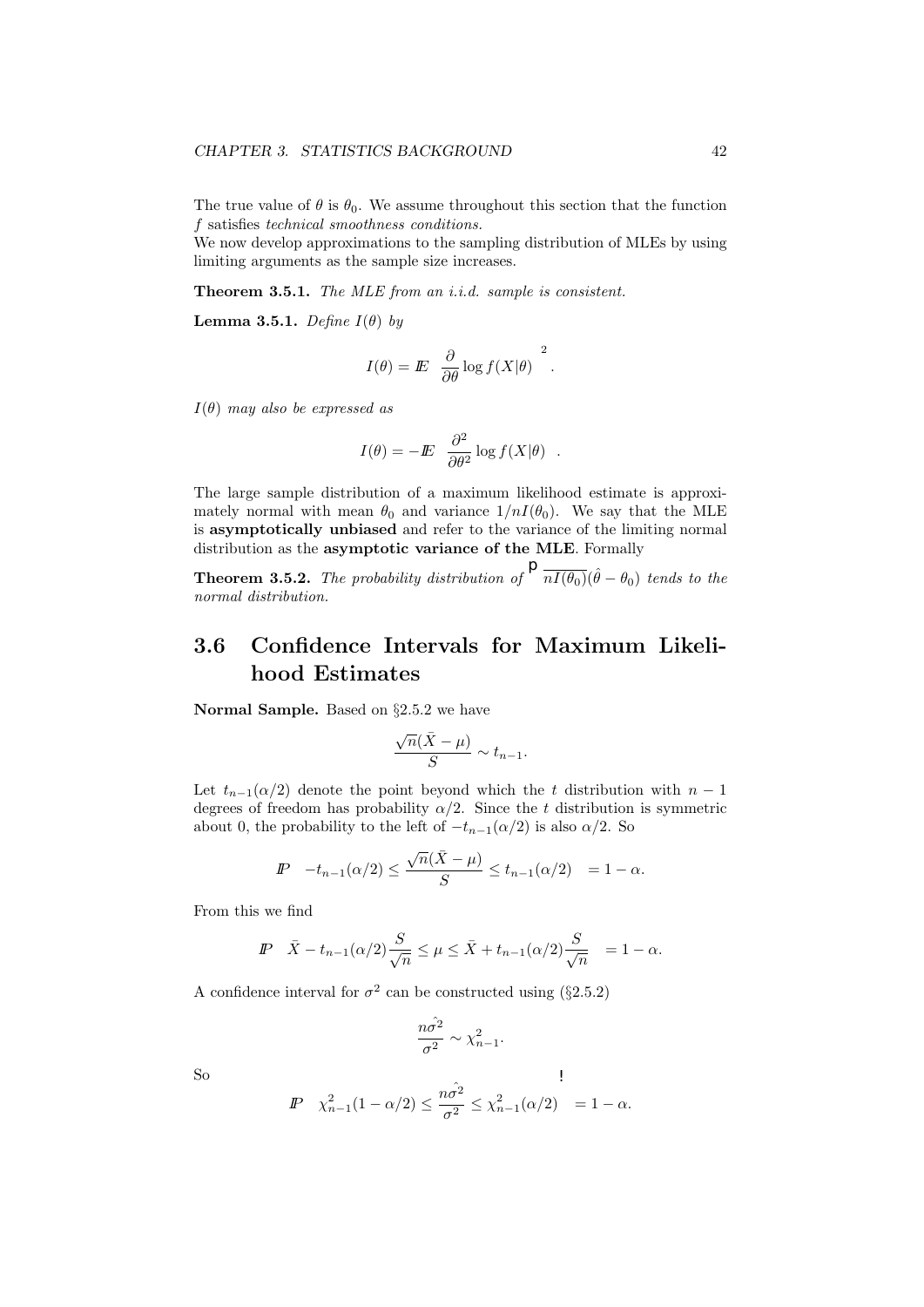Manipulation of the inequalities yield

$$
I\!\!P \quad \frac{n\hat{\sigma}^2}{\chi^2_{n-1}(\alpha/2)} \leq \sigma^2 \leq \frac{n\hat{\sigma}^2}{\chi^2_{n-1}(1-\alpha/2)} = 1-\alpha.
$$

**General i.i.d.** Case. We use the large sample theory outlines above:  $nI(\hat{\theta}) (\hat{\theta} - \hat{\theta})$  $\theta$ ) is approximately normal distributed. So

$$
I\!\!P \quad -z(\alpha/2) \leq \frac{Q}{nI(\hat{\theta})}(\hat{\theta} - \theta) \leq z(\alpha/2) \quad = 1 - \alpha.
$$

So

$$
\hat{\theta} \pm z(\alpha/2) \ominus \frac{1}{nI(\hat{\theta})}
$$

is an approximate  $100(1 - \alpha)\%$  confidence interval.

## 3.7 Efficiency and the Cramer-Rao Lower Bound

In general the above methods do not lead to the same estimator, so the question arises how to evaluate estimators. Qualitatively, it would be sensible to choose that estimate whose sampling distribution was most highly concentrated about the true parameter value. Quantitatively we use the Mean Squared Error as a measure of concentration

$$
MSE(\hat{\theta}) = \mathbb{E}(\hat{\theta} - \theta_0)^2 = Var(\hat{\theta}) - (\mathbb{E}(\hat{\theta}) - \theta_0)^2.
$$

If  $\hat{\theta}$  is unbiased, them  $MSE(\hat{\theta}) = Var(\hat{\theta})$ .

Given two estimates,  $\hat{\theta}$  and  $\tilde{\theta}$ , the **efficiency** of  $\hat{\theta}$  relative to  $\tilde{\theta}$  is defined to be

$$
\text{eff}(\hat{\theta},\tilde{\theta}) = \frac{Var(\tilde{\theta})}{Var(\hat{\theta})}.
$$

In searching for an optimal estimate, we might ask whether there is a lower bound for the MSE of any estimate. An estimate achieving such a lower bound could not be improved on. The Cramer-Rao inequality provides such a lower bound for unbiased estimators.

**Theorem 3.7.1** (Cramer-Rao Inequality). Let  $X_1, \ldots, X_n$  be i.i.d. with density  $f(x|\theta)$  and T an unbiased estimate of  $\theta$ . Then

$$
Var(T) \ge \frac{1}{nI(\theta)}.
$$

An unbiased estimate whose variance ac hieves the lower bound is said to be efficient. Since the asymptotic variance of a maximum likelihood estimate is equal to the lower bound, maximum likelihood estimates are said to be asymptotically efficient.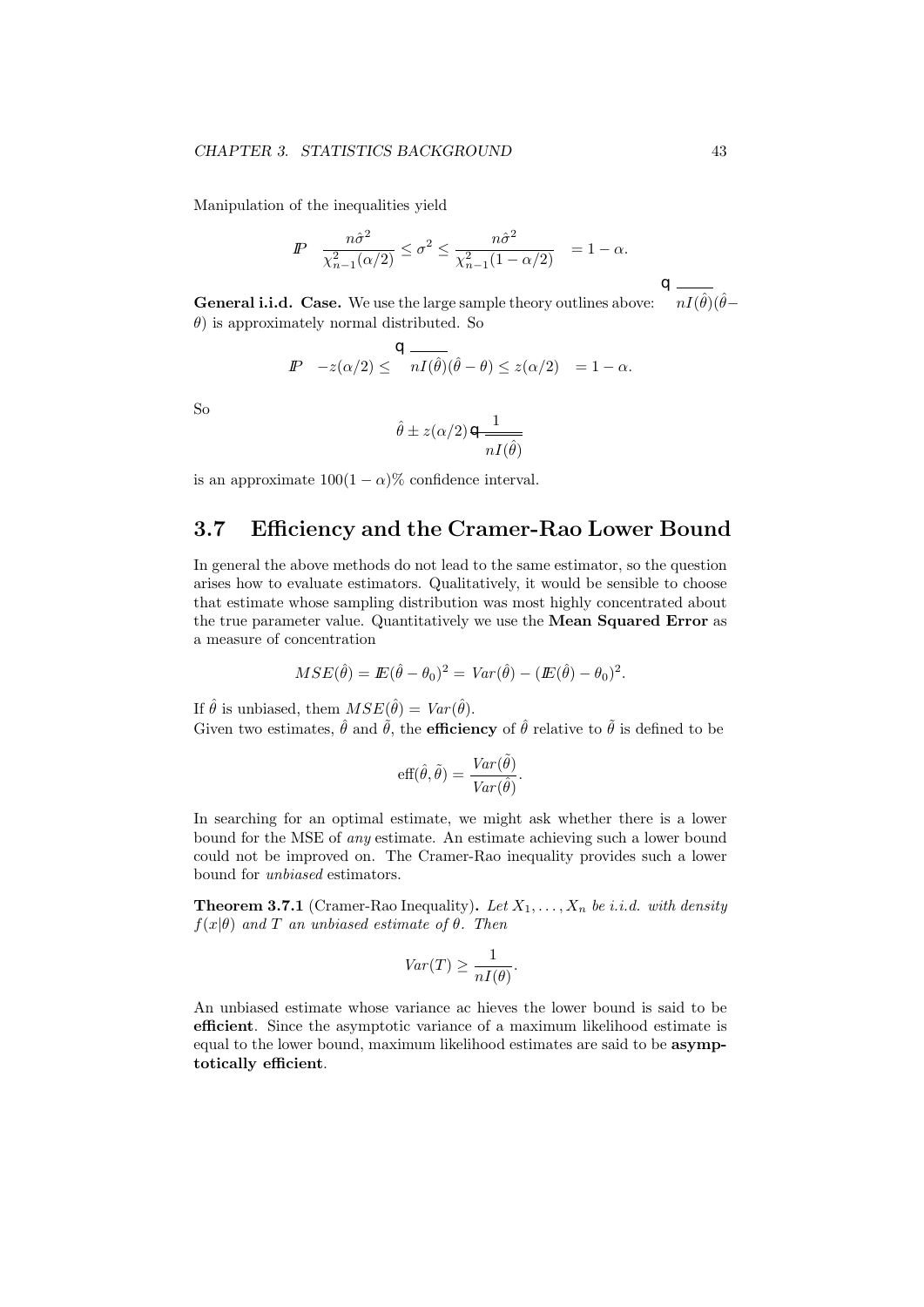## 3.8 Sufficiency

The concept of sufficiency arises as an attempt to answer the following question: Is there a statistic  $T(X_1, \ldots, X_n)$ , which contains all the information in the sample about  $\theta$ ? If so a reduction of the original data to this statistic without loss of information is possible.

**Definition 3.8.1.** A statistic  $T(X_1, \ldots, X_n)$  is said to be **sufficient** for  $\theta$  if the conditional distribution of  $X_1, \ldots, X_n$ , given  $T = t$ , does not depend on  $\theta$ for any t.

So, given the value of a **sufficient statistic**  $T$ , we can gain no more knowledge about  $\theta$  from knowing more about the probability distribution of  $X_1, \ldots, X_n$ . Sufficient statistics can be identified more easily by

Theorem 3.8.1 (Factorisation Theorem). A necessary and sufficient condition for  $T(X_1, \ldots, X_n)$  to be sufficient for a parameter  $\theta$  is that the joint probability density (mass) function factors in the form

 $f(x_1, \ldots, x_n | \theta) = g[T(x_1, \ldots, x_n), \theta] h(x_1, \ldots, x_n).$ 

Recall that one-parameter exponential families have density functions of the form

$$
f(x|\theta) = h(x)c(\theta) \exp(\omega(\theta)T(x)) \mathbf{1}_A(x).
$$

So an i.i.d. sample from such a family has joint distribution function

Yn

$$
f(x_1,...,x_n|\theta) = \int_{i=1}^{\gamma} h(x_i)c(\theta) \exp(\omega(\theta)T(x_i)) \mathbf{1}_A(x_i)
$$
  
\n
$$
= \exp \omega(\theta) \int_{i=1}^{\gamma} T(x_i) + n \log c(\theta) \exp \log h(x_i)
$$
  
\n
$$
= \sum_{i=1}^{\gamma} \log h(x_i) \prod_{i=1}^{\gamma} \mathbf{1}_A(x_i).
$$

So by the factorisation theorem  $\int_{i=1}^{n} T(x_i)$  is a sufficient statistic for  $\theta$ .

Corollary 3.8.1. If T is sufficient for  $\theta$ , the maximum likelihood estimate is a function of T.

If an estimator is not a function of a sufficient statistic it can be improved!

**Theorem 3.8.2** (Rao-Blackwell Theorem). Let  $\hat{\theta}$  be an estimator of  $\theta$  with  $\mathbb{E}(\hat{\theta}^2) < \infty$  for all  $\theta$ . Suppose that T is sufficient for  $\theta$ , and let  $\tilde{\theta} = \mathbb{E}(\hat{\theta}|T)$ . Then, for all  $\theta$ ,

$$
I\!\!E(\tilde\theta-\theta)^2\leq I\!\!E(\hat\theta-\theta)^2.
$$

The inequality is strict unless  $\hat{\theta} = \tilde{\theta}$ .

## 3.9 Distributions Derived from the Normal Distribution

## **3.9.1** The  $\chi^2$ , F, t Distributions

**Definition 3.9.1.** Given  $X_1, \ldots, X_n$  independent  $N(0, 1)$  distributed random variables. The distribution of the sum

$$
Y = X_1^2 + \ldots + X_n^2
$$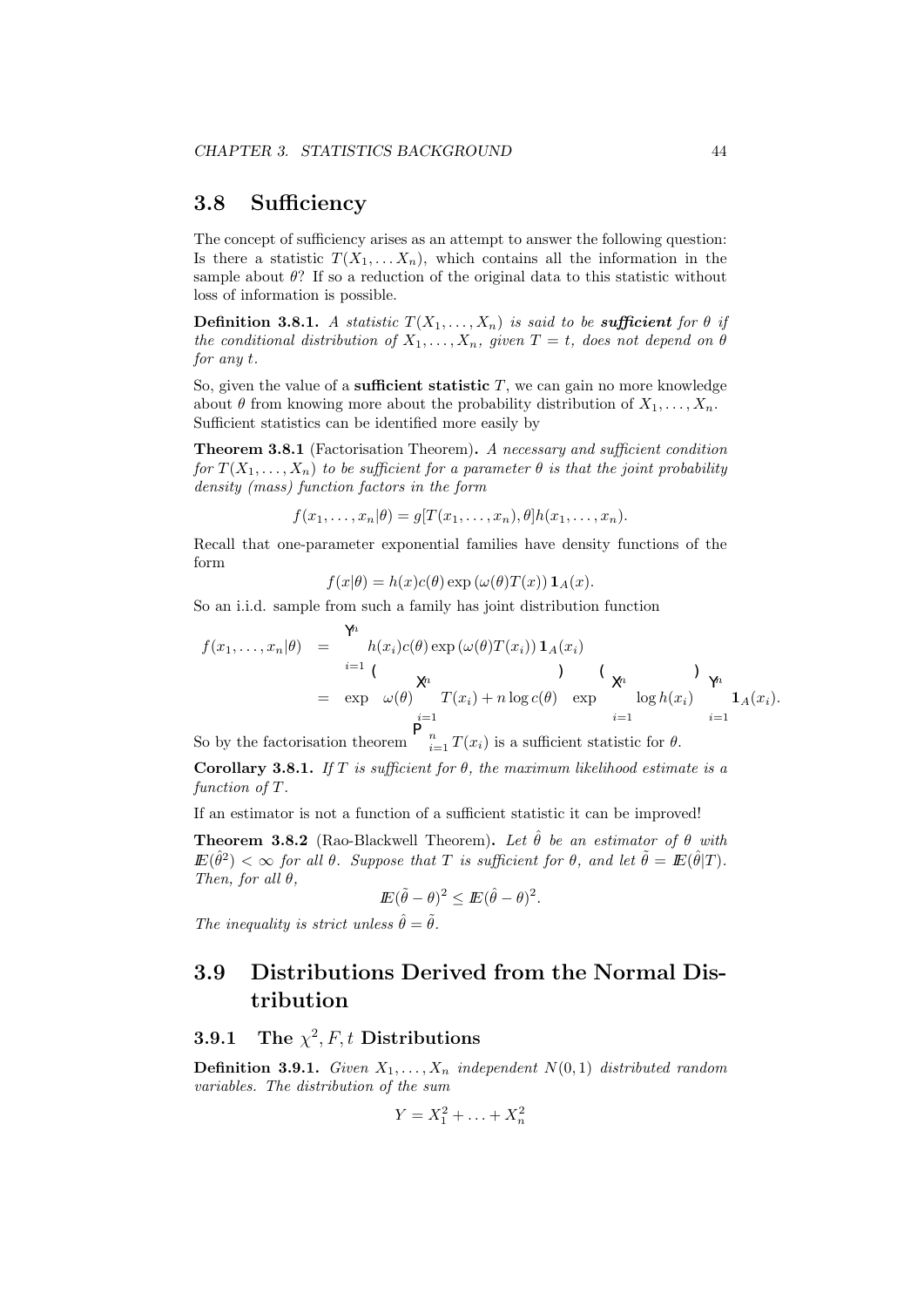is called  $\chi^2$ -distribution with n degrees of freedom,  $\chi^2$ <sub>n</sub>.

**Theorem 3.9.1.** The  $\chi^2_n$  distribution has the density

$$
g_n(y) = \frac{1}{2^{n/2} \Gamma(n/2)} y^{n/2 - 1} \exp\{-y/2\}, \quad y > 0
$$

and  $g_n(y) = 0$  elsewhere.

- If  $X \sim \chi_n^2$  then  $I\!\!E[X] = n$ ,  $Var[X] = 2n$ .
- If  $X \sim \chi_n^2$  and  $Y \sim \chi_m^2$ , then  $X + Y \sim \chi_{n+m}^2$  (convolution property).

**Definition 3.9.2.** Let  $X \sim \chi_n^2$  and  $Y \sim \chi_m^2$  be independent. Then the distribution of the quotient

$$
\frac{Y/m}{X/n}
$$

is called a F-distribution with  $(m, n)$  degrees of freedom,  $F_{m,n}$ .

Theorem 3.9.2. The density of the F-distribution is given by

$$
f_{m,n}(y) = \frac{\Gamma((m+n)/2)}{\Gamma(m/2)\Gamma(n/2)} m^{m/2} n^{n/2} \frac{y^{m/2-1}}{(n+my)^{(m+n)/2}}, \quad y > 0
$$

and  $f_{m,n} = 0$  elsewhere.

Since  $X \sim F_{m,n}$  implies  $1/X \sim F_{n,m}$  we have for the quantile-function  $F_{n,m}^{-1}(q) =$  $1/F_{m,n}^{-1}(1-q).$ 

**Definition 3.9.3.** Let X and Y be independent random variables with X  $\sim$  $N(0, 1)$  and  $Y \sim \chi_n^2$  distributed. The distribution of

$$
\varphi \frac{X}{\overline{Y}/n}
$$

is called t distribution with n degrees of freedom,  $t_n$ .

**Theorem 3.9.3.** The  $t_n$  distribution has density

$$
h_n(y) = \frac{\Gamma((m+1)/2)}{\Gamma(n/2)\sqrt{\pi n}} \quad 1 + \frac{y^2}{n} \quad \frac{-(n+1)/2}{n}, \quad y > 0
$$

and  $h_n = 0$  elsewhere

We also need the non-central versions of the above distributions

**Definition 3.9.4.** (i) Given  $X_1, \ldots, X_n$  independent  $N(\mu_i, 1), i = 1, \ldots n$ distributed random variables. The distribution of the sum

$$
Y = X_1^2 + \ldots + X_n^2
$$

is called non-central  $\chi^2$ -distribution with n degrees of freedom and noncentrality parameter  $\widehat{\lambda} = \sum_{i=1}^{n} \mu_i^2$ ,  $\chi_{n,\lambda}^2$ .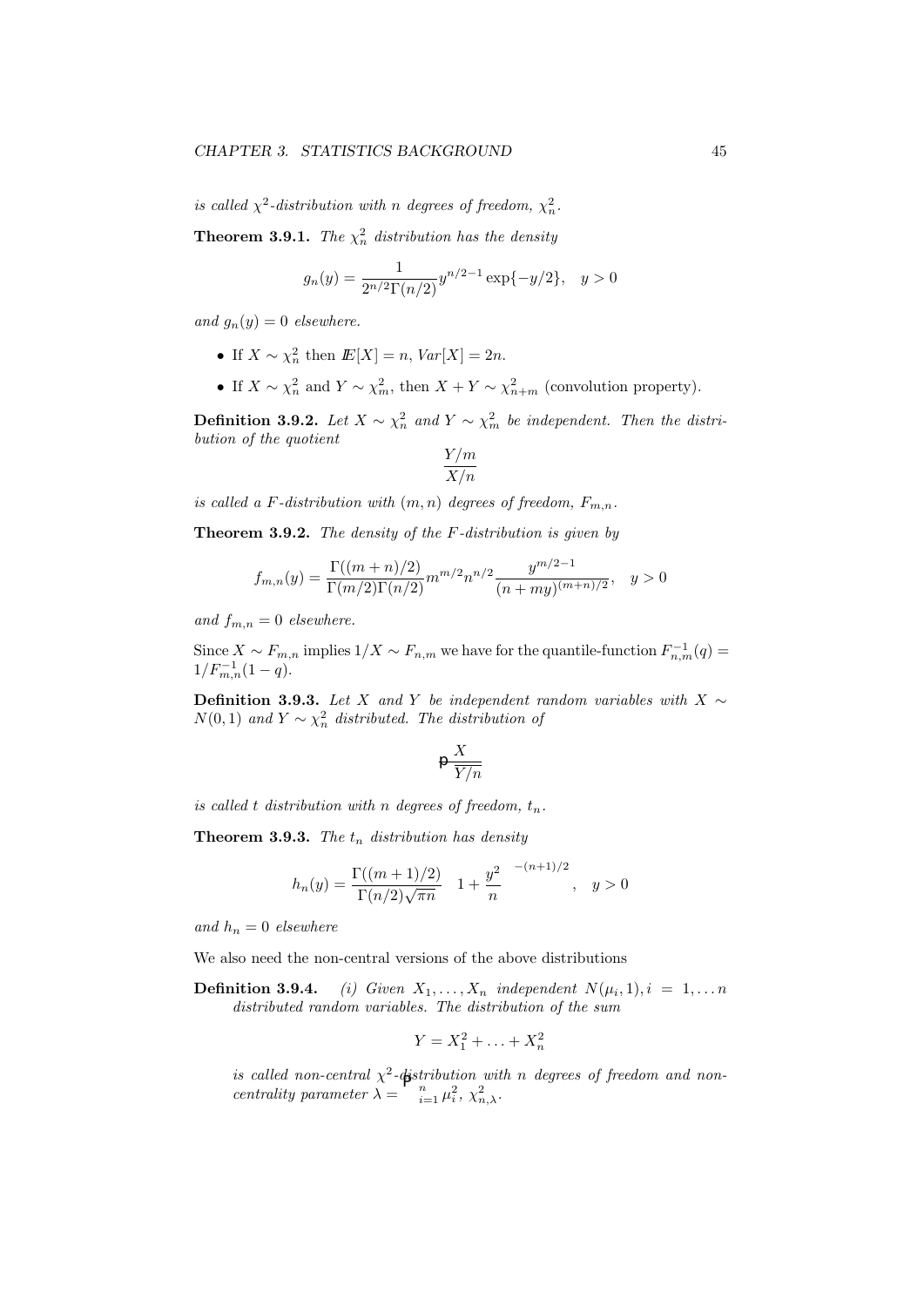(ii) Let  $X \sim \chi^2_n$  and  $Y \sim \chi^2_{m,\lambda}$  be independent. Then the distribution of the quotient

$$
\frac{Y/m}{X/n}
$$

is called a non-central  $F$ -distribution with  $(m, n)$  degrees of freedom and the non-centrality parameter  $\lambda$ ,  $F_{m,n,\lambda}$ .

(iii) Let X and Y be independent random variables with  $X \sim N(\lambda, 1)$  and  $Y \sim \chi^2_n$  distributed. The distribution of

$$
\varphi\frac{X}{\overline{Y}/n}
$$

is called non-central t distribution with n degrees of freedom and noncentrality parameter  $\lambda$ ,  $t_{n,\lambda}$ .

- **Proposition 3.9.1.** (i) If  $X \sim \chi^2_{n,\lambda}$  then  $E[X] = n + \lambda$  and  $Var[X] =$  $2n + 4\lambda$ .
- (ii) If  $T \sim t_{n,\lambda}$ , then  $\mathbb{E}[T] = \lambda^{\mathbb{P}} \overline{n/2} \Gamma((n-1)/2)/\Gamma(n/2), n > 1$  and  $Var(T) =$  $n(1+\lambda^2)/(n-2) - (E[T])^2, n > 2.$
- (iii) If  $F \sim F_{m,n,\lambda}$ , then  $\mathbb{E}[F] = \frac{n(m+\lambda)}{m(n-2)}$ ,  $n > 2$ .

#### 3.9.2 Sample Mean and Sample Variance

Given a set of i.i.d.  $N(\mu, \sigma^2)$  distributed random variables  $X_1, \ldots X_n$  we compute the distribution of the sample mean

$$
\bar{X}_n = \frac{1}{n} \sum_{i=1}^{\mathcal{M}} X_i
$$

and of the sample variance

$$
S_n^2 = \frac{1}{n-1} \sum_{i=1}^{\mathcal{N}} (X_i - \bar{X}_n)^2
$$

and of  $(\bar{X}_n, S_n^2)$ .

**Theorem 3.9.4.** (i)  $\bar{X}_n$  and  $S_n^2$  are independent;

- (ii)  $(n-1)S_n^2/\sigma^2$  is  $\chi_{n-1}^2$  distributed;
- (iii)  $\bar{X}_n$  is  $N(\mu, \sigma^2/n)$  distributed;
- (iv)  $\sqrt{n}(\bar{X}_n \mu)/S_n$  is  $t_{n-1}$  distributed.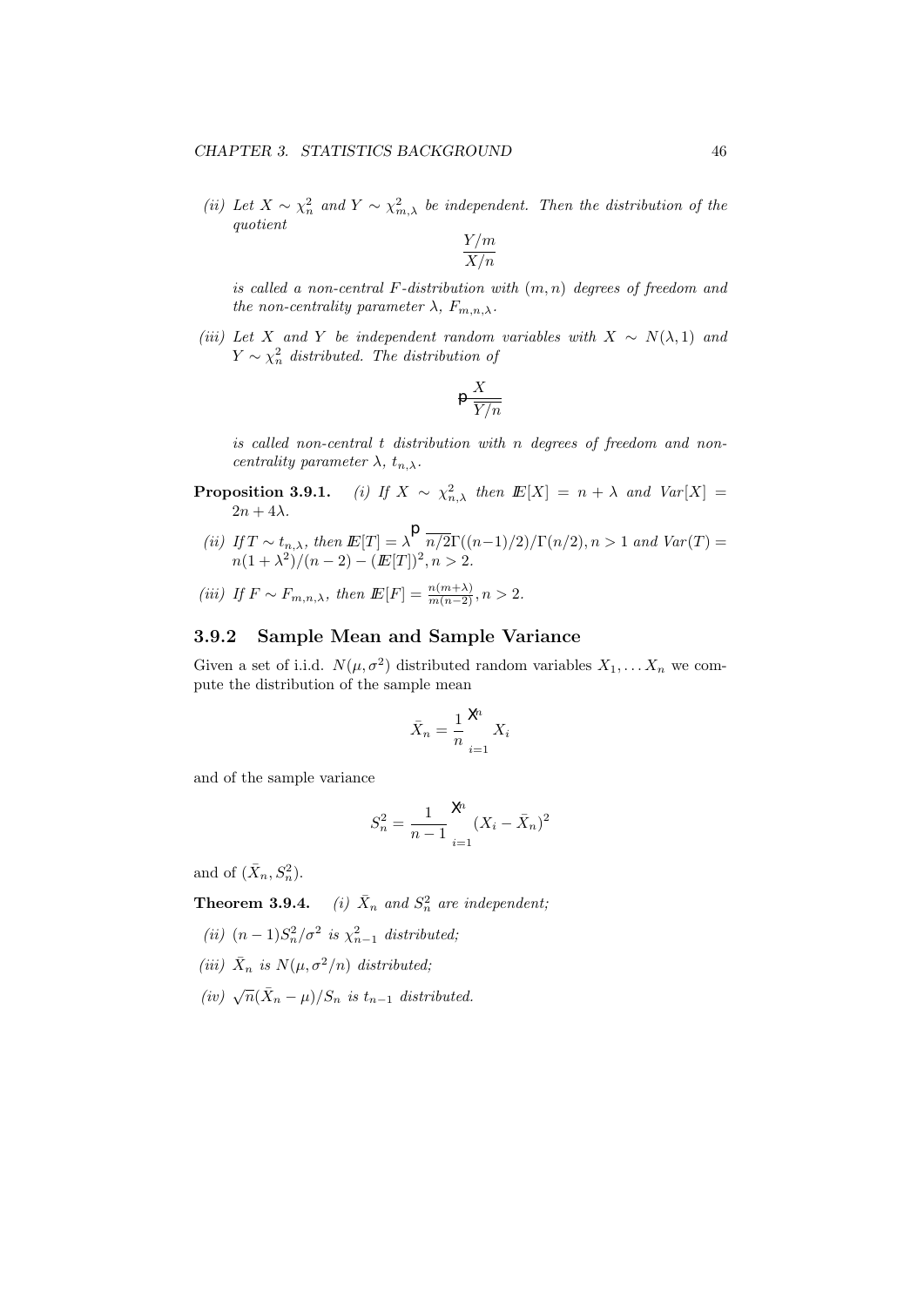# Bibliography

- [BB70] J.C. Burkill and H. Burkill. A second course in mathematical analysis. Cambridge University Press, Cambridge, 1970.
- [Bil68] P. Billingsley. Convergence of probability measures. Wiley, New York, 1968.
- [BN98] O.E. Barndorff-Nielsen. Processes of normal inverse Gaussian type. Finance and Stochastics, 2(1):41–68, 1998.
- [Dot90] M. U. Dothan. *Prices in financial markets*. Oxford University Press, Oxford, 1990.
- [Dud89] R.M. Dudley. Real analysis and probability. Wadsworth, Pacific Grove, 1989.
- [Dur96] R. Durrett. Probability: Theory and examples. Duxbury Press at Wadsworth Publishing Company, 2nd edition, 1996.
- [Dur99] R. Durrett. Essentials of stochastic processes. Springer Texts in Statistics. Springer, 1999.
- [EK95] E. Eberlein and U. Keller. Hyperbolic distributions in finance. Bernoulli, 1:281–299, 1995.
- [GS01] G. R. Grimmett and D. Stirzaker. Probability and random processes. Oxford University Press, Oxford, 3rd edition, 2001. 1st ed. 1982, 2nd ed. 1992.
- [GW86] G.R. Grimmett and D.J.A. Welsh. Probability: An introduction. Oxford University Press, Oxford, 1986.
- [JP00] J. Jacod and P. Protter. Probability essentials. Springer, 2000.
- [Kol33] A.N. Kolmogorov. Grundbegriffe der Wahrscheinlichkeitsrechnung. Springer, 1933. English translation: Foundations of probability theory, Chelsea, New York, (1965).
- [Leb02] H. Lebesgue. Intégrale, longueur, aire. Annali di Mat., 7(3):231–259, 1902.
- [Nev75] J. Neveu. Discrete-parameter martingales. North-Holland, Amsterdam, 1975.
- [Res01] S. Resnick. A probability path. Birkhäuser, 2001. 2nd printing.